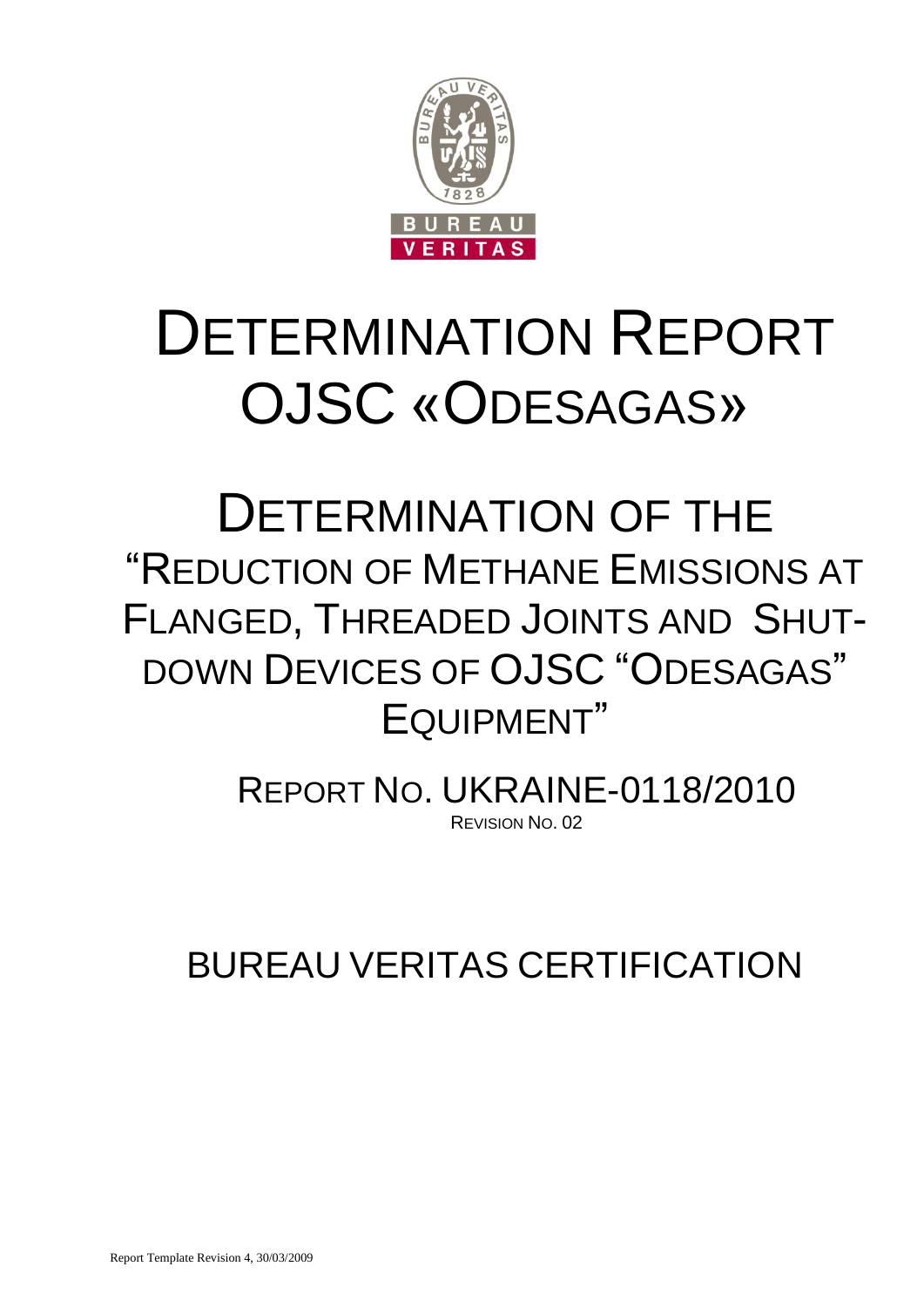

# DETERMINATION REPORT

| Date of first issue:<br>15/05/2010                                                                                                                                                                                                                                                                                                                                                                                                                                                                                                                                                                                                              | Organizational unit: | <b>Bureau Veritas Certification</b>                                                                     |  |
|-------------------------------------------------------------------------------------------------------------------------------------------------------------------------------------------------------------------------------------------------------------------------------------------------------------------------------------------------------------------------------------------------------------------------------------------------------------------------------------------------------------------------------------------------------------------------------------------------------------------------------------------------|----------------------|---------------------------------------------------------------------------------------------------------|--|
|                                                                                                                                                                                                                                                                                                                                                                                                                                                                                                                                                                                                                                                 | <b>Holding SAS</b>   |                                                                                                         |  |
| Client:<br>OJSC "Odesagas"                                                                                                                                                                                                                                                                                                                                                                                                                                                                                                                                                                                                                      | Client ref.:         | <b>Vitaliy Gerasimenko</b>                                                                              |  |
| Summary:<br>Bureau Veritas Certification has made the determination of the "Reduction of Methane Emissions at Flanged,<br>Threaded Joints and Shut-down Devices of OJSC "Odesagas" Equipment" project of OJSC "Odesagas"<br>located in Odesa and Odesa region, Ukraine on the basis of UNFCCC criteria for the JI, as well as criteria<br>given to provide for consistent project operations, monitoring and reporting. UNFCCC criteria refer to Article 12<br>of the Kyoto Protocol, the JI rules and modalities and the subsequent decisions by the JI Executive Board, as<br>well as the host country criteria.                              |                      |                                                                                                         |  |
| The determination scope is defined as an independent and objective review of the project design document,<br>the project's baseline study, monitoring plan and other relevant documents, and consisted of the following<br>three phases: i) desk review of the project design and the baseline and monitoring plan; ii) follow-up interviews<br>with project stakeholders; iii) resolution of outstanding issues and the issuance of the final determination report<br>and opinion. The overall determination, from Contract Review to Determination Report & Opinion, was<br>conducted using Bureau Veritas Certification internal procedures. |                      |                                                                                                         |  |
| The first output of the determination process is a list of Clarification and Corrective Actions Requests (CL and<br>CAR), presented in Appendix A. Taking into account this output, the project proponent revised its project<br>design document.                                                                                                                                                                                                                                                                                                                                                                                               |                      |                                                                                                         |  |
| In summary, it is Bureau Veritas Certification's opinion that the project correctly applies the baseline and<br>monitoring methodology AM0023 "Reduction of natural gas leakage at compressor or measurement gas line<br>stations" version 03 and meets the relevant UNFCCC requirements for the JI and the relevant host country                                                                                                                                                                                                                                                                                                               |                      |                                                                                                         |  |
| criteria.<br>On behalf of determination team Flavio Gomes, Bureau Veritas Certification Holding SAS Global Product<br>Manager for Climate Change, approved final version of the Determination Report. Determination Report is<br>signed by Ivan Sokolov authorized Bureau Veritas Certification Holding SAS Local product manager for<br>Climate Change in Ukraine.                                                                                                                                                                                                                                                                             |                      |                                                                                                         |  |
| Report No.:<br>Subject Group:<br>UKRAINE-/0118/2010<br>JI                                                                                                                                                                                                                                                                                                                                                                                                                                                                                                                                                                                       |                      | <b>Indexing terms</b>                                                                                   |  |
| Project title:<br>"Reduction<br>Emissions<br>0f<br>Methane<br>Flanged, Threaded Joints and Shut-down<br>Devices of OJSC "Odesagas" Equipment"                                                                                                                                                                                                                                                                                                                                                                                                                                                                                                   | at                   | Climate Change, Kyoto Protocol, Jl,<br><b>Emission Reduction, Determination</b>                         |  |
| Work carried out by:<br>Flavio Gomes - Team Leader, Lead Verifier<br>Kateryna Zinevych - Team member, Verifier<br>Oleg Skoblyk – Team member, Verifier                                                                                                                                                                                                                                                                                                                                                                                                                                                                                          |                      | $\boxtimes$<br>No distribution without permission from the<br>Client or responsible organizational unit |  |
| Work verified by:<br>Ivan Sokolov - Internal Technical Reviewer                                                                                                                                                                                                                                                                                                                                                                                                                                                                                                                                                                                 |                      | Limited distribution                                                                                    |  |

| Date of this revision: | Rev. No.: | Number of pages: |
|------------------------|-----------|------------------|
| 18/04/2011             | ിറ        | $\Lambda$        |
|                        |           |                  |

Unrestricted distribution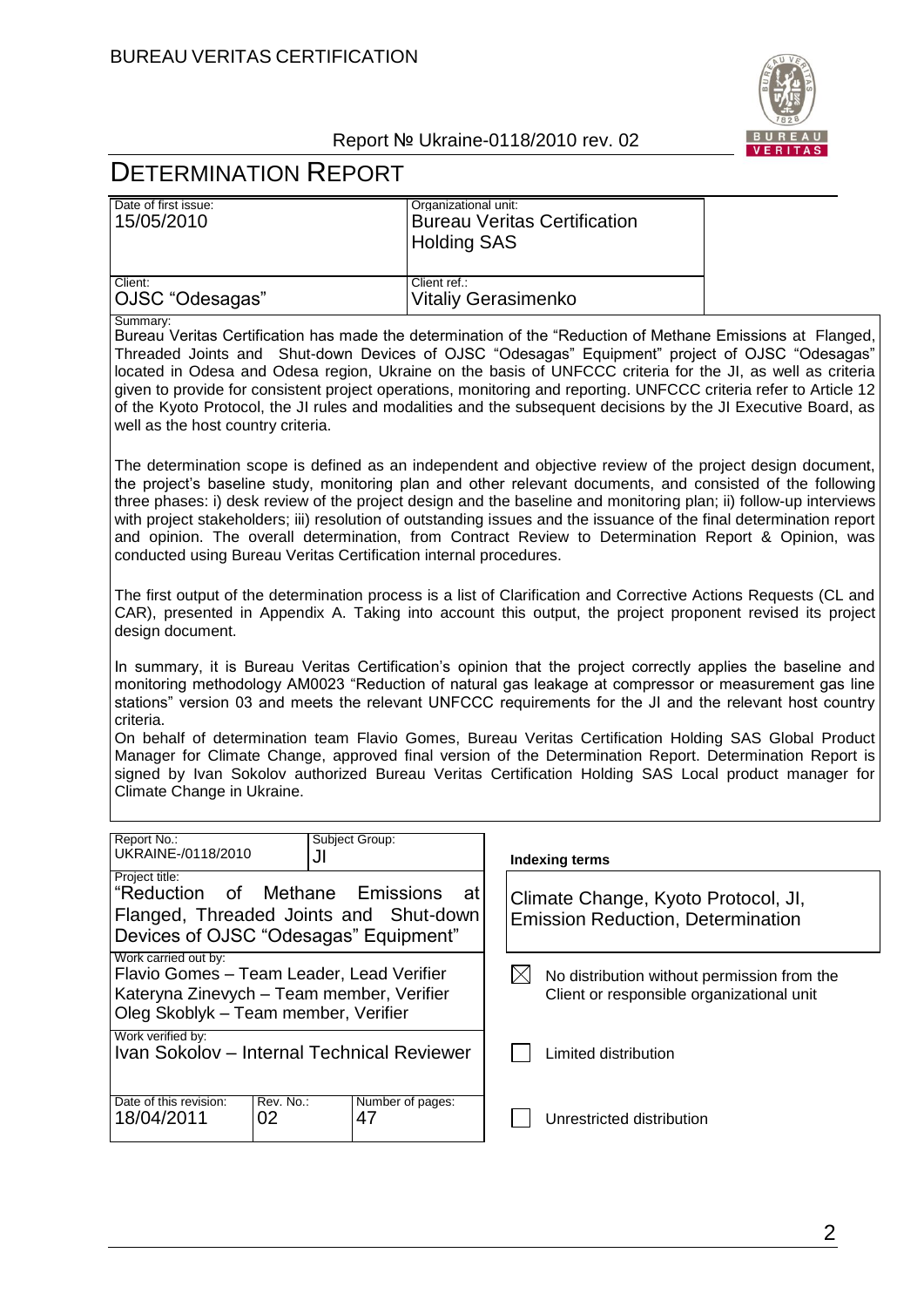

# DETERMINATION REPORT

# **Abbreviations**

| <b>CAR</b>      | <b>Corrective Action Request</b>                        |
|-----------------|---------------------------------------------------------|
| <b>CGDP</b>     | <b>Cabinet Gas Distribution Post</b>                    |
| CL              | <b>Clarification Request</b>                            |
| CO              | Carbon Monoxide                                         |
| CO <sub>2</sub> | <b>Carbon Dioxide</b>                                   |
| CH <sub>4</sub> | Methane                                                 |
| EIA             | Environmental Impact Assessment                         |
| ERU             | <b>Emission Reduction Unit</b>                          |
| <b>FCCC</b>     | <b>Framework Convention On Climate Changes</b>          |
| <b>GDP</b>      | <b>Gas Distribution Post</b>                            |
| <b>GHG</b>      | Green House Gas(es)                                     |
| JI              | Joint Implementation                                    |
| <b>JIP</b>      | Joint Implementation Projects                           |
| <b>JISC</b>     | Joint Implementation Supervisory Committee              |
| <b>JSC</b>      | Joint-Stock Company                                     |
|                 | Interview                                               |
| IE.             | Independent Entity                                      |
| <b>IETA</b>     | <b>International Emissions Trading Association</b>      |
| MoV             | <b>Means of Verification</b>                            |
| <b>NG</b>       | <b>Natural Gas</b>                                      |
| <b>PDD</b>      | <b>Project Design Document</b>                          |
| <b>PETM</b>     | <b>Purposeful Examination and Technical Maintenance</b> |
| PP              | <b>Project Participant</b>                              |
| <b>SP</b>       | Sub Project                                             |
| <b>UNFCCC</b>   | United Nations Framework Convention for Climate Change  |
| <b>UES</b>      | <b>United Energy System</b>                             |
|                 |                                                         |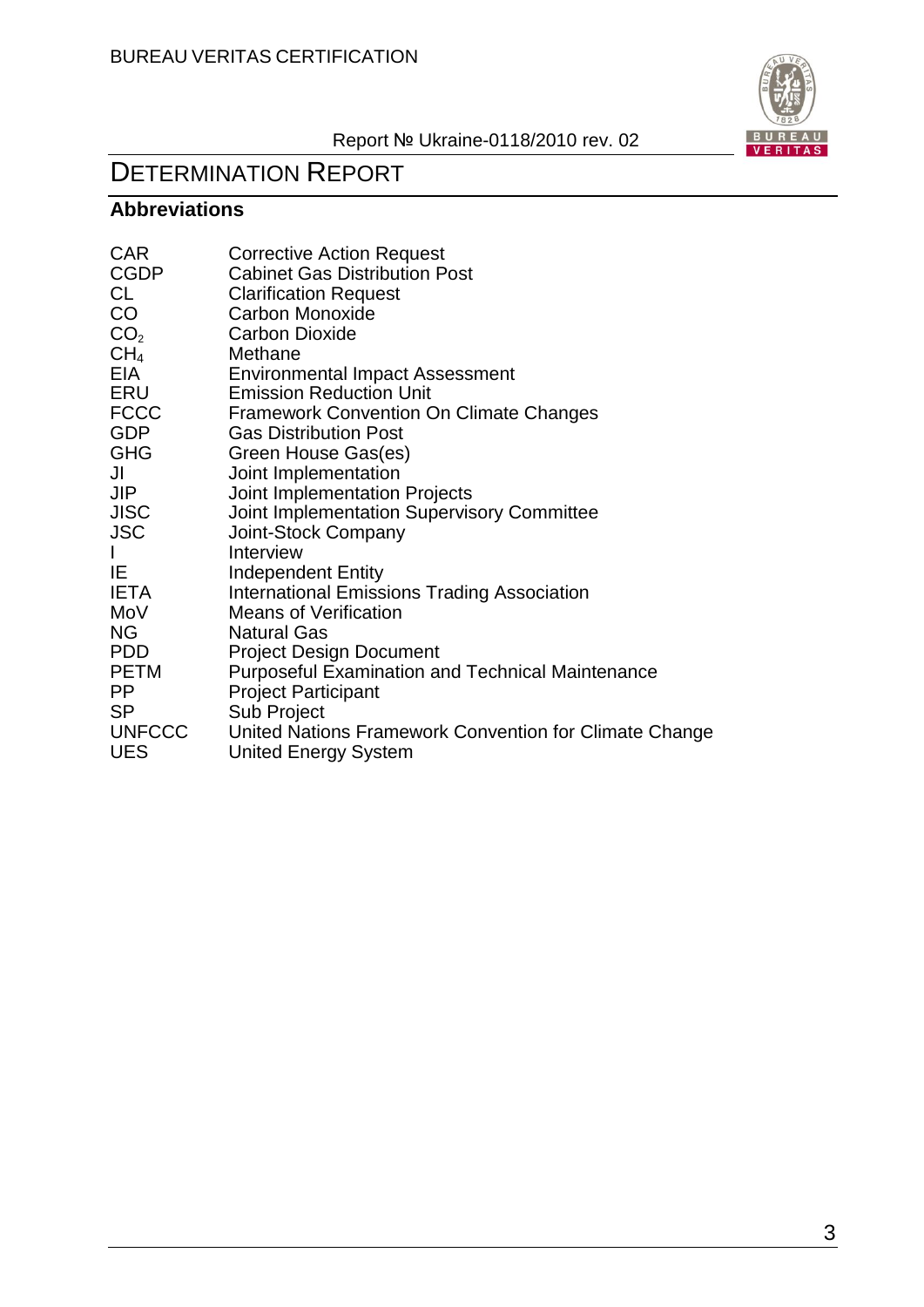

# **Table of Contents Page**

| 1              |                                                            | .5  |
|----------------|------------------------------------------------------------|-----|
| 1.1            | Objective                                                  | 5   |
| 1.2            | Scope                                                      | 5   |
| 1.3            | <b>GHG Project Description</b>                             | 5   |
| 1.4            | <b>Determination Team</b>                                  | 7   |
| $\overline{2}$ |                                                            | 7   |
| 2.1            | <b>Review of Documents</b>                                 | 9   |
| 2.2            | Follow-up Interviews                                       | 10  |
| 2.3            | Resolution of Clarification and Corrective Action Requests | 10  |
| 3              |                                                            | .11 |
| 3.1            | <b>Project Design</b>                                      | 12  |
| 3.2            | <b>Baseline and Additionality</b>                          | 12  |
| 3.3            | <b>Monitoring Plan</b>                                     | 14  |
| 3.4            | <b>Calculation of GHG Emissions</b>                        | 14  |
| 3.5            | <b>Environmental Impacts</b>                               | 15  |
| 4              |                                                            |     |
| 5              |                                                            |     |
| 6              |                                                            |     |
|                |                                                            |     |

Appendix A: Determination Protocol Appendix B: Verifiers CV"s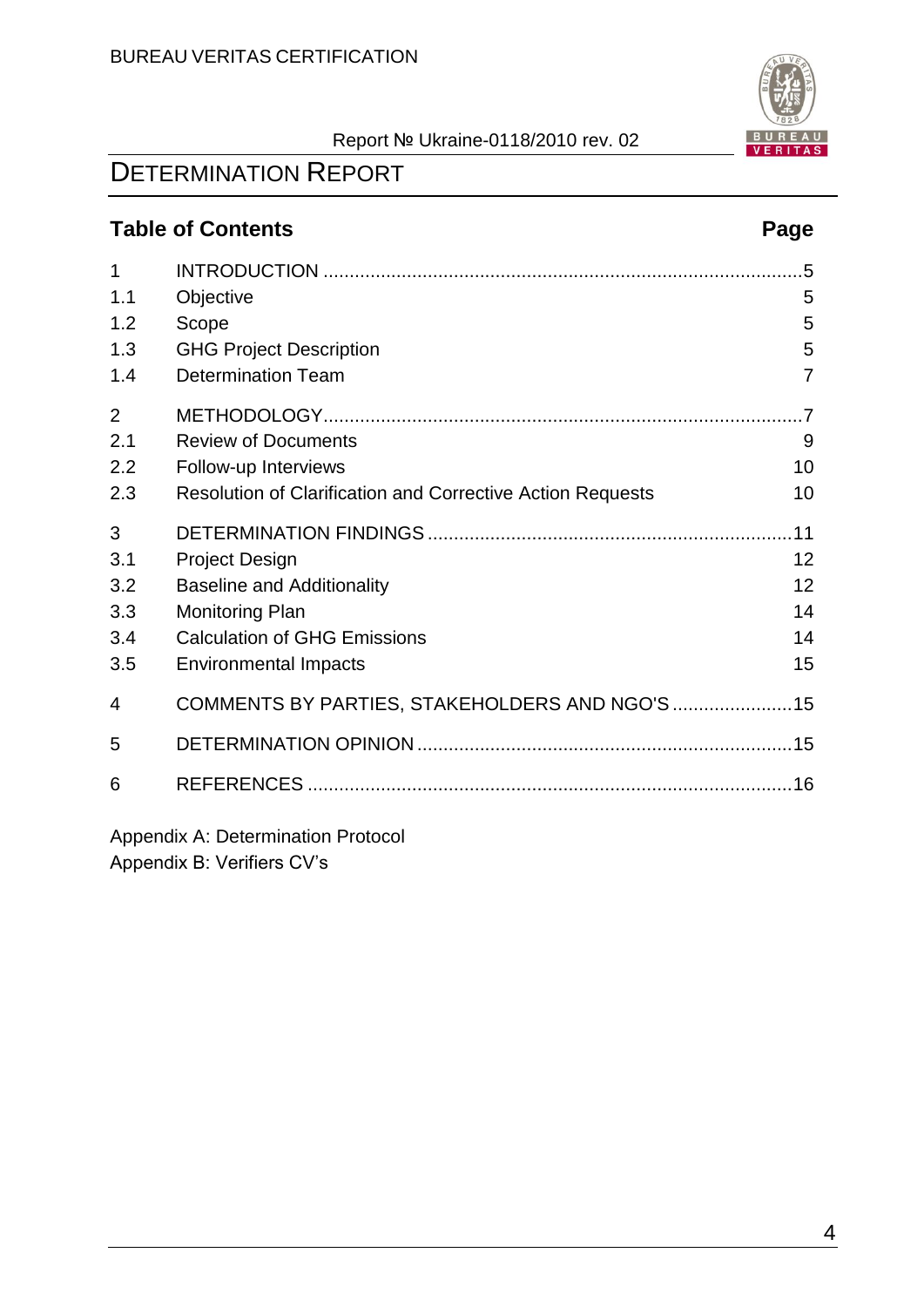

# DETERMINATION REPORT

# **1 INTRODUCTION**

OJSC «Odesagas» has commissioned Bureau Veritas Certification to determinate the JI project "Reduction of Methane Emissions at Flanged, Threaded Joints and Shutdown Devices of OJSC "Odesagas" Equipment".

This report summarizes the findings of the determination of the project, performed on the basis of UNFCCC criteria, as well as criteria given to provide for consistent project operations, monitoring and reporting.

# **1.1 Objective**

The determination serves as project design verification and is a requirement of all projects. The determination is an independent third party assessment of the project design. In particular, the project's baseline, the monitoring plan, and the project"s compliance with relevant UNFCCC and host country criteria are determined in order to confirm that the project design, as documented, is sound and reasonable, and meet the stated requirements and identified criteria. Determination is a requirement for all JI projects and is seen as necessary to provide assurance to stakeholders of the quality of the project and its intended generation of emission reduction units (ERUs).

UNFCCC criteria refer to Article 6 of the Kyoto Protocol, the JI rules and modalities and the subsequent decisions by the JI Supervisory Committee, as well as the host country criteria.

# **1.2 Scope**

The determination scope is defined as an independent and objective review of the project design document, the project"s baseline study and monitoring plan and other relevant documents. The information in these documents is reviewed against Kyoto Protocol requirements, UNFCCC rules and associated interpretations.

The determination is not meant to provide any consulting towards the Client. However, stated requests for clarifications and/or corrective actions may provide input for improvement of the project design.

# **1.3 GHG Project Description**

OJSC «Odesagas» manages 26 district gas distribution networks and infrastructures located at Odesa region and one in Odesa city implementing transportation and supply of natural gas to industries and households. Total length of distribution gas pipeline of high (12Mpa – 0,6 Mpa), middle (0,3 Mpa) and low (0,005 Mpa) pressure is 4579 km. 2625 km is at property of OJSC "Odesagas". Average annual of transported gas reaches 2861718 thou. M3. The existing structure of gas transportation tariffs doesn"t consider amortization and development needs of gas companies. They suffer from lack of funds required for gas network repairs and upgrading, procurement of equipment,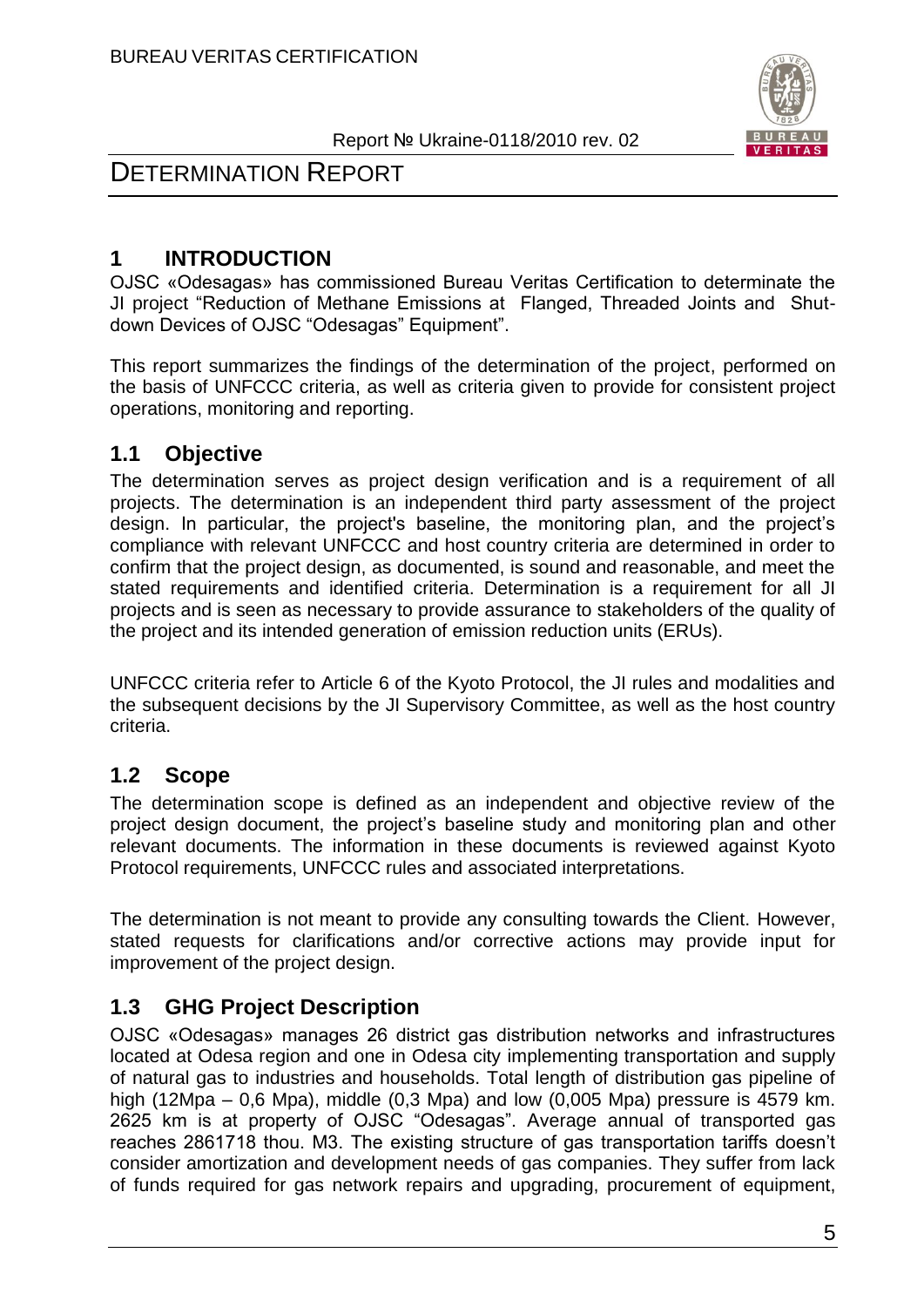

# DETERMINATION REPORT

spear parts and materials resulting in increase of gas leaks at OJSC «Odesagas» facilities.

Motivated by the Regulations on gas network safe operation in Ukraine based primarily on safety concerns, at the beginning of project in the year 2005 OJSC "Odesagas" just detects leaks using detectors with the purpose to avoid emergency and explosions. Measurement of leaks is not required, and measurement instruments are not available. Theoretical calculations of emission volume based on executed measurements of methane losses as a result of leakage at shutters and flanges' connections for OJSC «Odesagas» are equal as 41 mln. m3 of estimate leaks per annum.

The project objective is reduction of natural gas (methane) leaks as a result of leakage at flanged, threaded joints and shut-down devices of OJSC "Odesagas" equipment in quantity of 11174. Within project scope, advanced sealant materials will be applied for repair of identified leaks to replace the current practice of maintenance and repair of networks, namely using rubberized asbestos fabric gaskets and cotton fiber stuffing with oil tightening with asbestos-graphite compound resulting in increased leaks and methane emissions into the atmosphere. In addition to reducing emissions, project reduces natural gas losses (therefore, financial losses) producing environmental benefits and contributing to safety requirements, and will reduce emergency risk, especially applied for household gas regulators and street surface facilities.

The project activity will involve:

Introduction and use of directed inspection and maintenance (DI&M) at flanged, threaded joints and shut-down devices of OJSC "Odesagas" as the most advanced and efficient practice allowing both leak detection and measurement (i.e. quantification of gas losses) as a tool for justification efficient repairs and prioritization of leaks to be repaired as this is important at shortage of funds. This includes procurement of advanced leak detection and measurement equipment, training of staff, development of monitoring map for each gas station and gas distribution network, specifying list of equipment components to be examined on regular basis, , establishment of data-base for leak data collection and storage, and internal auditing and QA/QS system to eliminate and register methane leaks.

Leak detection and measurement: leakage monitoring system at flanged, threaded joints and shut-down devices of OJSC "Odesagas" including eliminated leaks (repaired equipment components) will be implemented on a scheduled (once in four days or once a week – subject to equipment type; once for the year for equipment of apartments and houses) basis by specially trained staff. Each component will be surveyed, identified leaks will be tagged and their amounts will be measured and recorded in the database.

Repair of all identified leaks: repairs of the equipment with leaks within the scope of this project will range from tightening of block valves and flanges, use of advanced sealants and stuffing to major overhaul and replacement of pressure regulators safety valves and piston rods. Repairs will be regularly surveyed as component of standard monitoring program (see above) to ensure they are not leak sources.

Project duration is not limited since the DI&M and monitoring programmes are aimed to become an integrated part of OJSC «Odesagas» production and business practices.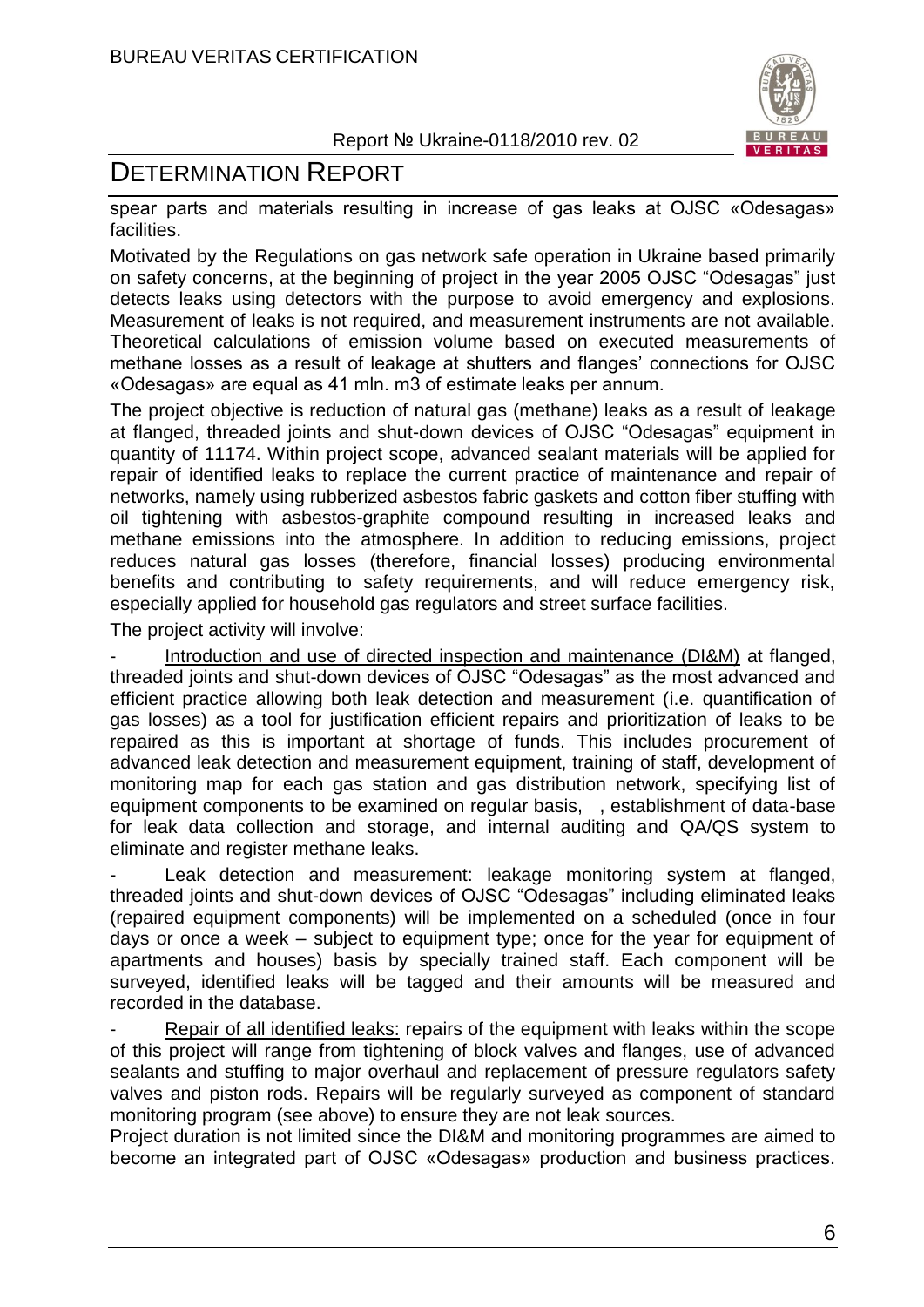

# DETERMINATION REPORT

CO2e emission reductions will be claimed for period 22 years as per modalities and procedures of Joint Implementation Mechanism.

# **1.4 Determination Group**

The determination team consists of the following personnel:

| <b>Flavio Gomes</b><br><b>Bureau Veritas Certification</b> | Team leader, Climate Change Lead Verifier |
|------------------------------------------------------------|-------------------------------------------|
| Kateryna Zinevych -<br><b>Bureau Veritas Certification</b> | Team member, Climate Change Verifier      |
| Oleg Skoblyk -<br><b>Bureau Veritas Certification</b>      | Team member, Climate Change Verifier      |
| Report was reviewed by:                                    |                                           |
| Ivan Sokolov<br><b>Bureau Veritas Certification</b>        | Internal Technical Reviewer               |

# **2. METHODOLOGY**

The overall determination, from Contract Review to Determination Report & Opinion, was conducted using Bureau Veritas Certification internal procedures.

In order to ensure transparency, a determination protocol was customized for the project, according to the Determination and Verification Manual (IETA/PCF). The protocol shows, in a transparent manner, criteria (requirements), means of verification and the results from validating the identified criteria. The determination protocol serves the following purposes:

It organizes, details and clarifies the requirements JI project is expected to meet;

It ensures a transparent determination process where the determinator will document how a particular requirement has been validated and the result of the determination.

The determination protocol consists of five tables. The different columns in these tables are described in Figure 1

The completed determination protocol is enclosed in Appendix A to this report.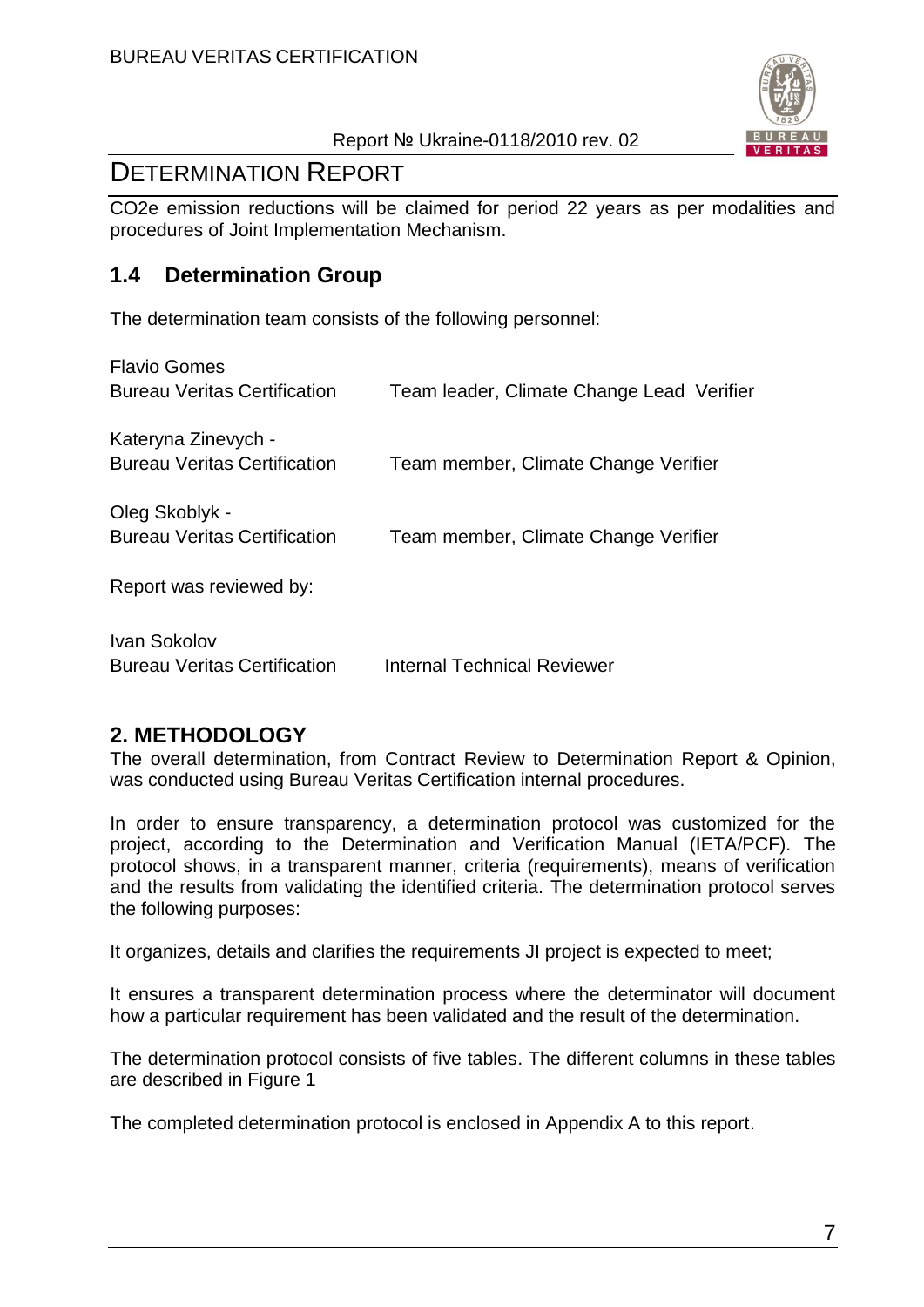

# DETERMINATION REPORT

| <b>Determination Protocol Table 1: Mandatory Requirements</b> |                                                                                                |                                                                                                                                                                                                                                                                                                                                                         |                                                                                                                                                                                                                         |  |  |  |  |
|---------------------------------------------------------------|------------------------------------------------------------------------------------------------|---------------------------------------------------------------------------------------------------------------------------------------------------------------------------------------------------------------------------------------------------------------------------------------------------------------------------------------------------------|-------------------------------------------------------------------------------------------------------------------------------------------------------------------------------------------------------------------------|--|--|--|--|
| Requirement                                                   | <b>Reference</b>                                                                               | <b>Conclusion</b>                                                                                                                                                                                                                                                                                                                                       | <b>Cross reference</b>                                                                                                                                                                                                  |  |  |  |  |
| The requirements the<br>project must meet.                    | Gives reference to<br>legislation or<br>the<br>agreement where<br>the requirement is<br>found. | This is either<br>acceptable<br>evidence<br>based<br>on<br>provided (OK),<br>a<br>Corrective<br><b>Action</b><br>(CAR)<br>Reguest<br>or a<br><b>Clarification Request (CL)</b><br>of risk or non-compliance<br>with stated requirements.<br>The CAR's and CL's are<br>numbered and presented to<br>client<br>the<br>the<br>in.<br>Determination Report. | Used to<br>refer<br>the<br>to<br>relevant<br>protocol<br>questions in Tables 2, 3<br>and 4 to show how the<br>specific<br>requirement is<br>determined. This is to<br>transparent<br>ensure a<br>determination process. |  |  |  |  |

| <b>Determination Protocol Table 2: Requirements checklist</b>                                                                                                                                                                                                                                             |                                                                                                                                     |                                                                                                                                                                                                                                        |                                                                                                                                                                                                                       |                                                                                                                                                                                                                                                                                                                                                                     |  |
|-----------------------------------------------------------------------------------------------------------------------------------------------------------------------------------------------------------------------------------------------------------------------------------------------------------|-------------------------------------------------------------------------------------------------------------------------------------|----------------------------------------------------------------------------------------------------------------------------------------------------------------------------------------------------------------------------------------|-----------------------------------------------------------------------------------------------------------------------------------------------------------------------------------------------------------------------|---------------------------------------------------------------------------------------------------------------------------------------------------------------------------------------------------------------------------------------------------------------------------------------------------------------------------------------------------------------------|--|
| <b>Checklist Question</b>                                                                                                                                                                                                                                                                                 | <b>Reference</b>                                                                                                                    | <b>Means</b><br><b>of</b><br>verification<br>(MoV)                                                                                                                                                                                     | <b>Comment</b>                                                                                                                                                                                                        | <b>Final</b><br>and/or<br><b>Draft</b><br><b>Conclusion</b>                                                                                                                                                                                                                                                                                                         |  |
| The<br>various<br>requirements in Table<br>linked<br>to<br>are<br>checklist questions the<br>project should meet.<br>checklist<br>The<br>is<br>organized in several<br>sections. Each section<br>further sub-<br>is then<br>divided.<br>lowest<br>The<br>constitutes<br>level<br>a<br>checklist question. | Gives<br>reference<br>to<br>documents<br>where<br>the<br>to<br>answer<br>the<br>checklist<br>question or<br>section<br>is<br>found. | <b>Explains</b><br>how<br>conformance with<br>checklist<br>the<br>question<br>is<br>investigated.<br>Examples<br>οf<br>οf<br>means<br>verification<br>are<br>document review<br>(DR) or interview<br>(I). N/A means not<br>applicable. | The section<br>is<br>used<br>to<br>elaborate<br>and<br>the<br>discuss<br>checklist<br>question and/or<br>the<br>conformance to<br>the question. It<br>is further used<br>to explain<br>the<br>conclusions<br>reached. | This is either acceptable<br>evidence<br>based<br>on<br>provided $(OK)$ ,<br>or a<br><b>Corrective</b><br><b>Action</b><br>Request (CAR) due to<br>non-compliance with the<br>checklist question. (See<br><b>Clarification</b><br>below).<br>Request (CL) is used<br>when the determination<br>has identified a<br>team<br>further<br>for<br>need<br>clarification. |  |
| Determination Protocol Table 2: Rasoline and Monitoring Methodologies                                                                                                                                                                                                                                     |                                                                                                                                     |                                                                                                                                                                                                                                        |                                                                                                                                                                                                                       |                                                                                                                                                                                                                                                                                                                                                                     |  |

**Determination Protocol Table 3: Baseline and Monitoring Methodologies** 

| <b>Checklist Question</b> | Reference     | <b>Means</b><br>οf<br>verification<br>(MoV) | <b>Comment</b>       | <b>Final</b><br>and/or<br><b>Draft</b><br><b>Conclusion</b> |
|---------------------------|---------------|---------------------------------------------|----------------------|-------------------------------------------------------------|
| The<br>various            | Gives         | <b>Explains</b><br>how                      | The section<br>İS    | This is either acceptable                                   |
| οf<br>requirements        | reference     | conformance with                            | used<br>to           | evidence<br>based<br>on.                                    |
| baseline<br>and           | to            | checklist<br>the                            | elaborate<br>and     | provided<br>(OK),<br>or a                                   |
| monitoring                | documents     | question<br>is                              | the<br>discuss       | Corrective<br><b>Action</b>                                 |
| methodologies should      | where<br>the  | investigated.                               | checklist            | Request (CAR) due to                                        |
| be met. The checklist     | answer<br>to  | of<br>Examples                              | and/or<br>auestion   | non-compliance with the                                     |
| is organized in several   | the           | οf<br>means                                 | the                  | checklist question. (See                                    |
| sections. Each section    | checklist     | verification<br>are                         | conformance<br>to    | <b>Clarification</b><br>below).                             |
| further sub-<br>is then   | question or   | document review                             | the question. It     | Request (CL) is used                                        |
| divided.<br>The<br>lowest | section<br>is | (DR) or interview                           | further used<br>is.  | when the determination                                      |
| constitutes<br>level<br>a | found.        | (I). N/A means not                          | explain<br>the<br>to | has identified a<br>team                                    |
| checklist question.       |               | applicable.                                 | conclusions          | for<br>further<br>need                                      |
|                           |               |                                             | reached.             | clarification.                                              |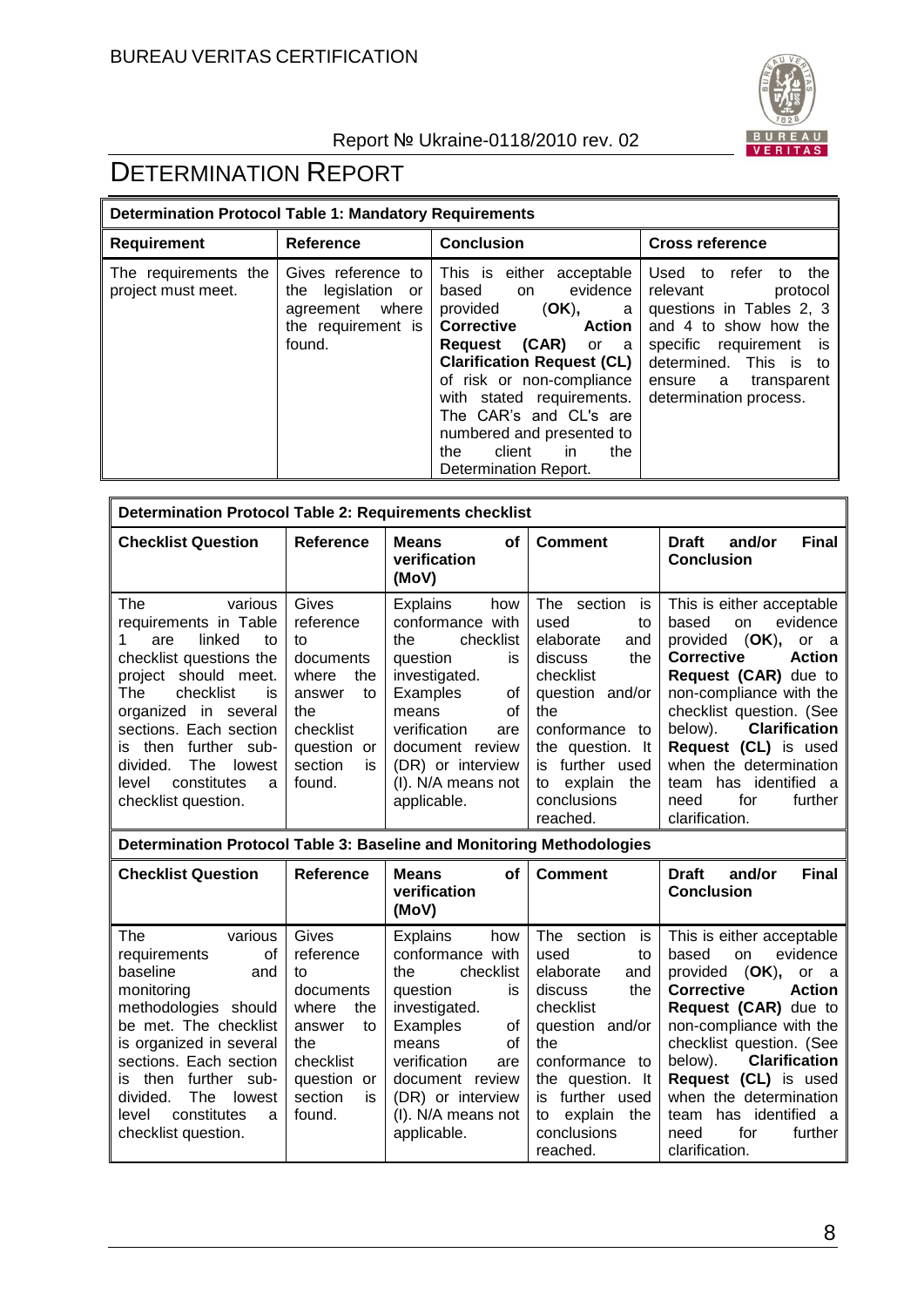

# DETERMINATION REPORT

| <b>Determination Protocol Table 4: Legal requirements</b>                                                                                                                          |                                                                                                                                     |                                                                                                                                                                                                                                                     |                                                         |                                                                                                                                                                                                 |                                                                                                                                                                                                                                                                                                                                                                                     |
|------------------------------------------------------------------------------------------------------------------------------------------------------------------------------------|-------------------------------------------------------------------------------------------------------------------------------------|-----------------------------------------------------------------------------------------------------------------------------------------------------------------------------------------------------------------------------------------------------|---------------------------------------------------------|-------------------------------------------------------------------------------------------------------------------------------------------------------------------------------------------------|-------------------------------------------------------------------------------------------------------------------------------------------------------------------------------------------------------------------------------------------------------------------------------------------------------------------------------------------------------------------------------------|
| <b>Checklist Question</b>                                                                                                                                                          | <b>Reference</b>                                                                                                                    | <b>Means</b><br><b>of</b><br>verification<br>(MoV)                                                                                                                                                                                                  |                                                         | <b>Comment</b>                                                                                                                                                                                  | and/or<br><b>Final</b><br><b>Draft</b><br><b>Conclusion</b>                                                                                                                                                                                                                                                                                                                         |
| national<br>The<br>legal<br>the<br>requirements<br>project must meet.                                                                                                              | Gives<br>reference<br>tο<br>documents<br>the<br>where<br>to<br>answer<br>the<br>checklist<br>question or<br>section<br>is<br>found. | <b>Explains</b><br>how<br>conformance with<br>checklist<br>the<br>question<br>is<br>investigated.<br>Examples<br>οf<br>the<br>means<br>οf<br>verification<br>are<br>document review<br>(DR) or interview<br>(I). N/A means not<br>to<br>applicable. |                                                         | The section<br>used<br>elaborate<br>and<br>the<br>discuss<br>checklist<br>question and/or<br>conformance to<br>the question. It<br>is further used<br>explain<br>the<br>conclusions<br>reached. | This is either acceptable<br>is<br>evidence<br>based<br><b>on</b><br>to<br>provided (OK),<br>or a<br><b>Corrective</b><br><b>Action</b><br>Request (CAR) due to<br>non-compliance with the<br>checklist question. (See<br>below).<br><b>Clarification</b><br>Request (CL) is used<br>when the determination<br>has identified a<br>team<br>for<br>further<br>need<br>clarification. |
| Determination Protocol Table 5: Resolution of Corrective Action and Clarification Requests                                                                                         |                                                                                                                                     |                                                                                                                                                                                                                                                     |                                                         |                                                                                                                                                                                                 |                                                                                                                                                                                                                                                                                                                                                                                     |
| clarifications<br>Report<br>and corrective action<br>requests                                                                                                                      | Ref.<br>to<br>1/2/3/4                                                                                                               | checklist<br><b>Determination conclusion</b><br>Summary of project<br>question in tables<br>owner response                                                                                                                                          |                                                         |                                                                                                                                                                                                 |                                                                                                                                                                                                                                                                                                                                                                                     |
| If the conclusions from<br>the Determination are<br>Corrective<br>either<br>a<br>Action<br>Request or a<br>Clarification<br>Request,<br>these should be listed in<br>this section. | Reference<br>checklist<br>number in Tables 2, 3<br>4<br>and<br>Corrective<br>Request<br>Clarification Request<br>is explained.      | the<br>to<br>question<br>where<br>the<br>Action<br>or                                                                                                                                                                                               | project<br>during<br>communications<br>in this section. | The responses given<br>by the Client or other<br>participants<br>the<br>with<br>the determination team<br>should be summarized                                                                  | <b>This</b><br>section<br>should<br>the<br>summarize<br>team's<br>determination<br>final<br>responses<br>and<br>conclusions.<br>The<br>conclusions should also be<br>included in Tables 2, 3 and<br>4, under "Final Conclusion".                                                                                                                                                    |

**Figure 1 Determination protocol tables**

# **2.1 Review of Documents**

The Project Design Document (PDD version 06) submitted by OJSC «Odesagas» 17/03/2010 and additional background documents related to the project design and baseline, i.e. country Law, Guidelines for Completing the Project Design Document (JI-PDD), methodology, Kyoto Protocol, Clarifications on Determination Requirements to be Checked by an Independent Entity were reviewed.

To address Bureau Veritas Certification corrective action and clarification requests, OJSC «Odesagas» revised the PDD and resubmitted it on 30/04/2010, version 07.

In order to close the last CAR considering project approval by the parties involved this revision (second) of the Determination Report was issued.

The determination findings presented in this report relate to the project as described in the PDD, revision 06.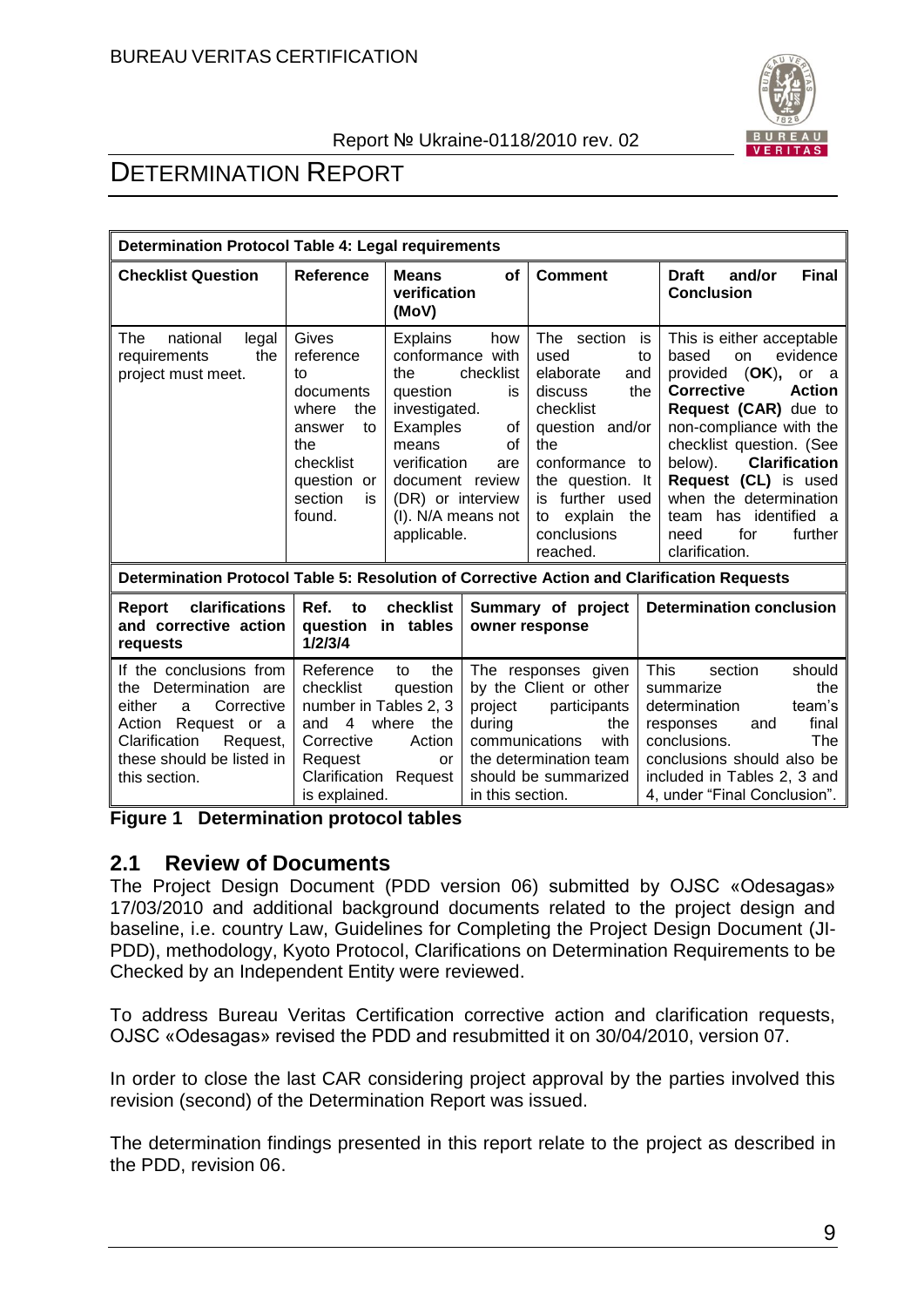

# DETERMINATION REPORT

### **2.2 Follow-Up Interviews**

On 15/04/2010 Bureau Veritas Certification performed interviews with project stakeholders to confirm selected information and to resolve issues identified in the document review.

Representatives of OJSC «Odesagas» were interviewed (see References). The main topics of the interviews are summarized in Table 1.

#### **Table 1 Interview topics**

| Interviewed organization | <b>Interviews Topics</b>                               |  |  |  |  |  |
|--------------------------|--------------------------------------------------------|--|--|--|--|--|
| JSC «Odesagas»           | Organizational structure.                              |  |  |  |  |  |
|                          | Responsibilities and authorities.                      |  |  |  |  |  |
|                          | Training of personnel.                                 |  |  |  |  |  |
|                          | Quality management procedures and technology.          |  |  |  |  |  |
|                          | Rehabilitation /Implementation of equipment (records). |  |  |  |  |  |
|                          | Metering equipment control.                            |  |  |  |  |  |
|                          | Metering record keeping system, database.              |  |  |  |  |  |
| ITI Biotekhnika UAAN.    | Baseline methodology.                                  |  |  |  |  |  |
|                          | Monitoring plan.                                       |  |  |  |  |  |
|                          | Monitoring report.                                     |  |  |  |  |  |
|                          | Deviations from PDD.                                   |  |  |  |  |  |

# **2.3 Resolution of Clarification and Corrective Action Requests**

The objective of this phase of the determination is to raise the requests for corrective actions and clarification and any other outstanding issues that needed to be clarified for Bureau Veritas Certification positive conclusion on the project design.

To guarantee the transparency of the determination process, the concerns raised are documented in more detail in the determination protocol in Appendix A.

# **3 DETERMINATION FINDINGS**

In the following sections, the findings of the determination are stated. The determination findings for each determination subject are presented as follows:

- 1) The findings from the desk review of the original project design documents and the findings from interviews during the follow up visit are summarized. A more detailed record of these findings can be found in the Determination Protocol in Appendix A.
- 2) Where Bureau Veritas Certification had identified issues that needed clarification or that represented a risk to the fulfillment of the project objectives, a Clarification or Corrective Action Request, respectively, have been issued. The Clarification and Corrective Action Requests are stated, where applicable, in the following sections and are further documented in the Determination Protocol in Appendix A. The determination of the Project resulted in 12 Corrective Action Requests and 12 Clarification Requests.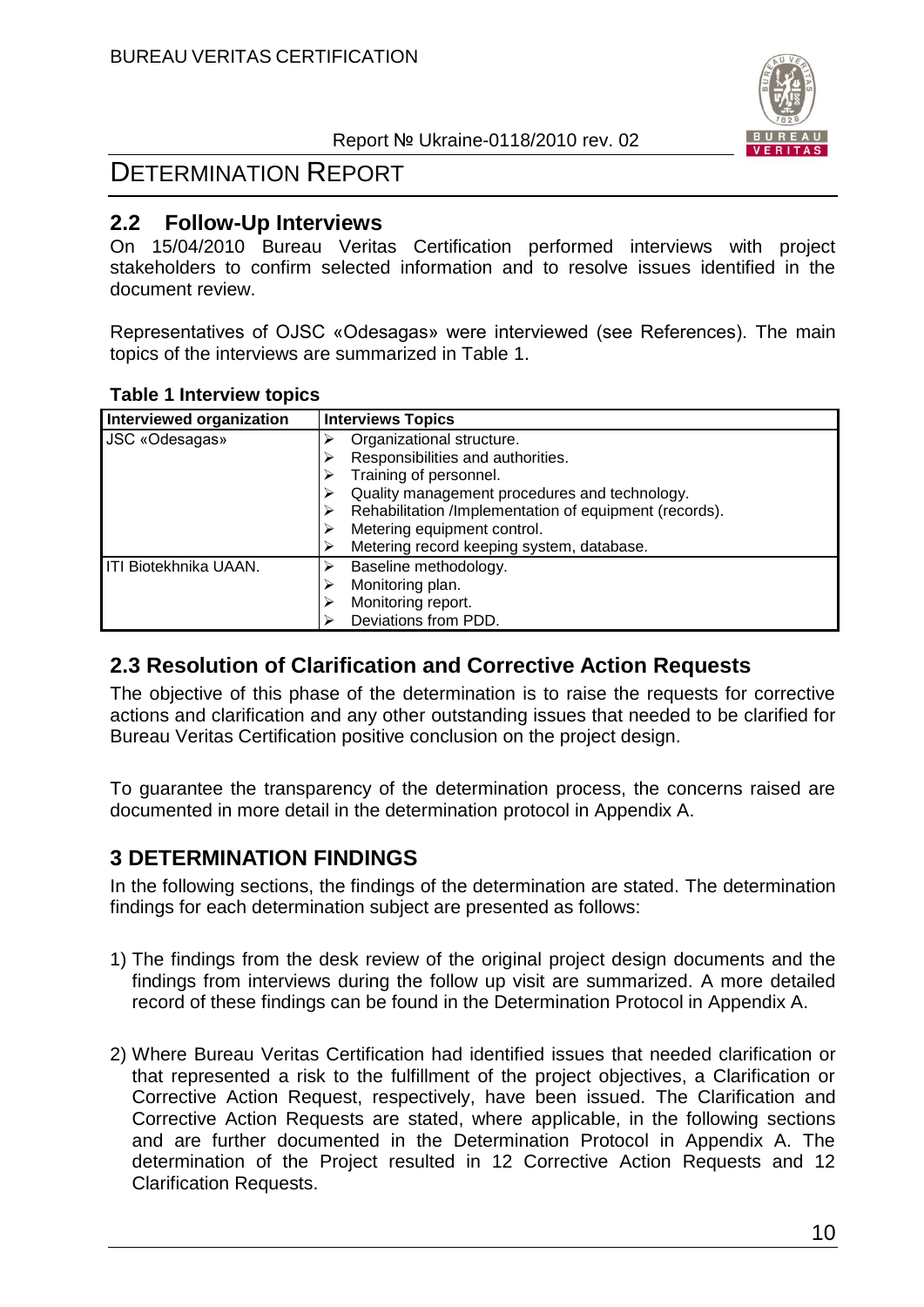



3) The conclusions for determination subject are presented.

# **3.1 Project Design**

Bureau Veritas Certification recognizes that OJSC «Odesagas» Project is helping country fulfill its goals of promoting sustainable development. The project is expected to be in line with host-country specific JI requirements.

The Project Scenario is considered additional in comparison to the baseline scenario, and therefore eligible to receive Emissions Reductions Units (ERUs) under the JI, based on an analysis, presented by the PDD, of investment, technological and other barriers, and prevailing practice.

The project design is sound and the geographical and temporal (22 years) boundaries of the project are clearly defined.

Outstanding issues related to project design are given in the Table 5 below (see CAR1, CAR2, CAR3, CAR4, CAR5, CAR6, CAR7, CAR8).

# **3.2 Baseline and Additionality**

To measure and to calculate natural gas leaks there is an approved methodology under Clean Development Mechanism AM0023 Reduction of Natural Gas Emissions at Compressor or Measurement Stations of Gas Lines (http://cdm.unfccc.int).

Methodology AM0023/Revision 03 states that it can be applied for the projects for natural gas leak reduction at compressor, gas-distribution stations in the system of main gas lines, as well as for equipment of gas-distribution systems, including gas-pressure adjusting stations.

According to Methodology AM0023/Revision 03 the following three conditions shall be fulfilled:

1. Companies – operators of gas-distribution networks do not use the system allowing systematic detection and elimination of methane leaks by the moment of project implementation;

2. Natural gas leaks can be detected and measured precisely;

3. Monitoring system can be implemented to make sure eliminated methane leaks will not occur again.

The Project fully complies with the second and the third conditions, and with the first condition subject to some notes given below.

Under the *first condition,* before the beginning of the project OJSC «Odesagas» only detects leakages with the help of detectors according to the Ukrainian Gas Supply System Safety Rules in order to avoid emergency and explosive situations. Measurement of the leakage volume, its registration and accounting are not performed, and appropriate measuring devices are missing. Theoretical calculations of leak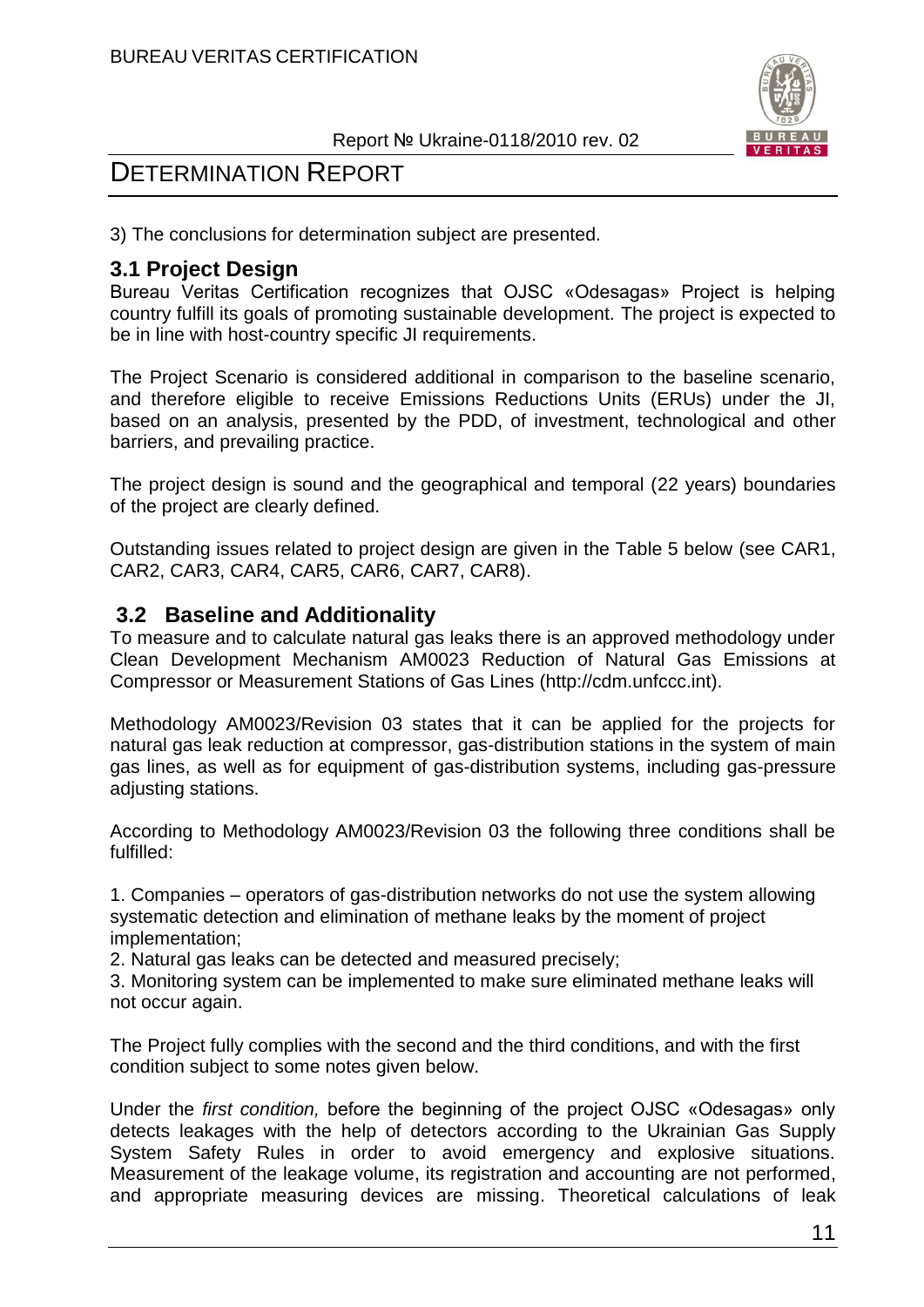

# DETERMINATION REPORT

volumes on the basis of approved natural gas leak limits for conditionally hermetic gas distribution system of OJSC «Odesagas» can made 38 million m<sup>3</sup> per year.

According to the results of international experience and data received from the regions where this material has been already applied, modern sealing materils shall significantly reduce leak volumes at the gland-sealed shutters.

Moreover, because of the lack of up-to-date equipment for detection and measurement of leak volume, it is supposed that an effective program for detection and elimination of leaks could not be applied in the absence of the project. The Companies which were mainly motivated by the safety condition and could only detect the fact of leakage itself, but could not measure its volume.

In other words, we want to say the system for detection and elimination of leaks was not able to eliminate leaks of OJSC Odesagas was not able to eliminate leaks included to this Project.

Under the *second condition,* purchase of up-to-date equipment for detection and measurement of leak volume and actual measurement of leak volume at the shutters have shown that leaks can be detected and measured precisely subject to application of modern practices and equipment.

Under the *third condition,* implementation of stepped procedures, creation of comprehensive database and use of additional equipment will enable reliable monitoring of repaired shutters and detection of newly appeared leaks (See Annex 3 to Monitoring Plan). On-site training of personnel and quality control at all stages will allow accurate realization of Monitoring Plan.

There are only 2 options of pre conditions, which can be considered as possible and reliable alternatives for the Project:

(a) Keeping the current system for detection and elimination of leaks

(b) Implementation of this Project not as JI project.

Option (a) fits the best of all the suggested and determined options, and makes a basic option against all basic considered options.

Outstanding questions related to the baseline and additionality are given in Table 5 below (See CAR9, CAR10).

# **3.3 Monitoring plan**

The Project uses the approved consolidated monitoring methodology AM0023 ("Reduction of natural gas leaks at compressor or measurement stations of gas lines" (version 03)). Refer to section 3.2 above.

The adopted monitoring methodology has been chosen based on the following reasons: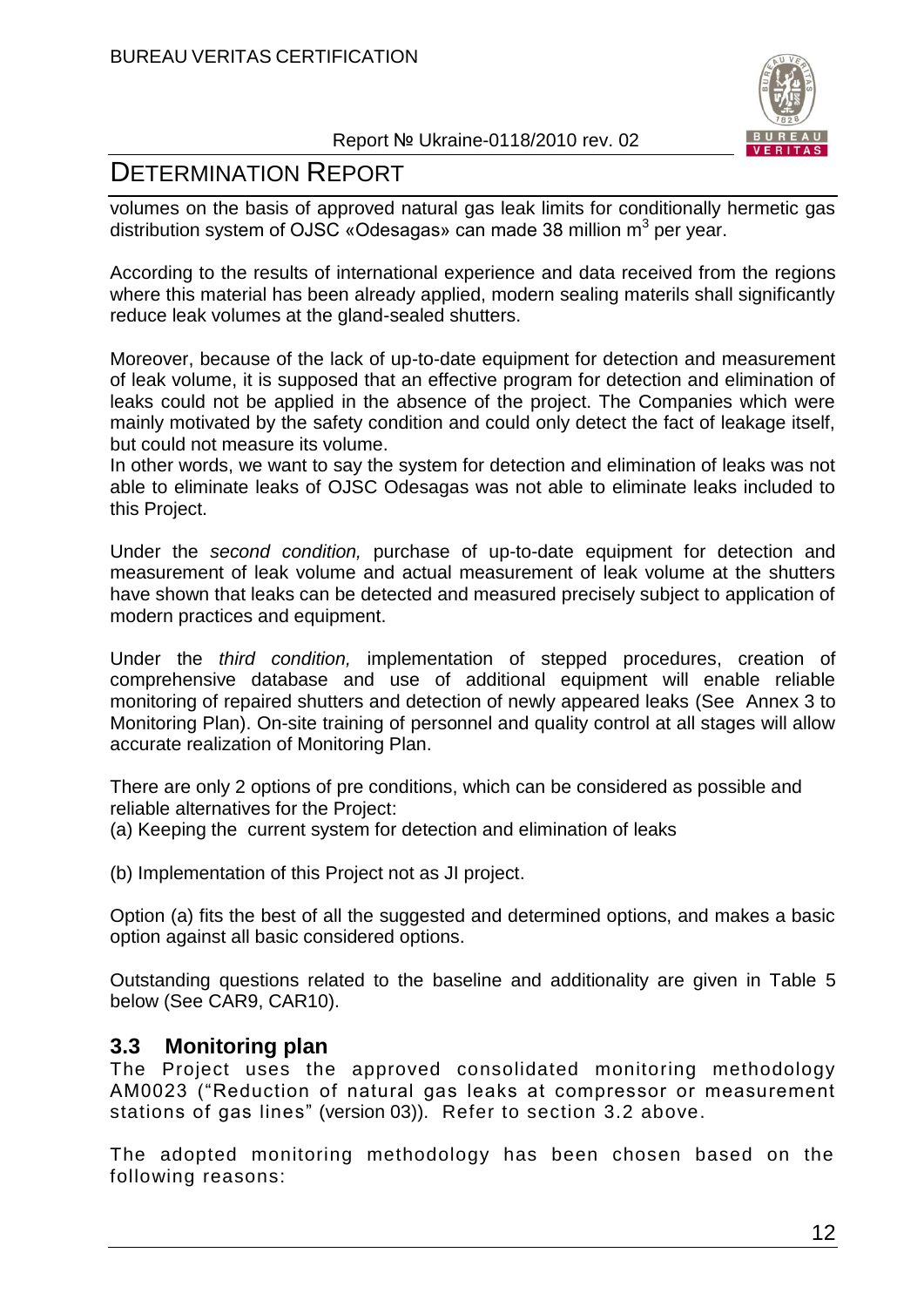

# DETERMINATION REPORT

- After detection and measurement of leakage at shut-off stations a detailed monitoring program will be developed for each flanged, threaded joints and shutdown devices.
- Monitoring will include emissions from newly detected leakage sources and control of already repaired equipment, where gas leakage was detected before.
- Under the JI project the group of OJSC Odesagas executed a Register of Gas Equipment (See Appendix C), which includes full information about all flanged, threaded joints and shut-down devices (shatters, valves) of the Project, and which is regularly updated upon reconstruction.

Outstanding questions connected with monitoring plan are given in Table 5 below (See CAR11, CAR12, CAR13, CL1).

# **3.4 Calculation of GHG Emissions**

As per AM0023 ver.03, the baseline emission sources considered are inserted as appropriate.

As required under AM0023, the baseline emissions are calculated by Using the measurement method for leakage volume with the help of leak proof capacity, volume of methane leakage from one equipment can be calculated by the formula:

FCH4,iВ = Vbag \* wsampleCH4,i \* 3600 / tі

Where:

 $FCH4, P = Methane$  leakage through leak point i through leakage element before reconstruction  $(m^3/h)$ ;

Vbag = Volume of leak proof tank for measurement  $(m^3)$ ;

wsampleCH4, $i =$  Concentration of methane in the leak sample  $i$  which is the difference of concentrations in the beginning and in the end of measurement (%);

 $ti$  = Average time of filling in the tank for leakage i after reconstruction (seconds)

Annual methane leakage is calculated by the formula:

QуВ = ConvFactor \*Σ[FСН4В \* Ti,y \* 0.95 ]\*GWPСН4\*0.9

Where:

 $QyP =$  Methane emissions for the period y, for equipment before reconstruction (tCO2equivalents).

ConvFactor =  $M^3CH4$  -tCH4 conversion ratio at the standard temperatures and pressure (0 C and 101.3 kPa) it makes  $0.0007168$  tCH4/ $m^3CH4$ 

URi = Factor taking into account uncertainty of measurement method;

 $Ti, y = Time$  (in hours) for respective component i, during which it worked during the period of consideration (monitoring period) y, taking into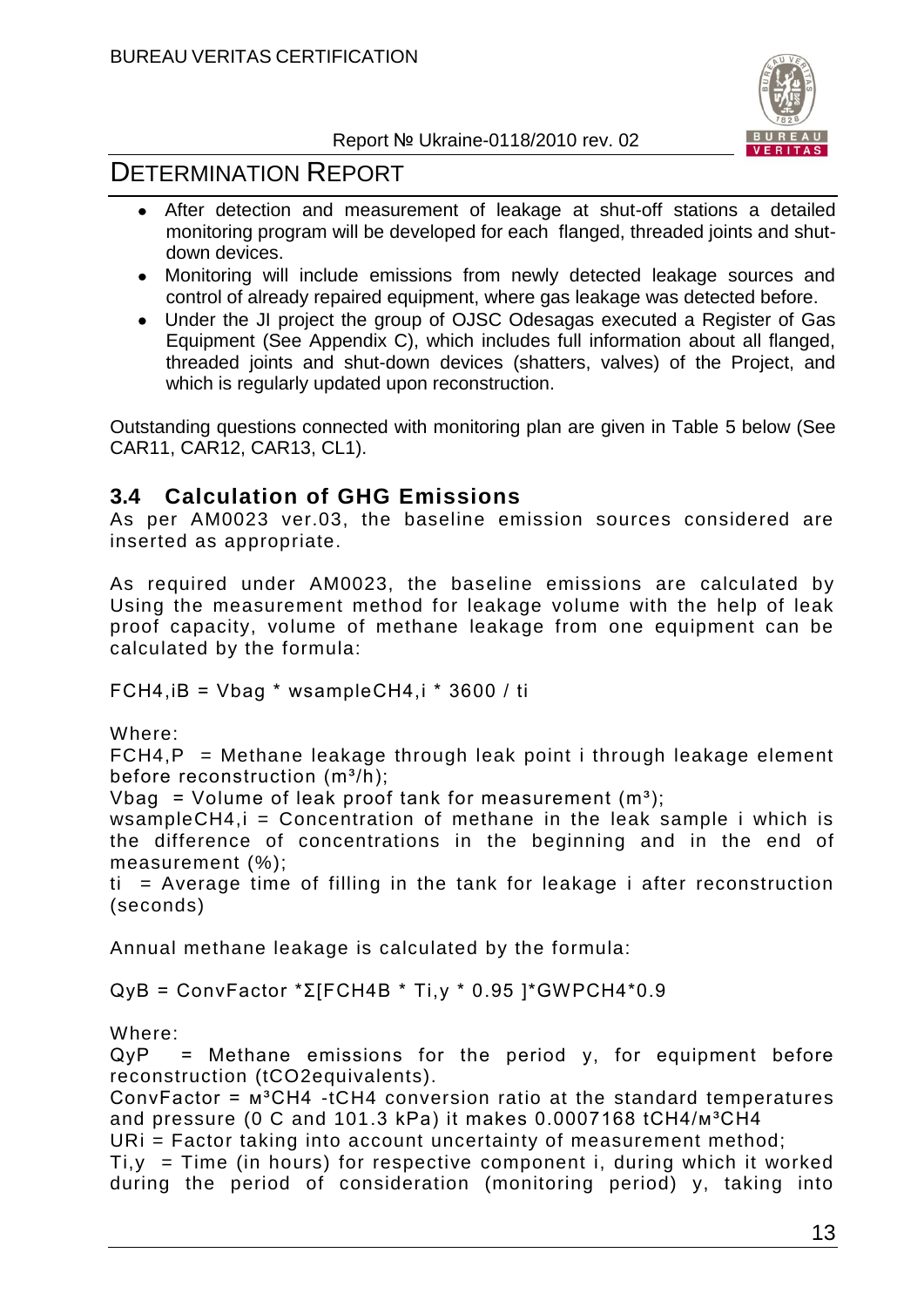

# DETERMINATION REPORT

account the methodology given above (e.g., deduction for non -accounted leaks)

GWPCH4 = Methane Global Warming Potential (21 tCO2eq/tCH4) {} 0.9= Equipment Error Factor.

The detailed algorithms are described later under sections D.1.1.4 of the PDD.

As described in AM0023, the project emissions result due to Using the measurement method for leakage volume with the help of leak proof capacity, volume of methane leakage from one piece of equipment can be calculated by the formula:

FCH4, $iP = V$ bag \* wsampleCH4, $i$  \* 3600 / ti

Where:

 $FCH4, P = Methane$  leakage through leak point i through leakage element after reconstruction  $(m^3/h)$ ;

Vbag = Volume of leakproof tank for measurement  $(m<sup>3</sup>)$ ;

wsampleCH4, $i =$  Concentration of methane in the leak sample  $i$  which is the difference of concentrations in the beginning and in the end of measurement (%);

 $ti$  = Average time of filling in the tank for leakage i after reconstruction (seconds)

Annual methane leakage is calculated by the formula:

QуР = ConvFactor \*Σ[FСН4Р \* Ti,y \* 0.95 ]\*GWPСН4\*0.9

Where:

 $QyP =$  Methane emissions for the period y, for equipment which passed reconstruction (tCO2equivalents).

ConvFactor =  $M^3CH4$  -tCH4 conversion ratio at the standard temperatures and pressure (0 C and 101.3 kPa) it makes  $0.0007168$  tCH4/ $m^3CH4$ 

URi = Factor taking into account uncertainty of measurement method;

 $Ti, y = Time$  (in hours) for respective component i, during which it worked during the period of consideration (monitoring period) y, taking into account the methodology given above (e.g., deduction for non-accounted leaks)

GWPCH4 = Methane Global Warming Potential (21 tCO2eq/tCH4)

{} 0.9= Equipment Error Factor.

With reference to this methodology, project does not lead to any leakage.

The estimated annual average of approximately 664390 tCO2e over the crediting period of emission reduction represents a reasonable estimation using the assumptions given by the project. No outstanding issues were raised.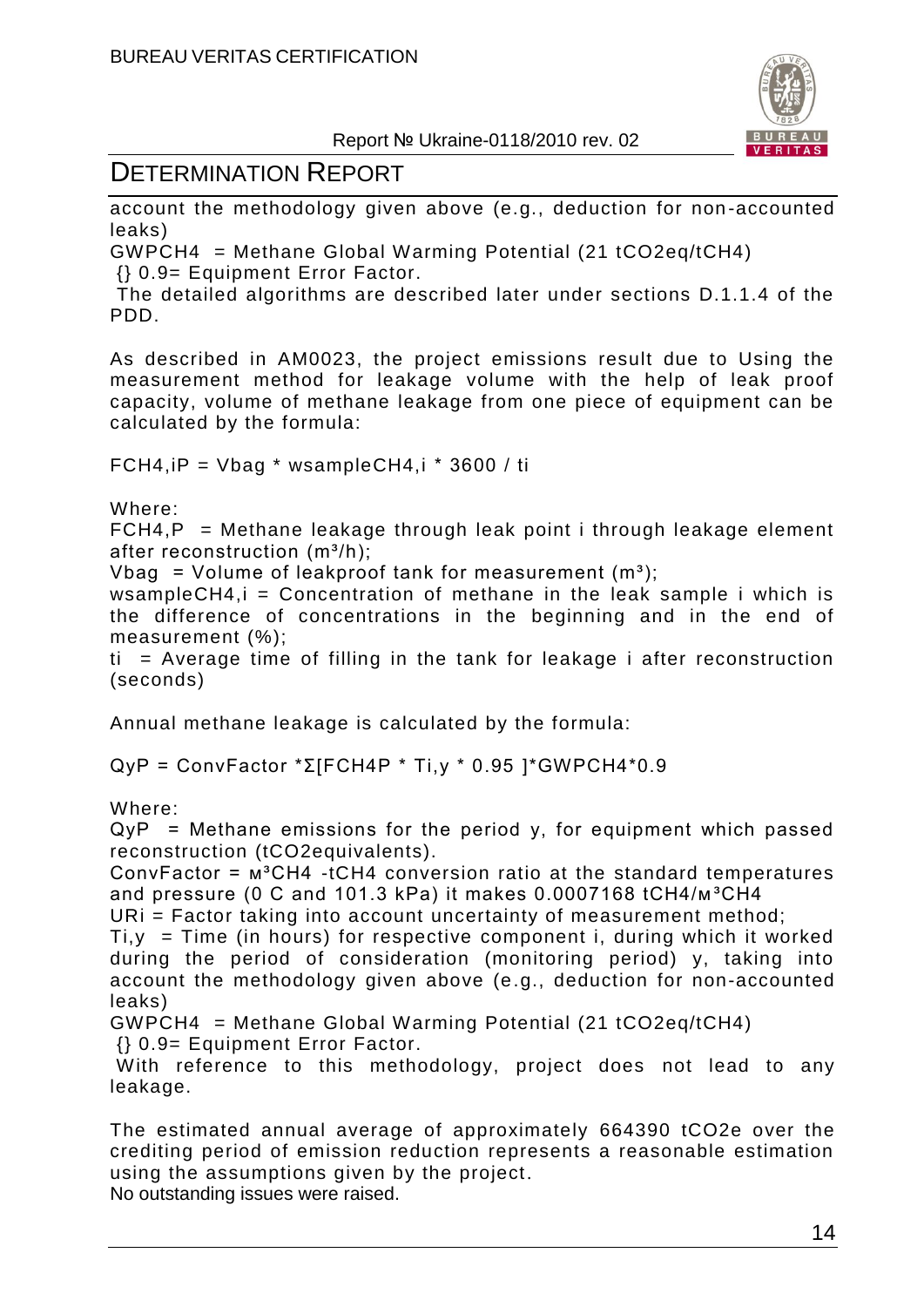

# **3.5 Environmental impacts**

According to Ukrainian environmental norms natural gas emissions into the air are not considered polluting. Therefore no ecological permissions are required. The only environmental impact is reduction of natural gas emissions into the air.

Implementation of this project will allow increasing safe operation of gas equipment, which in its turn will reduce probability of explosions or fires. Experience of OJSC «Odesagas» employees and observance of SRUGCO norms will allow reduction to minimum of the probability of emergencies during the project implementation.

Transboundary effects from project activity according to their definition in the text of the Convention on Transboundary Pollution At Big Distances ratified by Ukraine are not supposed to take place.

Implementation of the Project does not provide for any harmful environmental impacts. No outstanding issues were raised.

# **4 COMMENTS BY PARTIES, STAKEHOLDERS AND NGOS**

According to the modalities for the Determination of JI projects, the AIE shall make publicly available the project design document and receive, within 30 days, comments from Parties, stakeholders and UNFCCC accredited non-governmental organizations and make them publicly available.

Bureau Veritas Certification published the project documents on the website (http://www.bureauveritas.com.ua) on 15/04/2010 and invited comments within 16/05/2010 by Parties, stakeholders and non-governmental organizations.

There are no comments from stakeholders.

# **5 DETERMINATION OPINION**

Bureau Veritas Certification has performed a determination of "Reduction of Methane Emissions at Flanged, Threaded Joints and Shut-down Devices of OJSC "Odesagas" Equipment" Project in Ukraine. The determination was performed on the basis of UNFCCC criteria and host country criteria and also on the criteria given to provide for consistent project operations, monitoring and reporting.

The determination consisted of the following three phases: i) a desk review of the project design and the baseline and monitoring plan; ii) follow-up interviews with project stakeholders; iii) the resolution of outstanding issues and the issuance of the final determination report and opinion.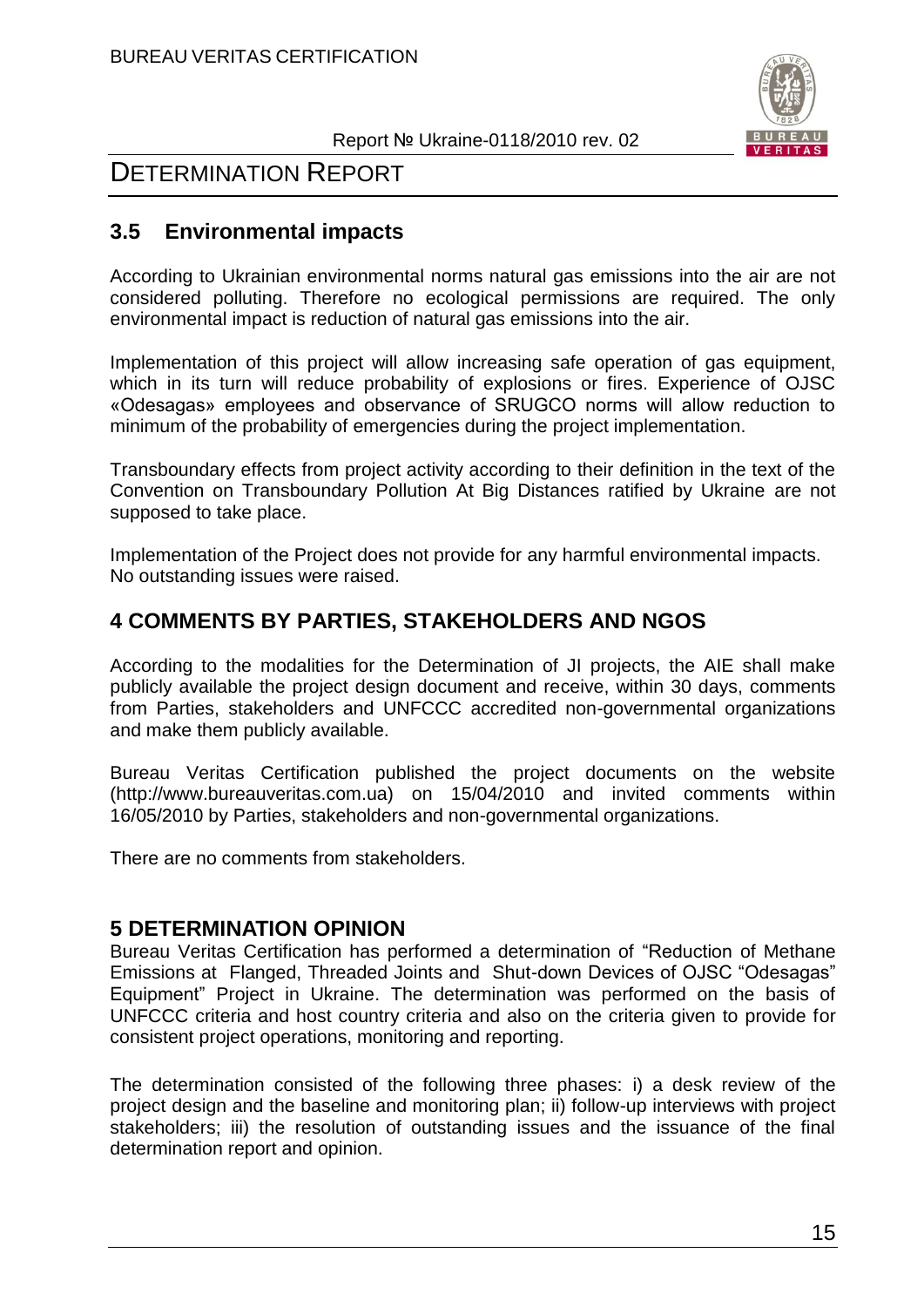

# DETERMINATION REPORT

Project participants used the latest tool for demonstration of the additionality. In line with this tool, the PDD provides analysis of investment and other barriers to determine that the project activity itself is not the baseline scenario.

By reduction of methane emissions at flanged, threaded joints and shut-down devices of OJSC "Odesagas" equipment the project is likely to result in reductions of GHG emissions. An analysis of the investment and other barriers demonstrates that the proposed project activity is not a likely baseline scenario. Emission reductions attributable to the project are hence additional to any that would occur in the absence of the project activity. Given that the project is implemented and maintained as designed, the project is likely to achieve the estimated amount of emission reductions.

The review of the project design documentation (07) and the subsequent follow-up interviews have provided Bureau Veritas Certification with sufficient evidence to determine the fulfillment of stated criteria. In our opinion, the project correctly applies and meets the relevant UNFCCC requirements for the JI and the relevant host country criteria, meeting the expectations of interested parties.

The determination is based on the information made available to us and the engagement conditions detailed in this report.

# **6 REFERENCES**

#### **Category 1 Documents:**

Documents provided by OJSC «Odesagas» that related directly to the GHG components of the project.

- 1 PPD "Reduction of Methane Emissions at Flanged, Threaded Joints and Shut-down Devices of OJSC "Odesagas" Equipment", Revision 06, 17/03/2010.
- 2 PPD "Reduction of Methane Emissions at Flanged, Threaded Joints and Shut-down Devices of OJSC "Odesagas" Equipment", Revision 07, 30/04/2010.
- 3 Guidelines for Users of the Joint Implementation Project Design Document Form/Version 03, JISC.
- 4 Glossary of JI terms/Version 01, JISC.
- 5 Guidance on criteria for baseline setting and monitoring. Version 01. JISC.
- 6 Tool for the demonstration and assessment of additionality. Version 05.2.
- 7 Reduction of natural gas leakage from compressors and shut-off stations/AM0023, Version 03.
- 8 Decree of Ukaine CM #206 dated 22 February 2006.
- 9 A Letter of Endorsement of National Environmental Investment Agency

#### **Category 2 Documents:**

Background documents related to the design and/or methodologies employed in the design or other reference documents.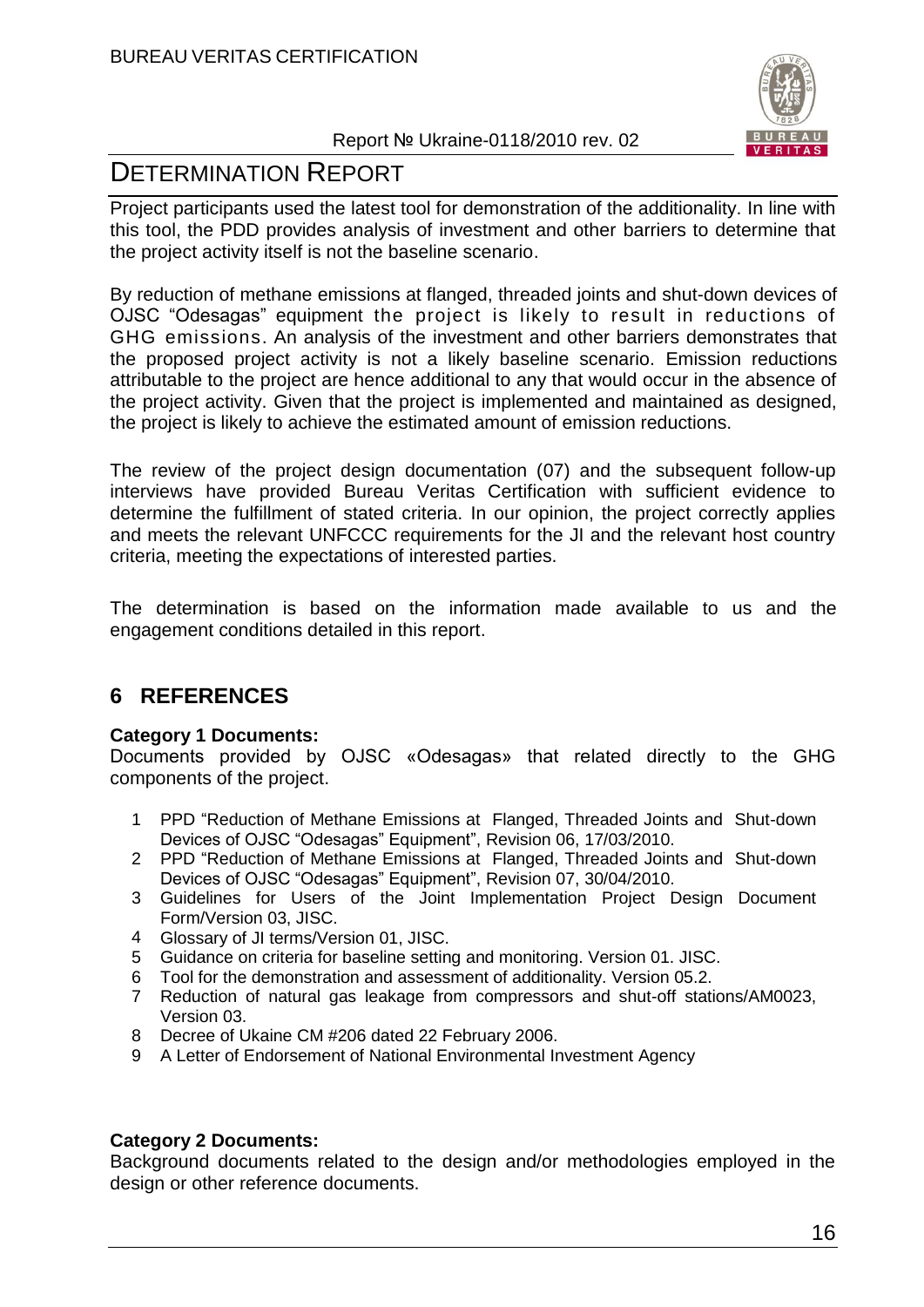

# DETERMINATION REPORT

- /1/. Contract with ITI Biotekhnika UAAN.
- /2/. An Order on Working Team creation
- /3/. Register of equipment of GRP OJSC «Odesagas»
- /4/. Recommendations on monitoring of methane leaks at gas distribution posts of OJSC «Odesagas»
- /5/. Gas analyzer passport EX-TEC® SR5.
- /6/. Certificate of state metrological certification EX-TEC® SR5, year 2005
- /7/. Certificate of state metrological certification EX-TEC® SR5, year 2006
- /8/. Certificate of state metrological certification EX-TEC® SR5, year 2007
- /9/. Certificate of state metrological certification EX-TEC® SR5, year 2008
- /10/. Certificate of state metrological certification EX-TEC® SR5, year 2009
- /11/. Certificate of state metrological certification mercury temperature meter of glass type ТЛ4, year 2005
- /12/. Certificate of state metrological certification mercury temperature meter of glass type ТЛ4, year 2006
- /13/. Certificate of state metrological certification mercury temperature meter of glass type ТЛ4, year 2007
- /14/. Certificate of state metrological certification mercury temperature meter of glass type ТЛ4, year 2008
- /15/. Certificate of state metrological certification mercury temperature meter of glass type ТЛ4, year 2009
- /16/. Certificate of state metrological certification manometer Д-59Н-100-1.0 6 кПа, year 2005
- /17/. Certificate of state metrological certification manometer Д-59Н-100-1.0 6 кПа, year 2006
- /18/. Certificate of state metrological certification manometer Д-59Н-100-1.0 6 кПа, year 2007
- /19/. Certificate of state metrological certification manometer Д-59Н-100-1.0 6 кПа, year 2008
- /20/. Certificate of state metrological certification manometer Д-59Н-100-1.0 6 кПа, year 2009
- /21/. Passport of gas analyzer EX-TEC® SR5.
- /22/. Photos of gas analyzer EX-TEC® SR5.
- $/23/$ . Photos of measurement taken at the shut-down device at Odesa,  $6<sup>th</sup>$  km of the Oviopolska road, № 5166, code 00-0414
- /24/. Photos of measurement taken at the flanged joint at Odesa, Khimichesky blvrd, 78, № 5576, code 00-0811
- /25/. Passport of mercury temperature meter of glass type ТЛ4
- /26/. Passport of manometer Д-59Н-100-1.0 6 кПа
- /27/. Passport of timer «СОС пр-2б-2»

#### **Persons interviewed:**

List persons interviewed during the determination or persons that contributed with other information that are not included in the documents listed above.

/1/ Yakiv Zatynaiko – lead engineer OJSC «Odesagas»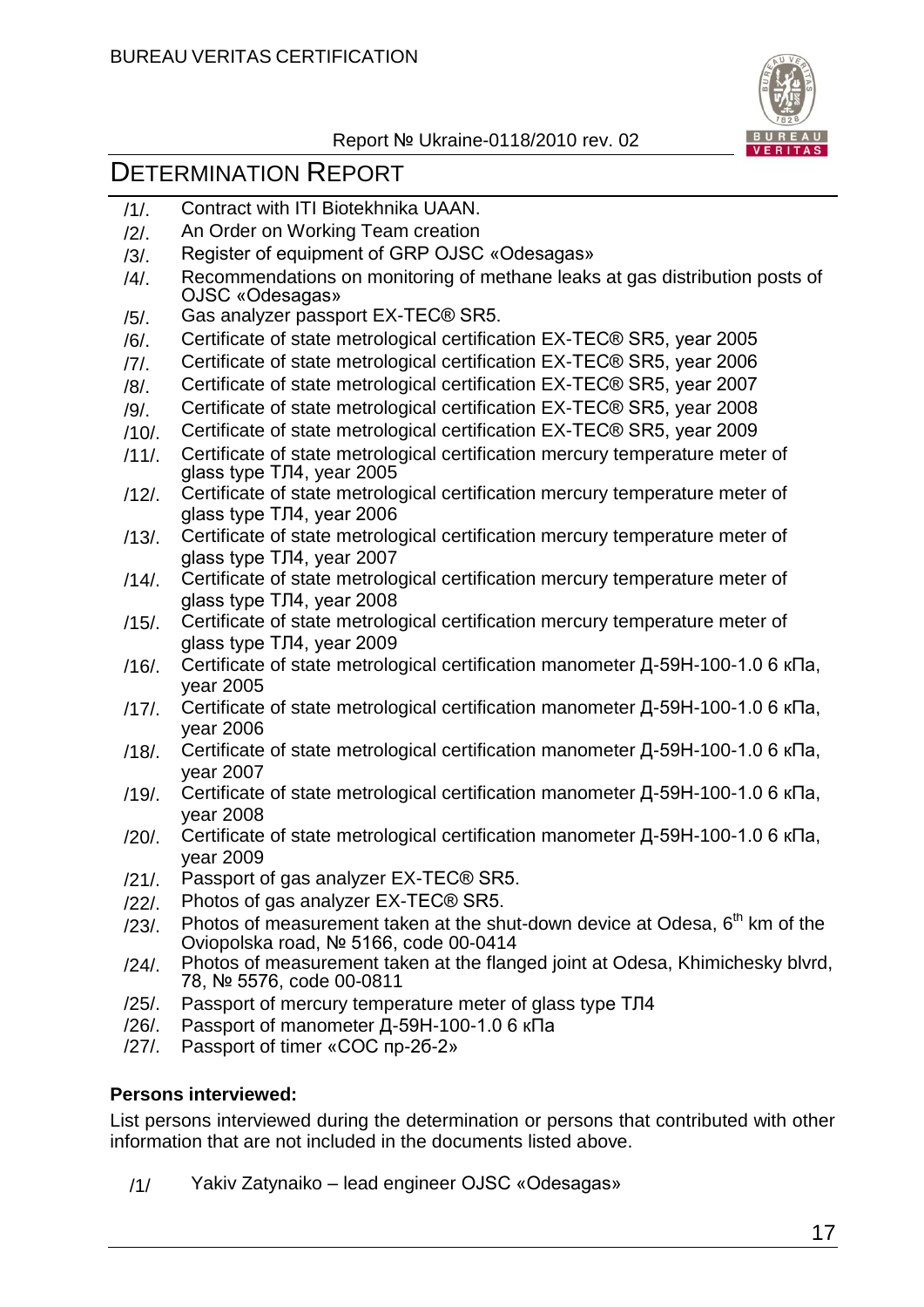

# DETERMINATION REPORT

- /2/ Natalya Orlova chief of production and technical department OJSC «Odesagas»
- /3/ Sergiy Stryzhak chief of department OJSC «Odesagas»
- /4/ Dmytro Oks chief of production and technical department OJSC «Odesagas»
- /5/ Lyudmila Kulbida engineer OJSC «Odesagas»

- o0o -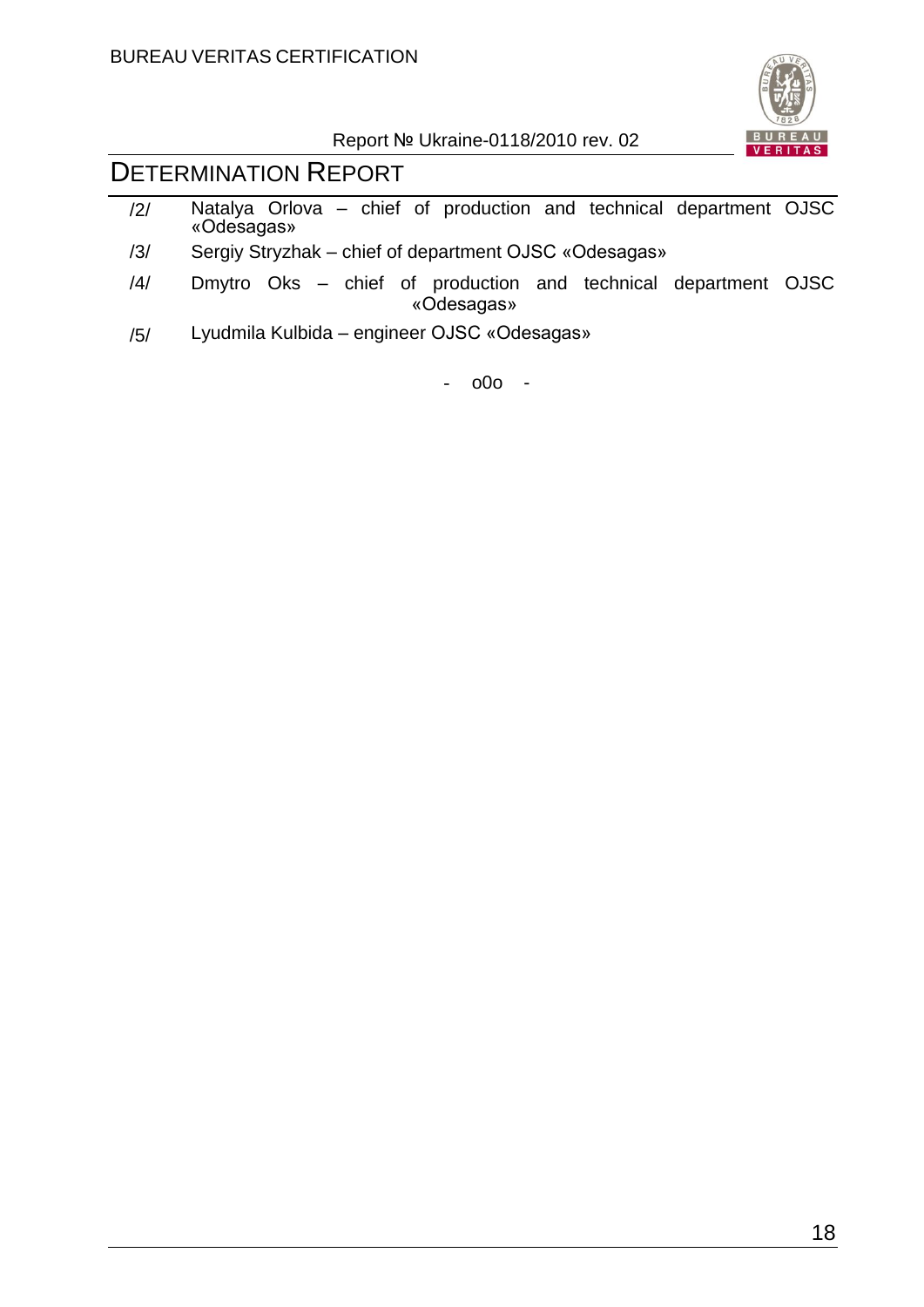

#### **APPENDIX A: DETERMINATION PROTOCOL**

BUREAU VERITAS CERTIFICATION HOLDING SAS

Report No. Ukraine-0062/2009 rev. 01

DETERMINATION REPORT – REDUCTION OF NATURAL GAS EMISSIONS AT OJSC "ODESAGAS" GATE STATIONS AND GAS

DISTRIBUTION NETWORKS

#### **JI PROJECT DETERMINATION PROTOCOL**

#### **Table 1 Mandatory Requirements for Joint Implementation (JI) Projects**

| <b>REQUIREMENT</b>                                             | <b>REFERENCE</b>           | <b>CONCLUSION</b>                                                                                                                                                                                                                                                                                                                                                                 | <b>Cross Reference to</b><br>this protocol |
|----------------------------------------------------------------|----------------------------|-----------------------------------------------------------------------------------------------------------------------------------------------------------------------------------------------------------------------------------------------------------------------------------------------------------------------------------------------------------------------------------|--------------------------------------------|
| 1. The project shall have the approval of the Parties involved | Kyoto<br>Article $6.1$ (a) | Protocol See CAR8.<br>finishing<br>After<br>project<br>of<br>determination report, the PDD<br>and Determination Report will<br>be presented to National<br>Environmental Investments<br>Agency of Ukraine<br>for<br>receiving of the Letter of<br>Approval. The Letter<br>of<br>Approval from the country -<br>investor will be provided after<br>approval of project by Ukraine. | Table 2, section A.5.                      |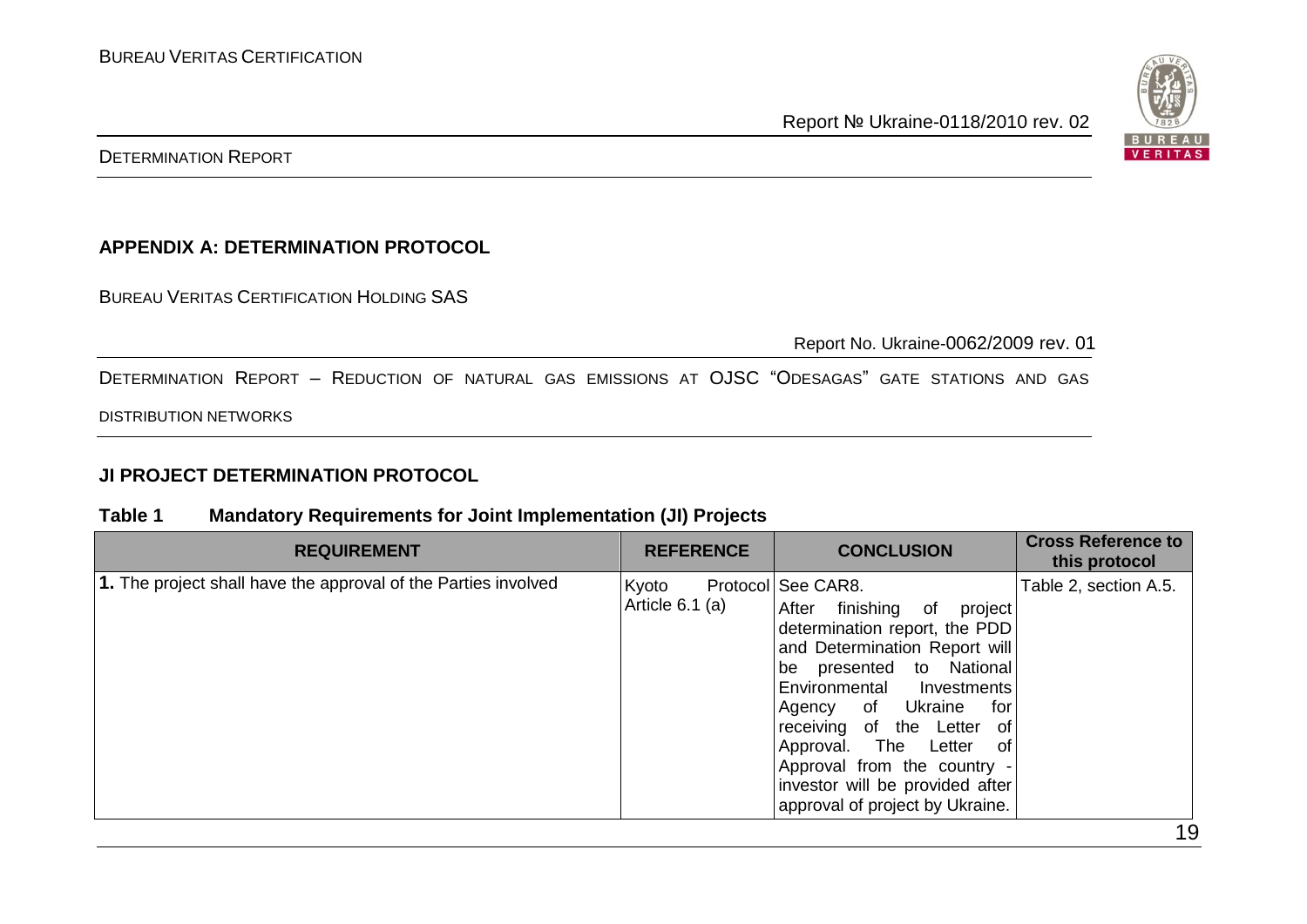

| <b>REQUIREMENT</b>                                                              | <b>REFERENCE</b>  | <b>CONCLUSION</b>                                                | <b>Cross Reference to</b><br>this protocol |
|---------------------------------------------------------------------------------|-------------------|------------------------------------------------------------------|--------------------------------------------|
|                                                                                 |                   | <b>National</b><br>Environmental<br>Investment Agency of Ukraine |                                            |
|                                                                                 |                   | 35, Urytskogo str., Ukraine                                      |                                            |
|                                                                                 |                   | Email:<br>info.neia@gmail.com<br>Mr. Sergiy Orlenko              |                                            |
|                                                                                 |                   | <b>Head National Environmental</b>                               |                                            |
|                                                                                 |                   | Investment Agency of Ukraine<br>Phone: +380445949111             |                                            |
|                                                                                 |                   | Fax: +380445949115                                               |                                            |
|                                                                                 |                   | Email: slorlenko@gmail.com                                       |                                            |
|                                                                                 |                   | Ministry of Climate and Energy                                   |                                            |
|                                                                                 |                   | Danish Energy Agency<br>Amaliegade 44                            |                                            |
|                                                                                 |                   | DK-1256 Copenhagen K,<br>Denmark                                 |                                            |
|                                                                                 |                   |                                                                  |                                            |
|                                                                                 |                   | Mr. Karim Arfaoui (<br>kar@ens.dk)                               |                                            |
|                                                                                 |                   | Phone: (45-33) 92 6700/6777<br>Fax: (45-33) 11 4743              |                                            |
| 2. Emission reductions, or an enhancement of removal by sinks, Kyoto            | Protocol OK       |                                                                  |                                            |
| shall be additional to any that would otherwise occur                           | Article $6.1$ (b) |                                                                  | Table 2, Section B                         |
| 3. The sponsor Party shall not acquire emission reduction units if it $ K$ yoto | Protocol          | OK                                                               |                                            |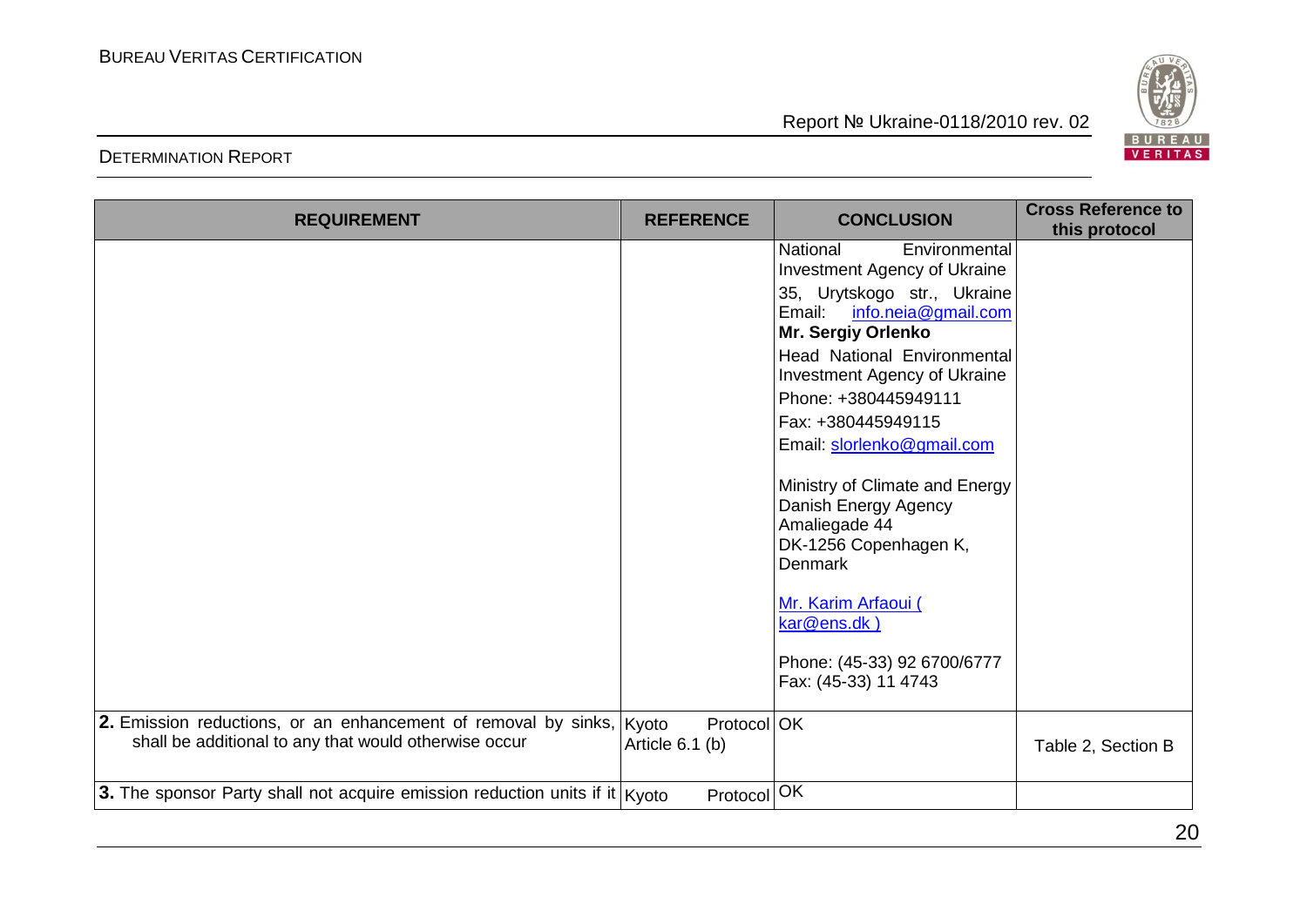

| <b>REQUIREMENT</b>                                                                                                                                                                                             | <b>REFERENCE</b>                                   | <b>CONCLUSION</b>                                                                                                                                                                                                                                                                                                                                                              | <b>Cross Reference to</b><br>this protocol |
|----------------------------------------------------------------------------------------------------------------------------------------------------------------------------------------------------------------|----------------------------------------------------|--------------------------------------------------------------------------------------------------------------------------------------------------------------------------------------------------------------------------------------------------------------------------------------------------------------------------------------------------------------------------------|--------------------------------------------|
| is not in compliance with its obligations under Articles 5 & 7                                                                                                                                                 | Article 6.1 (c)                                    |                                                                                                                                                                                                                                                                                                                                                                                |                                            |
| 4. The acquisition of emission reduction units shall be supplemental   Kyoto<br>to domestic actions for the purpose of meeting commitments $A$ rticle 6.1 (d)<br>under Article 3                               | Protocol OK                                        |                                                                                                                                                                                                                                                                                                                                                                                |                                            |
| 5. Parties participating in JI shall designate national focal points for   Marrakech<br>approving JI projects and have in place national guidelines and Accords,<br>procedures for the approval of JI projects | JI Modalities, §20                                 | <b>National</b><br>Environmental<br><b>Investment Agency of Ukraine</b>                                                                                                                                                                                                                                                                                                        |                                            |
| 6. The host Party shall be a Party to the Kyoto Protocol                                                                                                                                                       | Marrakech<br>Accords,<br>Modalities,<br>\$21(a)/24 | The Ukraine is a Party (Annex<br>I Party) to the Kyoto Protocol<br>and has ratified the Kyoto<br>Protocol at April 12th, 2004.                                                                                                                                                                                                                                                 |                                            |
| 7. The host Party's assigned amount shall have been calculated Marrakech<br>and recorded in accordance with the modalities for the<br>accounting of assigned amounts                                           | Accords,<br>Modalities.<br>JI.<br>\$21(b)/24       | <b>This</b><br>issue<br>cannot<br>be<br>answered finally as it is out of<br>the influence of the project<br>participants.<br>In the Initial Report submitted<br>by Ukraine on 29. Dec. 2006<br>the AAUs are quantified with:<br>925 362 174.39 (x 5) tCO2-e.<br>(compare<br>http://unfccc.int/national repor<br>ts/initial_reports_under_the_ky<br>oto_protocol/items/3765.php |                                            |
| <b>8.</b> The host Party shall have in place a national registry in Marrakech<br>accordance with Article 7, paragraph 4                                                                                        | Accords,                                           | The designed system of the<br>national registry has been                                                                                                                                                                                                                                                                                                                       |                                            |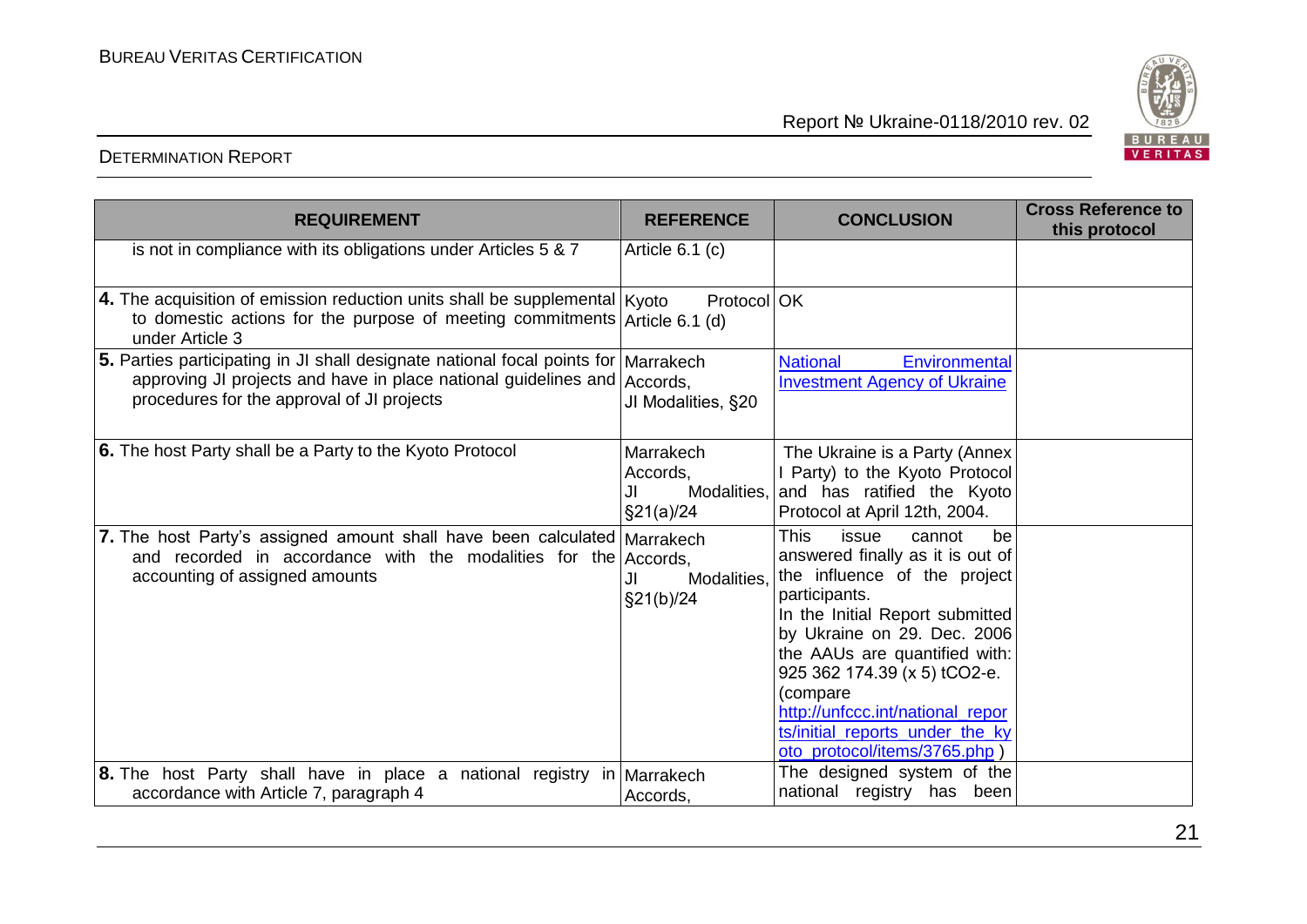

| <b>REQUIREMENT</b>                                                                                                                                                                                                                                                                                                                                                                                                                                                                              | <b>REFERENCE</b>               | <b>CONCLUSION</b>                                                                                                                                                                                                                                                                                                                                                                 | <b>Cross Reference to</b><br>this protocol |
|-------------------------------------------------------------------------------------------------------------------------------------------------------------------------------------------------------------------------------------------------------------------------------------------------------------------------------------------------------------------------------------------------------------------------------------------------------------------------------------------------|--------------------------------|-----------------------------------------------------------------------------------------------------------------------------------------------------------------------------------------------------------------------------------------------------------------------------------------------------------------------------------------------------------------------------------|--------------------------------------------|
|                                                                                                                                                                                                                                                                                                                                                                                                                                                                                                 | Modalities,<br>JI<br>§21(d)/24 | outlined in the Initial Report<br>(see link above). This issue is<br>out of the influence of the<br>project owner.<br>The National Registry is not a<br>direct requirement for project<br>registration.                                                                                                                                                                           |                                            |
| <b>9.</b> Project participants shall submit to the independent entity a Marrakech<br>project design document that contains all information needed Accords,<br>for the determination                                                                                                                                                                                                                                                                                                             | JI Modalities, §31             | <b>OK</b>                                                                                                                                                                                                                                                                                                                                                                         |                                            |
| 10. The project design document shall be made publicly available Marrakech<br>and Parties, stakeholders and UNFCCC accredited observers Accords,<br>shall be invited to, within 30 days, provide comments                                                                                                                                                                                                                                                                                       | JI Modalities, §32             | 15 April 10 - 16 May 10                                                                                                                                                                                                                                                                                                                                                           |                                            |
| 11. Documentation on the analysis of the environmental impacts of Marrakech<br>the project activity, including transboundary impacts, in Accords,<br>accordance with procedures as determined by the host Party   JI Modalities, §33<br>shall be submitted, and, if those impacts are considered $(d)$<br>significant by the project participants or the Host Party, an<br>environmental impact assessment in accordance with<br>procedures as required by the Host Party shall be carried out. |                                | According to ecologic norms Table 2, section F<br>Ukraine<br>natural<br>of<br>gas<br>emissions into the air are not<br>considered<br>polluting.<br>Therefore no ecologic permits<br>The<br>required.<br>only<br>are<br>environmental<br>impact<br>is<br>reduction of<br>natural<br>gas<br>emissions into the air.<br>Implementation of this project<br>will allow increasing safe |                                            |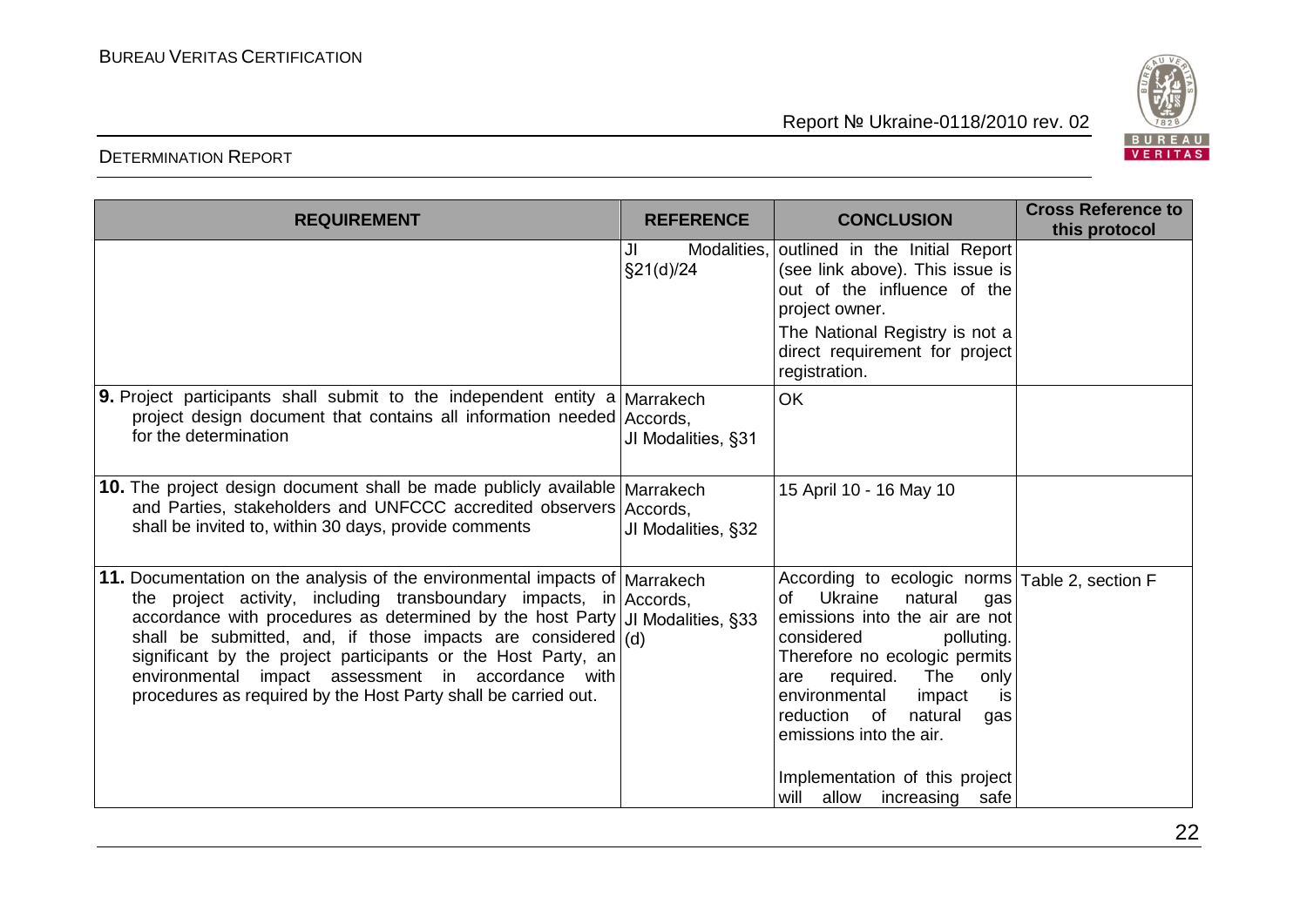

| <b>DETERMINATION REPORT</b> |  |
|-----------------------------|--|
|-----------------------------|--|

| <b>REQUIREMENT</b>                                                                                                                                                                                      | <b>REFERENCE</b>                | <b>CONCLUSION</b>                                                                                                                                                                                                                                                                                                                                                                                                       | <b>Cross Reference to</b><br>this protocol |
|---------------------------------------------------------------------------------------------------------------------------------------------------------------------------------------------------------|---------------------------------|-------------------------------------------------------------------------------------------------------------------------------------------------------------------------------------------------------------------------------------------------------------------------------------------------------------------------------------------------------------------------------------------------------------------------|--------------------------------------------|
|                                                                                                                                                                                                         |                                 | operation of gas equipment,<br>which in its turn will reduce<br>probability of explosions or<br>fires. Experience of OJSC<br>«Odesagas» employees and<br>observance of PBSGU norms<br>allow<br>reduction<br>will<br>to<br>minimum of the probability of<br>emergencies<br>during<br>the<br>project implementation.<br>project implementation<br>The<br>does not provide for any<br>harmful<br>environmental<br>impacts. |                                            |
| 12. The baseline for a JI project shall be the scenario that Marrakech<br>reasonably represents the GHG emissions or removal by Accords,<br>sources that would occur in absence of the proposed project | Modalities,<br>JI<br>Appendix B | <b>OK</b>                                                                                                                                                                                                                                                                                                                                                                                                               | Table 2, Section B                         |
| 13. A baseline shall be established on a project-specific basis, in a Marrakech<br>transparent manner and taking into account relevant national Accords,<br>and/or sectoral policies and circumstances  | JI<br>Modalities,<br>Appendix B | OK                                                                                                                                                                                                                                                                                                                                                                                                                      | Table 2, Section B                         |
| 14. The baseline methodology shall exclude to earn ERUs for Marrakech<br>decreases in activity levels outside the project activity or due to   Accords,<br>force majeure                                | JI<br>Modalities.<br>Appendix B | OK                                                                                                                                                                                                                                                                                                                                                                                                                      | Table 2, Section B                         |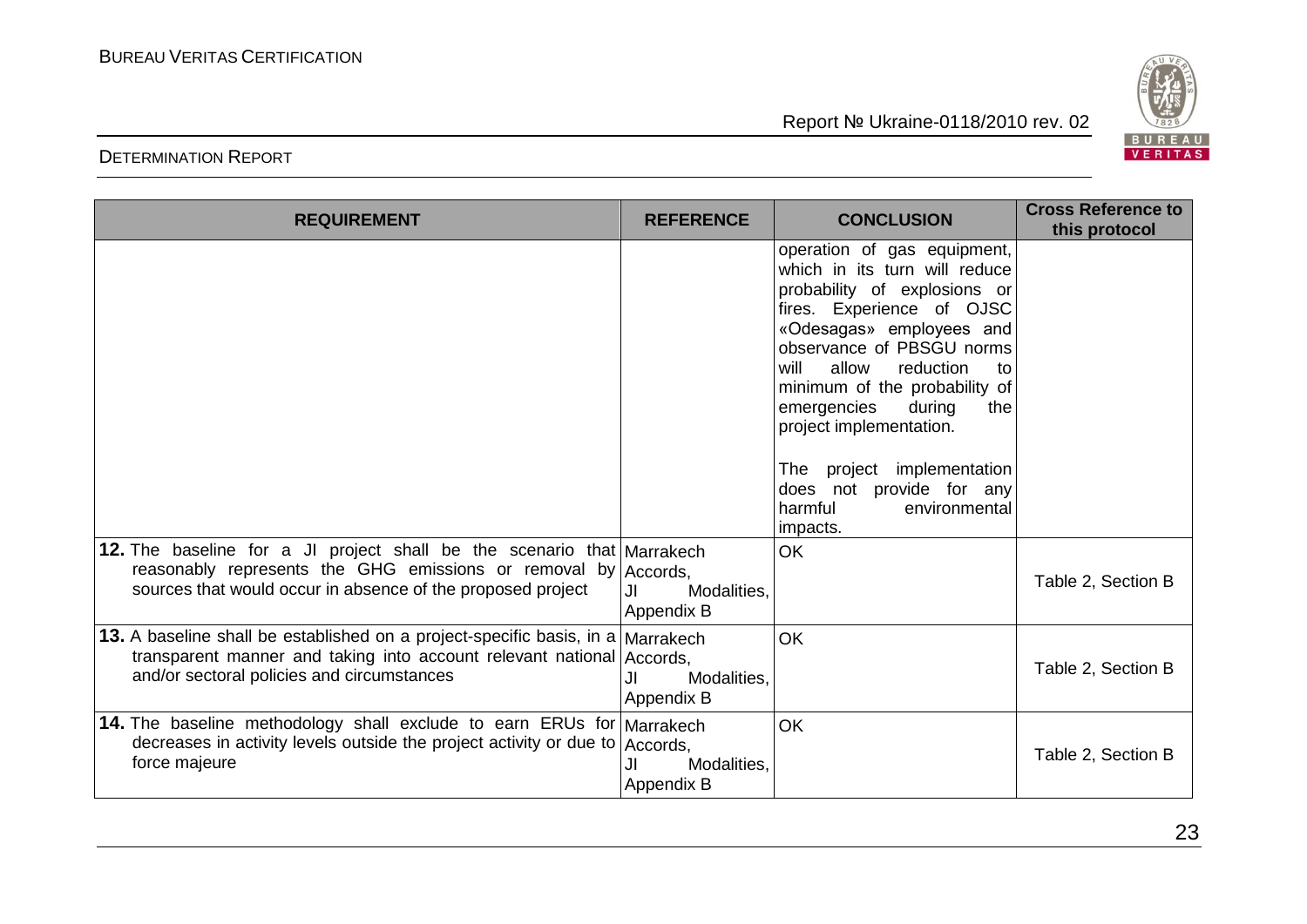

| <b>REQUIREMENT</b>                                                                                                                                                                                  | <b>REFERENCE</b>                                                                               | <b>CONCLUSION</b>                                                                                                                                | <b>Cross Reference to</b><br>this protocol |
|-----------------------------------------------------------------------------------------------------------------------------------------------------------------------------------------------------|------------------------------------------------------------------------------------------------|--------------------------------------------------------------------------------------------------------------------------------------------------|--------------------------------------------|
| <b>15.</b> The project shall have an appropriate monitoring plan                                                                                                                                    | Marrakech<br>Accords,<br>Modalities.<br>JI<br>$\vert$ §33(c)                                   | OK                                                                                                                                               | Table 2, Section D                         |
| 16. A project participant may be: (a) A Party involved in the JI JJSC "Modalities See CAR3.<br>project; or (b) A legal entity authorized by a Party involved to of<br>participate in the JI project | communication<br>οf<br>Participants with participants<br>l the<br>Version<br>01,<br>Clause A.3 | Conclusion is pending until<br>Letters<br>0f<br>Approval<br>Project authorizing<br>the<br>by<br><b>Parties</b><br>JISC" involved will be issued. | project Table 2, Section A                 |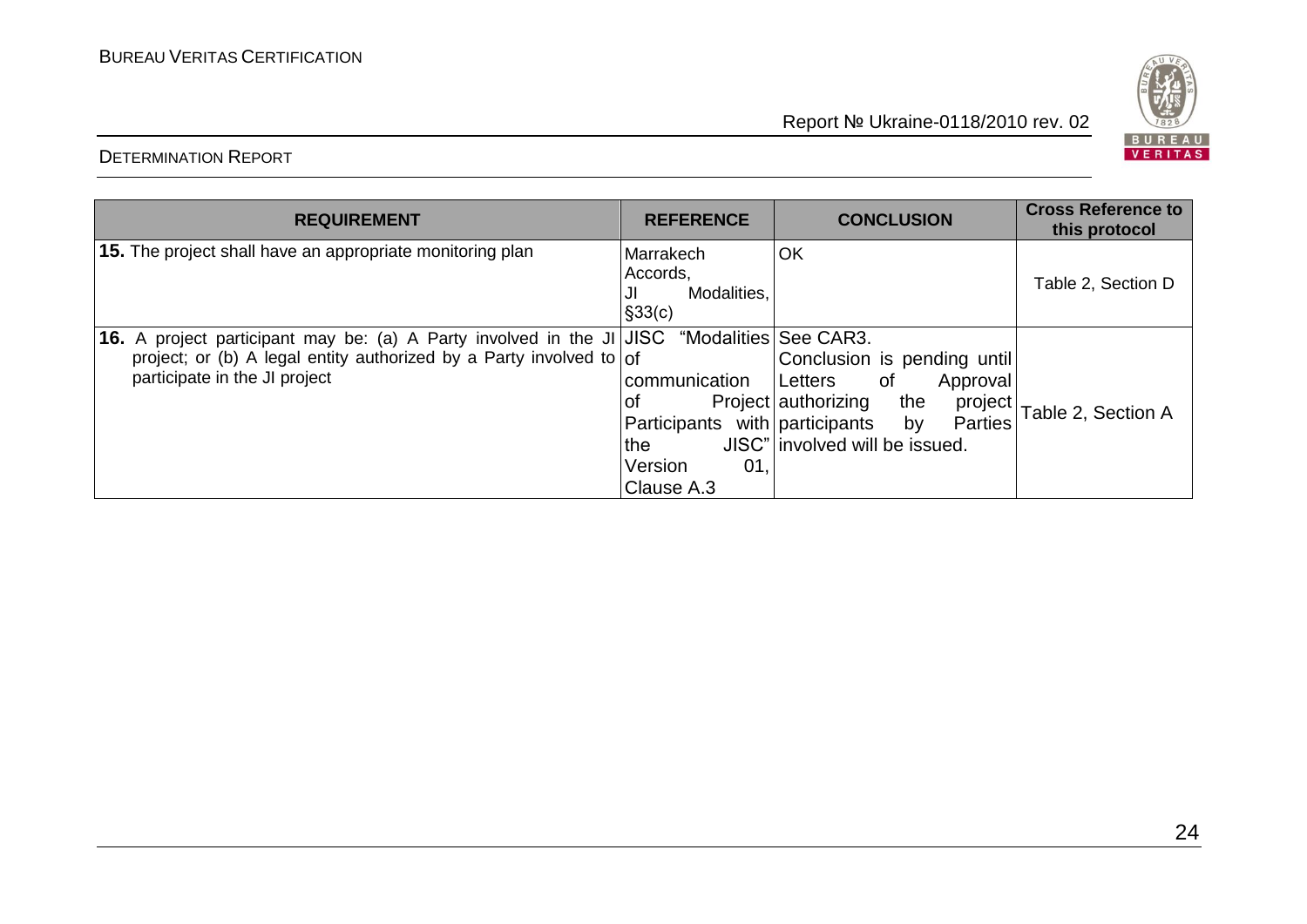

#### **Table 2 Requirements Checklist**

| <b>CHECKLIST QUESTION</b>                                                                     | Ref.        | MoV*      | <b>COMMENTS</b>                                                                                                                                                                                                                                                              | <b>Draft</b><br><b>Concl</b>                                    | <b>Final</b><br><b>Concl</b> |
|-----------------------------------------------------------------------------------------------|-------------|-----------|------------------------------------------------------------------------------------------------------------------------------------------------------------------------------------------------------------------------------------------------------------------------------|-----------------------------------------------------------------|------------------------------|
| A. General Description of the project                                                         |             |           |                                                                                                                                                                                                                                                                              |                                                                 |                              |
| A.1 Title of the project                                                                      |             |           |                                                                                                                                                                                                                                                                              |                                                                 |                              |
| A.1.1. Is the title of the project activity presented?                                        | 1,2,3<br>,4 | <b>DR</b> | Reduction of Methane Emissions at Flanged,<br>Threaded Joints and Shut-down Devices of<br>OJSC "Odesagas" Equipment                                                                                                                                                          | <b>OK</b>                                                       | <b>OK</b>                    |
| A.1.2. Is the current version number of the document<br>presented?                            | 1,2,3<br>,4 | <b>DR</b> | Revision 06<br>CAR 1. Define the scope of the project.                                                                                                                                                                                                                       | CAR1                                                            | <b>OK</b>                    |
| A.1.3. Is the date when the document was completed<br>presented?                              | 1,2,3<br>,4 | <b>DR</b> | Dated March 17, 2010                                                                                                                                                                                                                                                         | <b>OK</b>                                                       | <b>OK</b>                    |
| A.2. Description of the project                                                               |             |           |                                                                                                                                                                                                                                                                              |                                                                 |                              |
| A.2.1.<br>Is the purpose of the project activity<br>included?                                 | 1,2,3<br>,4 | <b>DR</b> | The project objective is reduction of natural<br>gas (methane) leaks as a result of leakage at<br>flanged, threaded joints and shut-down<br>devices of OJSC "Odesagas" equipment in<br>quantity of 11174.                                                                    | <b>OK</b>                                                       | <b>OK</b>                    |
| A.2.2. Is it explained how the proposed project activity<br>reduces greenhouse gas emissions? | 1,2,3<br>,4 | DR.       | See section A.2 PPD<br>CAR 2. Please describe the situation prior to<br>the project start date.<br>CAR 3. Please include description of the<br>baseline scenario.<br>CAR 4. Please include description of the<br>project scenario.<br>CAR 5. Please include project history. | <b>CAR 2,</b><br>CAR 3,<br>CAR 4,<br>CAR 5,<br>CAR <sub>6</sub> | <b>OK</b>                    |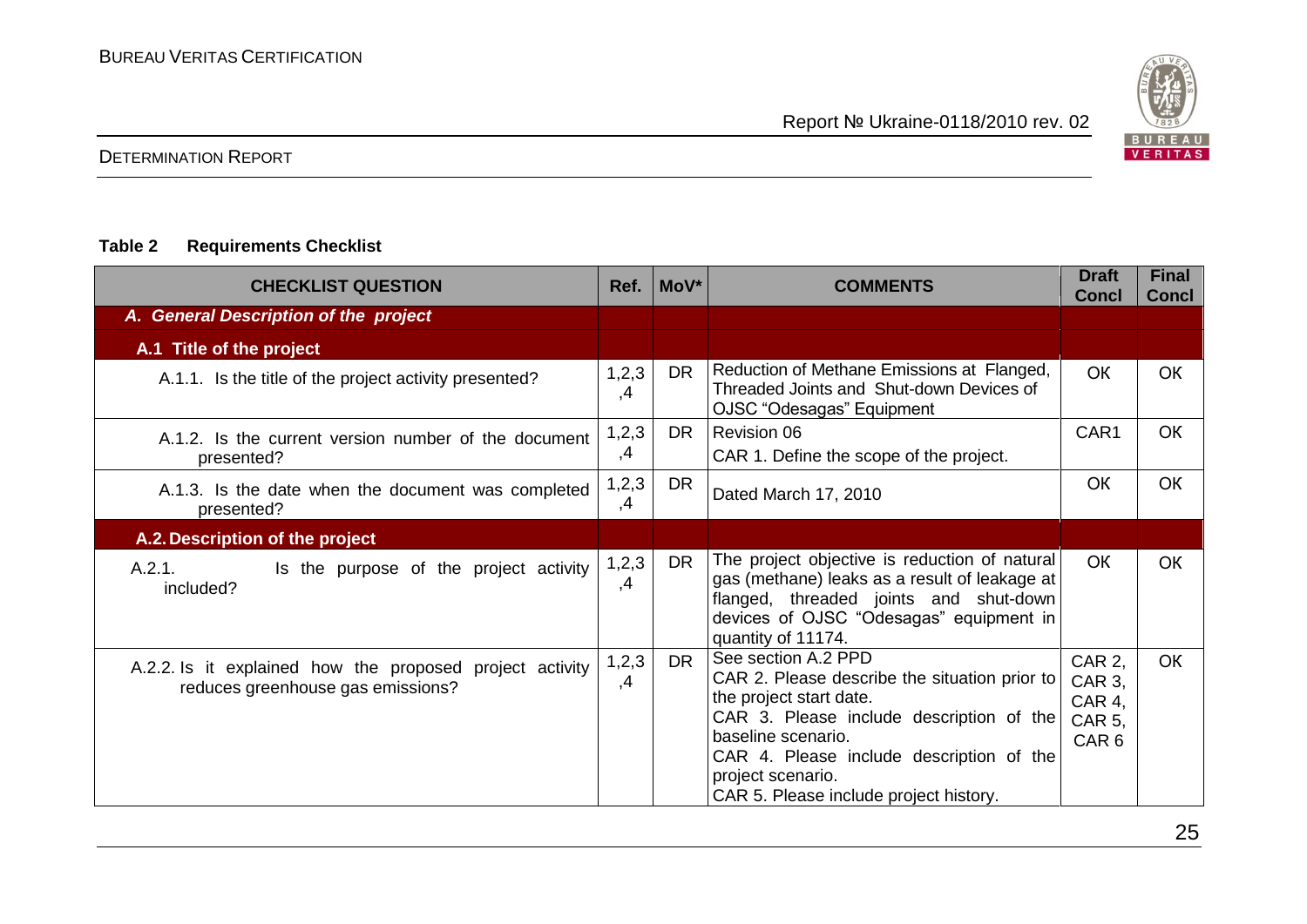

| <b>CHECKLIST QUESTION</b> | Ref. | $Mov^*$ | <b>COMMENTS</b>                                                                                          | Draft<br><b>Concl</b> | <b>Final</b><br><b>Concl</b> |
|---------------------------|------|---------|----------------------------------------------------------------------------------------------------------|-----------------------|------------------------------|
|                           |      |         | CAR 6. Please present the proof that JI<br>incentive was considered during<br>project<br>designing part. |                       |                              |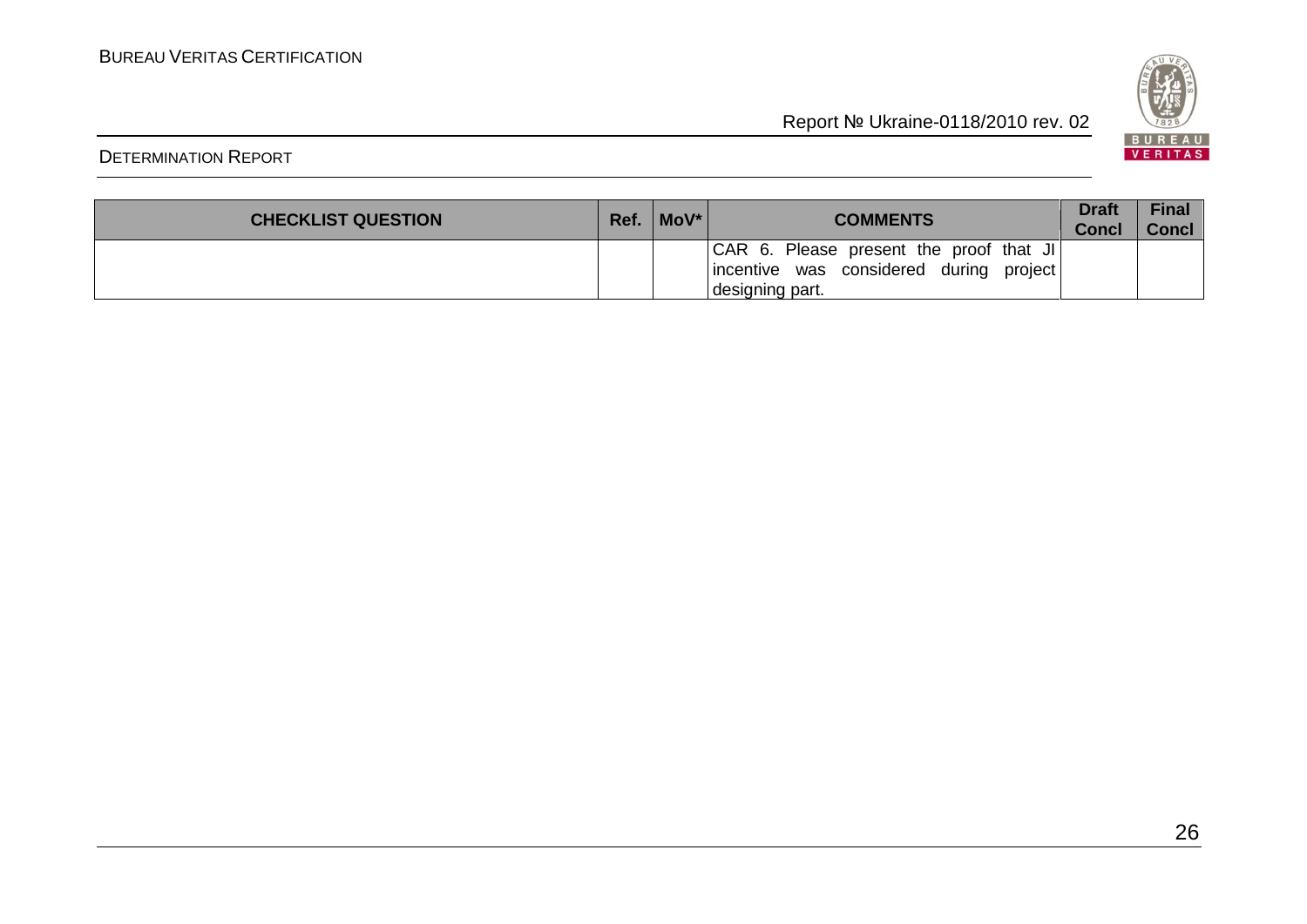

| <b>CHECKLIST QUESTION</b>                                                                                       | Ref.          | MoV*      | <b>COMMENTS</b>                                                      | <b>Draft</b><br><b>Concl</b> | <b>Final</b><br><b>Concl</b> |
|-----------------------------------------------------------------------------------------------------------------|---------------|-----------|----------------------------------------------------------------------|------------------------------|------------------------------|
| A.3. Project participants                                                                                       |               |           |                                                                      |                              |                              |
| A.3.1.<br>Are project participants and Party(ies)<br>involved in the project listed?                            | 1,2,3<br>,4   | <b>DR</b> | Ukraine (Host Party):<br>JSC «Odesagas»<br>Switzerland:<br>Vema S.A. | OK                           | OK                           |
| A.3.2. Are project participants authorized by a Party<br>involved?                                              | 1,2,3<br>,4   | <b>DR</b> | See section A.3 PPD                                                  | OK                           | <b>OK</b>                    |
| A.3.3. The data of the project participants are presented in<br>tabular format?                                 | 1,2,3<br>,4   | <b>DR</b> | See section A.3 PPD                                                  | OK                           | OK                           |
| Is contact information provided in annex 1 of the<br>A.3.4.<br>PDD?                                             | 1,2,3<br>,4   | <b>DR</b> | See section 1 PPD                                                    | OK                           | <b>OK</b>                    |
| Is it indicated, if it is the case, if the Party<br>A.3.5.<br>involved is a host Party?                         | 1, 2, 3<br>,4 | DR        | Ukraine (Host Party)                                                 | <b>OK</b>                    | <b>OK</b>                    |
| A.4. Technical description of the project                                                                       |               |           |                                                                      |                              |                              |
| A.4.1.<br>Location of the project activity                                                                      |               |           |                                                                      |                              |                              |
| A.4.1.1.<br>Host Party(ies)                                                                                     | 1,2,3<br>,4   | <b>DR</b> | Ukraine                                                              | OK                           | OK                           |
| A.4.1.2.<br>Region/State/Province etc.                                                                          | 1,2,3<br>,4   | <b>DR</b> | The project is located in Odesa region.                              | OK                           | <b>OK</b>                    |
| A.4.1.3.<br>City/Town/Community etc.                                                                            | 1,2,3<br>,4   | <b>DR</b> | Odesa city and Odesa region                                          | <b>OK</b>                    | <b>OK</b>                    |
| A.4.1.4.<br>Detail of the physical location, including<br>information allowing the unique identification of the | 1, 2, 3<br>,4 | <b>DR</b> | See section A.4 PPD.                                                 | OK                           | <b>OK</b>                    |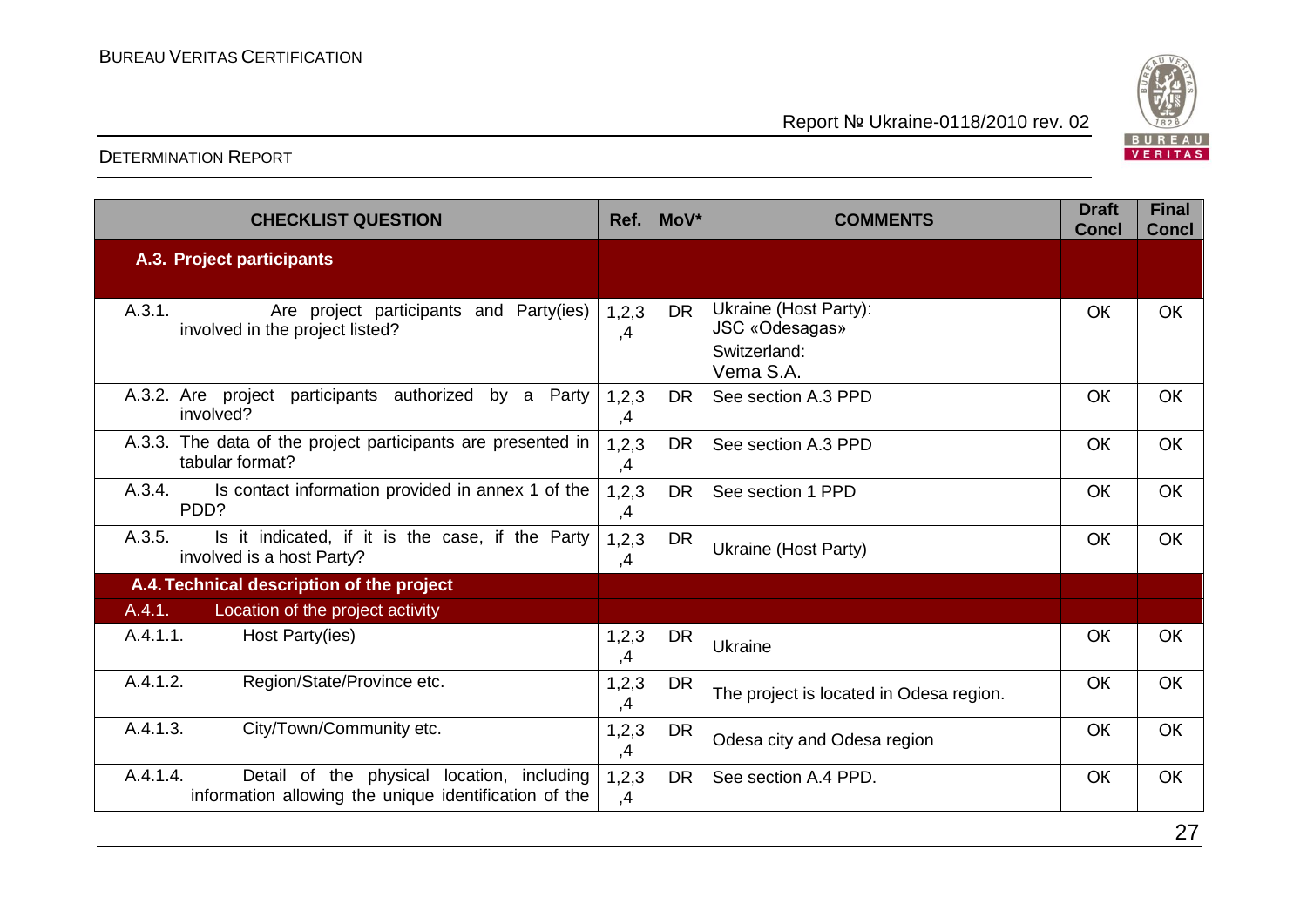

|          | <b>CHECKLIST QUESTION</b>                                                                                                                                                                                                                                                                                              | Ref.  | MoV*      | <b>COMMENTS</b>                                                                                                                                                                                                                                                       | <b>Draft</b><br><b>Concl</b> | <b>Final</b><br><b>Concl</b> |
|----------|------------------------------------------------------------------------------------------------------------------------------------------------------------------------------------------------------------------------------------------------------------------------------------------------------------------------|-------|-----------|-----------------------------------------------------------------------------------------------------------------------------------------------------------------------------------------------------------------------------------------------------------------------|------------------------------|------------------------------|
|          | project. (This section should not exceed one page)                                                                                                                                                                                                                                                                     |       |           |                                                                                                                                                                                                                                                                       |                              |                              |
| A.4.2.   | Technology(ies) to be employed, or measures,<br>operations or actions to be implemented by the<br>project                                                                                                                                                                                                              |       |           |                                                                                                                                                                                                                                                                       |                              |                              |
| A.4.2.1. | Does the project design engineering reflect<br>current good practices?                                                                                                                                                                                                                                                 | 1,2,3 | DR.       | See section A.4.2 PPD<br>CAR 7. Please include project<br>implementation schedule.                                                                                                                                                                                    | CAR <sub>7</sub>             | OK                           |
| A.4.2.2. | Does the project use state of the art<br>technology or would the technology result in a<br>significantly better performance than any commonly<br>used technologies in the host country?                                                                                                                                | 1,2,3 | DR.       | See section A.4.2 PPD                                                                                                                                                                                                                                                 | OK                           | <b>OK</b>                    |
| A.4.2.3. | Is the project technology likely to be<br>substituted by other or more efficient technologies<br>within the project period?                                                                                                                                                                                            | 1,2,3 | <b>DR</b> | During<br>implementation<br>of<br>the<br>project<br>manufacturer<br>and<br>equipment<br>used<br>- in<br>detection and elimination of leaks can be<br>replaced depending on appearance of more<br>up-to-date and improved technologies and<br>equipment at the market. | <b>OK</b>                    | <b>OK</b>                    |
| A.4.2.4. | Does the project require extensive initial<br>training and maintenance efforts in order to work as<br>presumed during the project period?                                                                                                                                                                              | 1,2,3 | <b>DR</b> | See section A.4.2 PPD                                                                                                                                                                                                                                                 | OK                           | OK                           |
| A.4.2.5. | Does the project make provisions for meeting<br>training and maintenance needs?                                                                                                                                                                                                                                        | 1,2,3 | <b>DR</b> | See section A.4.2 PPD                                                                                                                                                                                                                                                 | OK                           | OK                           |
| A.4.3.   | Brief explanation of how the anthropogenic<br>emissions of greenhouse gases by sources are to<br>be reduced by the proposed JI project, including why<br>the emission reductions would not occur in the<br>absence of the proposed project, taking into account<br>national and/or sectoral policies and circumstances |       |           |                                                                                                                                                                                                                                                                       |                              |                              |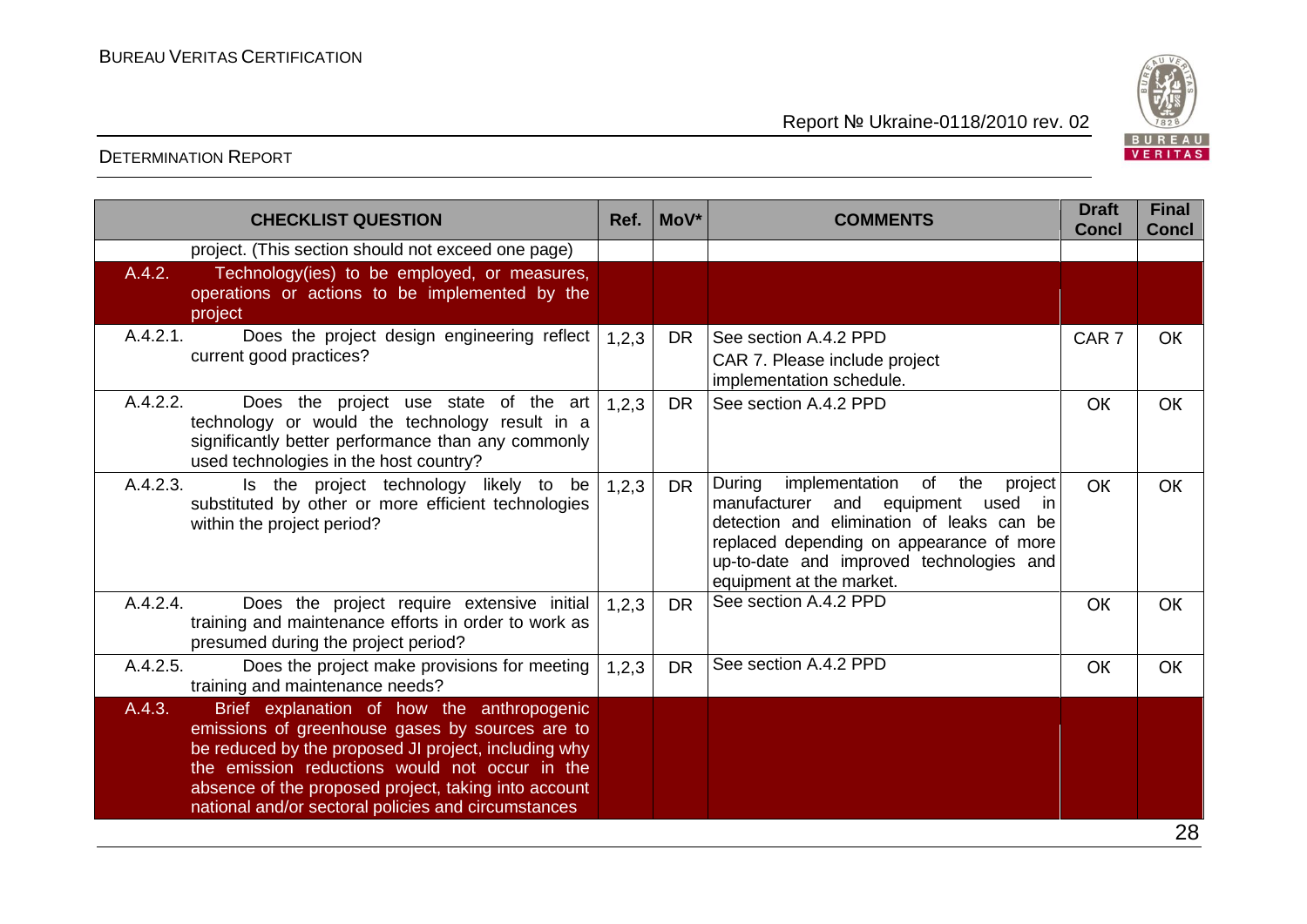

#### DETERMINATION REPORT

| <b>CHECKLIST QUESTION</b>                                                                                                              | Ref.                | MoV*      | <b>COMMENTS</b>                                                                                                                                    | <b>Draft</b><br><b>Concl</b> | <b>Final</b><br><b>Concl</b> |
|----------------------------------------------------------------------------------------------------------------------------------------|---------------------|-----------|----------------------------------------------------------------------------------------------------------------------------------------------------|------------------------------|------------------------------|
| A.4.3.1.<br>Is it stated how anthropogenic GHG emission<br>reductions are to be achieved? (This section should<br>not exceed one page) | 1,2,3<br>,4,5,<br>6 | <b>DR</b> | See section A.2.2 PPD                                                                                                                              | <b>OK</b>                    | <b>OK</b>                    |
| A.4.3.2.<br>Is it provided the estimation of emission<br>reductions over the crediting period?                                         | 1, 2, 3<br>,4       | <b>DR</b> | Yes, the estimation of emission reductions<br>over the crediting period is provided. See<br>section A.4.3.1                                        | <b>OK</b>                    | <b>OK</b>                    |
| A.4.3.3.<br>Is it provided the estimated annual reduction<br>for the chosen credit period in $tCO2e$ ?                                 | 1,2,3<br>,4         | DR.       | Estimated annual reduction of emissions in<br>the crediting period makes about 1990000 t<br>$CO2$ -equiv.                                          | <b>OK</b>                    | <b>OK</b>                    |
| Are the data from questions A.4.3.2 to A.4.3.4<br>A.4.3.4.<br>above presented in tabular format?                                       | 1,2,3<br>,4         | <b>DR</b> | Yes, see section A.4.3.1.                                                                                                                          | <b>OK</b>                    | <b>OK</b>                    |
| A.5. Project approval by the Parties involved                                                                                          |                     |           |                                                                                                                                                    |                              |                              |
| A.5.1. Are written project approvals by the Parties<br>involved attached?                                                              | 1,2,3<br>,4         | <b>DR</b> | CAR 8. There is no evidence of written<br>project approvals by the Parties involved.<br>Pending untill LoAs by Parties involved will<br>be issued. | CAR <sub>8</sub>             | <b>OK</b>                    |
| <b>B.</b> Baseline                                                                                                                     |                     |           |                                                                                                                                                    |                              |                              |
| B.1. Description and justification of the baseline chosen                                                                              |                     |           |                                                                                                                                                    |                              |                              |
| B.1.1. Is the chosen baseline described?                                                                                               | 1,2,3<br>,4,6,<br>7 | <b>DR</b> | See clause B.1 PPD.                                                                                                                                | <b>OK</b>                    | <b>OK</b>                    |
| B.1.2. Is it justified the choice of the applicable baseline<br>for the project category?                                              | 1,2,3<br>,4,6,<br>7 | <b>DR</b> | See clause B.1. PDD                                                                                                                                | <b>OK</b>                    | <b>OK</b>                    |
| B.1.3. Is it described how the methodology is applied in                                                                               | 1,2,3               | <b>DR</b> | See clause B.1 PDD                                                                                                                                 | OK                           | <b>OK</b>                    |

29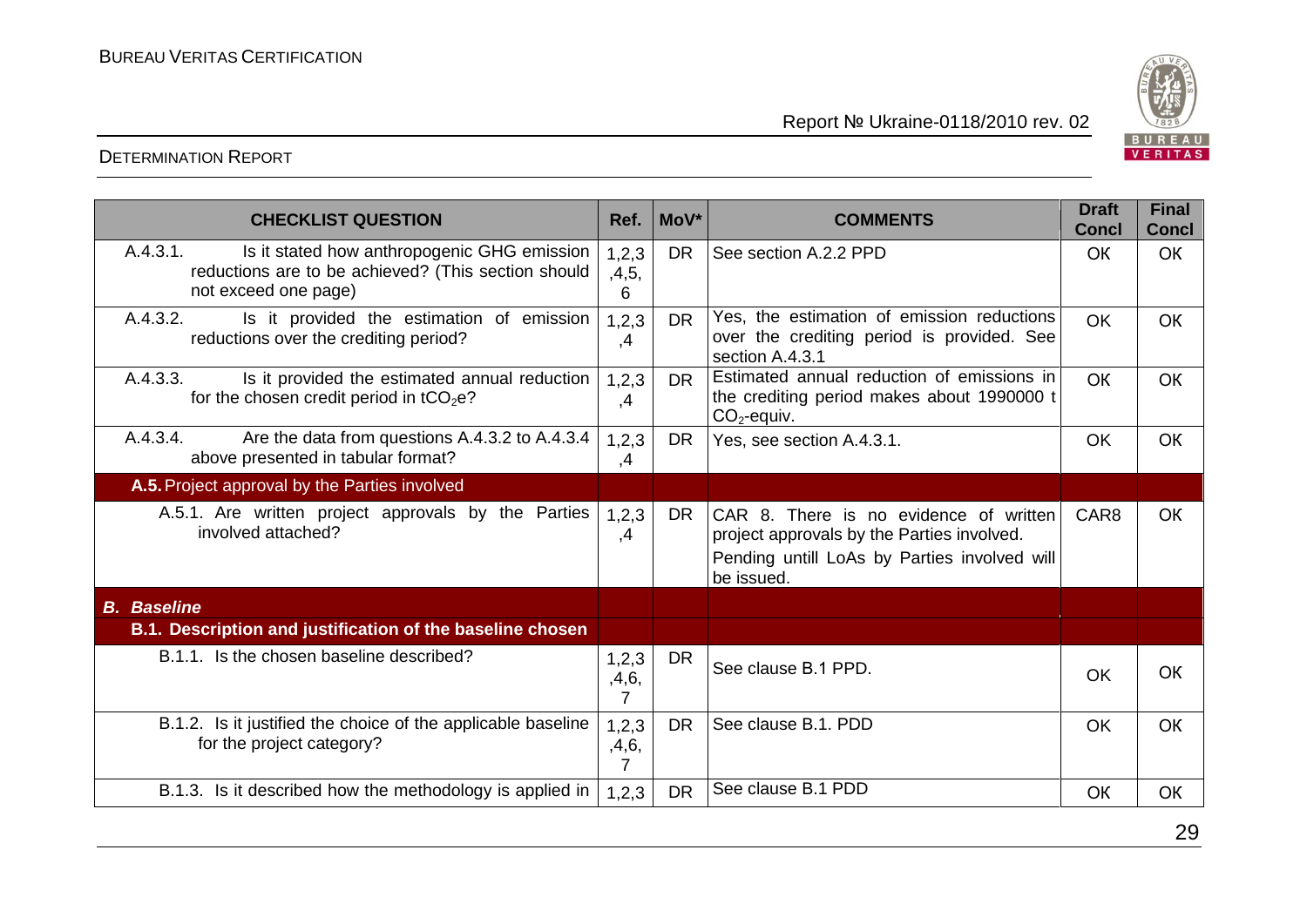

| <b>CHECKLIST QUESTION</b>                                                                                                                                                     | Ref.                  | $Mov^*$   | <b>COMMENTS</b>                                                                                                                                                                                                                   | <b>Draft</b><br><b>Concl</b>      | <b>Final</b><br><b>Concl</b> |
|-------------------------------------------------------------------------------------------------------------------------------------------------------------------------------|-----------------------|-----------|-----------------------------------------------------------------------------------------------------------------------------------------------------------------------------------------------------------------------------------|-----------------------------------|------------------------------|
| the context of the project?                                                                                                                                                   | ,4,6,<br>7            |           |                                                                                                                                                                                                                                   |                                   |                              |
| B.1.4. Are the basic assumptions of the baseline<br>methodology in the context of the project activity<br>presented (See Annex 2)?                                            | 1,2,3<br>,4,5,<br>6   | DR.       | See clause B.1 PDD                                                                                                                                                                                                                | OK                                | <b>OK</b>                    |
| B.1.5. Is all literature and sources clearly referenced?                                                                                                                      | 1,2,3<br>,4           | <b>DR</b> | Yes, all the sources and literature is clearly<br>referenced.                                                                                                                                                                     | <b>OK</b>                         | <b>OK</b>                    |
| B.2. Description of how the anthropogenic emissions of<br>greenhouse gases by sources are reduced below<br>those that would have occurred in the absence of<br>the JI project |                       |           |                                                                                                                                                                                                                                   |                                   |                              |
| B.2.1. Is the proposed project activity additional?                                                                                                                           | 1, 2, 3<br>,4,6,<br>7 | <b>DR</b> | See section B.2 PPD<br>CAR 9. Please remove step 5 from the<br>analysis of the additionality since it is not in<br>the Tool ver.05.2<br>CAR 10. Please appropriately modify step 2<br>into part of step 3 as a financial barrier. | CAR <sub>9</sub><br><b>CAR 10</b> | <b>OK</b>                    |
| B.2.2. Is the baseline scenario described?                                                                                                                                    | 1,2,3<br>,4           | <b>DR</b> | See section B.2 PDD                                                                                                                                                                                                               | <b>OK</b>                         | <b>OK</b>                    |
| B.2.3. Is the project scenario described?                                                                                                                                     | 1, 2, 3<br>,4         | <b>DR</b> | See section B.1 and B.2 PDD                                                                                                                                                                                                       | <b>OK</b>                         | <b>OK</b>                    |
| B.2.4. Is an analysis showing why the emissions in the<br>baseline scenario would likely exceed the<br>emissions in the project scenario incluede?                            | 1,2,3<br>,4,5         | <b>DR</b> | See section A.2.2 above                                                                                                                                                                                                           | <b>OK</b>                         | <b>OK</b>                    |
| Is it demonstrated that the project activity itself is not<br>B.2.5.<br>a likely baseline scenario?                                                                           | 1, 2, 3<br>,4,6       | DR.       | It is stated that continuation of the existing<br>situation is the most likely baseline scenario.                                                                                                                                 | <b>OK</b>                         | <b>OK</b>                    |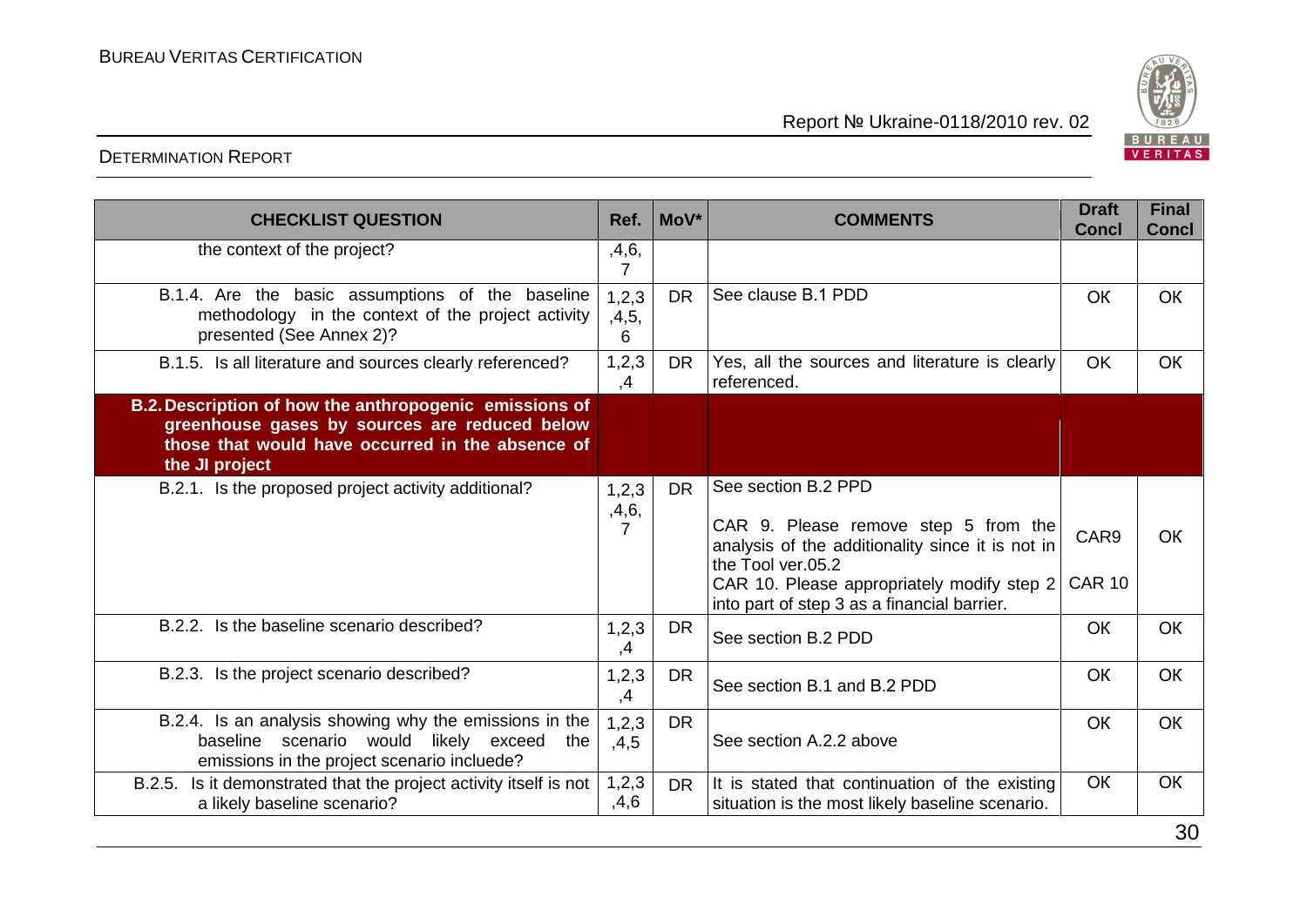

| <b>CHECKLIST QUESTION</b>                                                                                                                            | Ref.        | MoV*      | <b>COMMENTS</b>                                                                                                                                                                                                                                                                                                                                                                                                                                                                                                                   | <b>Draft</b><br><b>Concl</b> | <b>Final</b><br><b>Concl</b> |
|------------------------------------------------------------------------------------------------------------------------------------------------------|-------------|-----------|-----------------------------------------------------------------------------------------------------------------------------------------------------------------------------------------------------------------------------------------------------------------------------------------------------------------------------------------------------------------------------------------------------------------------------------------------------------------------------------------------------------------------------------|------------------------------|------------------------------|
| B.2.6. Are national policies and circumstances relevant to<br>the baseline of the proposed project activity<br>summarized?                           | 1,2,3<br>,4 | <b>DR</b> | There are no other programs except for this<br>Project and other projects implemented<br>under the mechanism established in the<br>article 6 of Kyoto Protocol to UN Framework<br>Convention<br>On<br>Climate<br>Change,<br>implemented in Ukraine for direct detection<br>and elimination of natural gas leaks in gas<br>distribution networks. The Project provides<br>using modern technologies<br>and<br>for<br>equipment for detection and measurement of<br>natural gas leaks. This equipment and its use<br>is rather new. | <b>OK</b>                    | <b>OK</b>                    |
| <b>B.3.</b><br>Description of how the definition of the<br>project boundary is applied to the project<br>activity                                    |             |           |                                                                                                                                                                                                                                                                                                                                                                                                                                                                                                                                   |                              |                              |
| (geographical)<br>B.3.1.<br>Are<br>the<br>project's spatial<br>boundaries clearly defined?                                                           | 1,2,3<br>,4 | <b>DR</b> | Yes, boundaries are defined in the section<br>B.3. of the PDD                                                                                                                                                                                                                                                                                                                                                                                                                                                                     | <b>OK</b>                    | <b>OK</b>                    |
| B.4.<br>Further baseline information, including<br>the date of baseline setting and the name(s) of<br>the person(s)/entity(ies) setting the baseline |             |           |                                                                                                                                                                                                                                                                                                                                                                                                                                                                                                                                   |                              |                              |
| B.4.1. Is the date of the baseline setting presented (in<br>DD/MM/YYYY)?                                                                             | 1,2,3<br>,4 | <b>DR</b> | 20/09/2005                                                                                                                                                                                                                                                                                                                                                                                                                                                                                                                        | OK                           | OK                           |
| B.4.2. Is the contact information provided?                                                                                                          | 1,2,3<br>,4 | <b>DR</b> | Names/titles of persons/organizations who<br>determine baseline:<br>• ITI «Biotekhnika» UAAN<br>See Appendix 1 PPD                                                                                                                                                                                                                                                                                                                                                                                                                | <b>OK</b>                    | <b>OK</b>                    |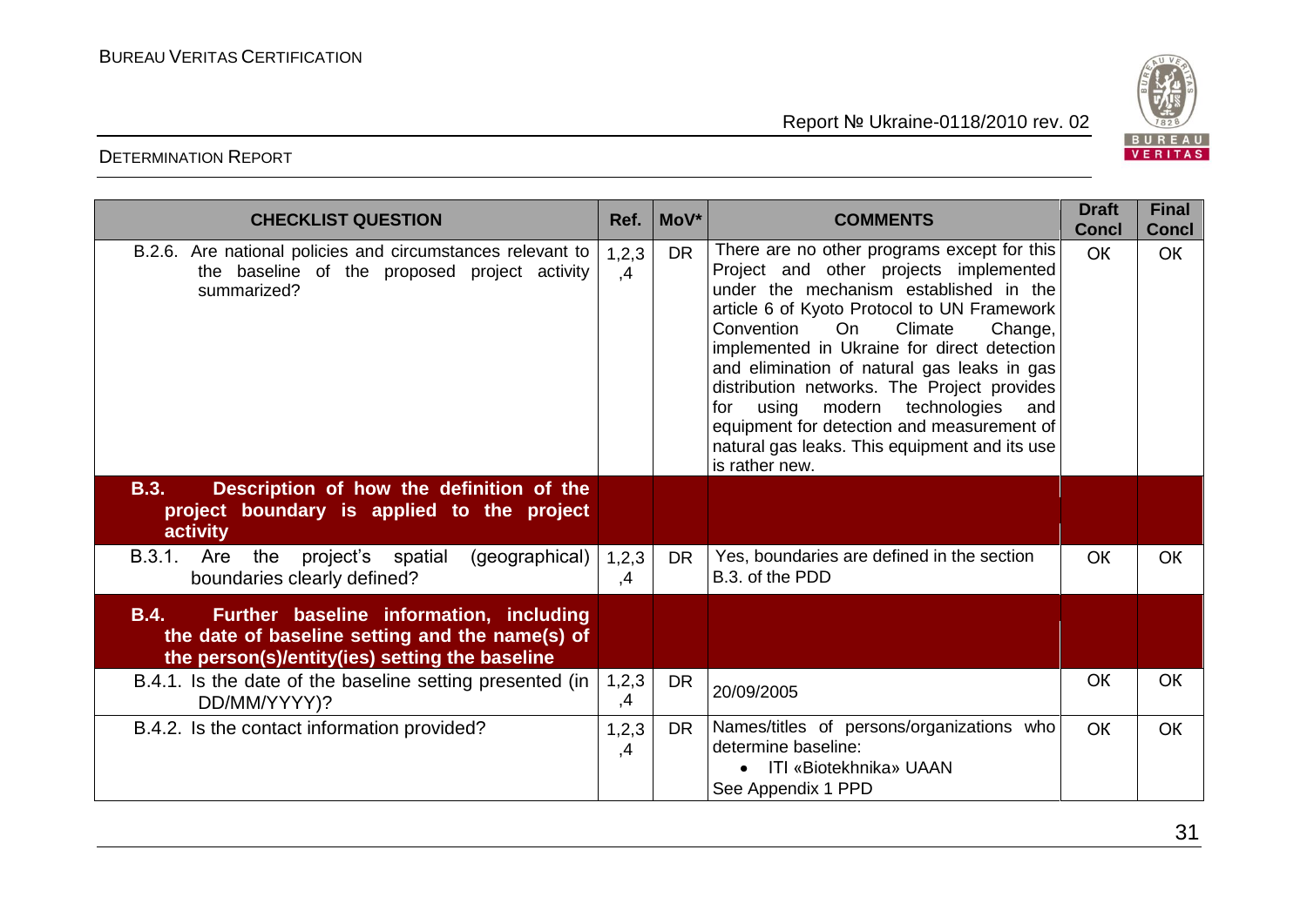

| <b>CHECKLIST QUESTION</b>                                                                             | Ref.            | MoV*      | <b>COMMENTS</b>                                                                                                                                                                            | <b>Draft</b><br><b>Concl</b> | <b>Final</b><br><b>Concl</b> |
|-------------------------------------------------------------------------------------------------------|-----------------|-----------|--------------------------------------------------------------------------------------------------------------------------------------------------------------------------------------------|------------------------------|------------------------------|
| B.4.3. Is the person/entity also a project participant<br>listed in Annex 1 of PDD?                   | 1, 2, 3<br>,4   | <b>DR</b> | See Appendix 1 PPD.                                                                                                                                                                        | OK                           | <b>OK</b>                    |
| C. Duration of the small-scale project and crediting period                                           |                 |           |                                                                                                                                                                                            |                              |                              |
| <b>Starting date of the project</b><br>C.1.                                                           |                 |           |                                                                                                                                                                                            |                              |                              |
| C.1.1. Is the project's starting date clearly defined?                                                | 1,2,3<br>,4,5   | <b>DR</b> | 12/01/2005                                                                                                                                                                                 | OK                           | OK                           |
| C.2.<br><b>Expected operational</b><br>lifetime<br>of<br>the<br>project                               |                 |           |                                                                                                                                                                                            |                              |                              |
| C.2.1. Is the project's operational lifetime clearly<br>defined in years and months?                  | 1, 2, 3<br>,4   | <b>DR</b> | 22 years/264 months                                                                                                                                                                        | OK                           | OK                           |
| C.3.<br>Length of the crediting period                                                                |                 |           |                                                                                                                                                                                            |                              |                              |
| C.3.1. Is the length of the crediting period specified in<br>years and months?                        | 1,2,3<br>,4     | <b>DR</b> | Yes, refer to the section C.3.                                                                                                                                                             | <b>OK</b>                    | OK                           |
| <b>Monitoring Plan</b><br>D.                                                                          |                 |           |                                                                                                                                                                                            |                              |                              |
| D.1.<br><b>Description of monitoring plan chosen</b>                                                  |                 |           |                                                                                                                                                                                            |                              |                              |
| D.1.1. Is the monitoring plan defined?                                                                | 1, 2, 3<br>,4,6 | DR.       | Yes, refer to the section D.1.<br>CAR 11. Please provide information<br>concerning the storage of all documentation<br>till the end of the project operational lifetime<br>plus two years. | <b>CAR 11</b>                | <b>OK</b>                    |
| D.1.2. Option $1$ – Monitoring of the emissions in the<br>project scenario and the baseline scenario. | 1,2,3<br>,4,7   | <b>DR</b> | See section D.1 PDD                                                                                                                                                                        | OK                           | <b>OK</b>                    |
| D.1.3. Data to be collected in order to monitor<br>emissions from the project, and how these data     | 1, 2, 3<br>,4,7 | <b>DR</b> | See section D.1.1.1 PDD                                                                                                                                                                    | <b>OK</b>                    | <b>OK</b>                    |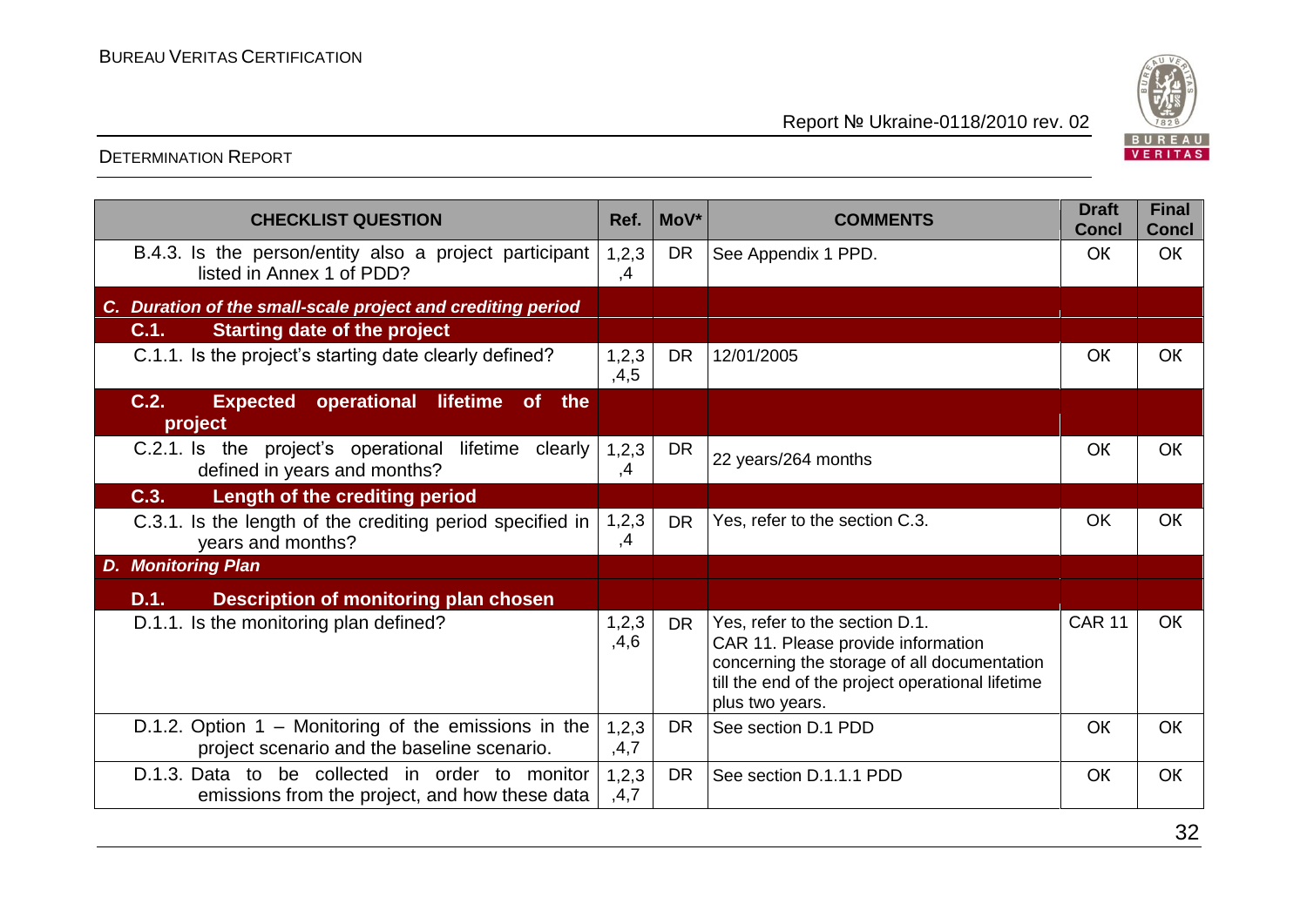

| <b>CHECKLIST QUESTION</b>                                                                                                                                                                                                    | Ref.                 | $Mov^*$   | <b>COMMENTS</b>                                                                                                                                                                                                     |                 | <b>Final</b><br><b>Concl</b> |
|------------------------------------------------------------------------------------------------------------------------------------------------------------------------------------------------------------------------------|----------------------|-----------|---------------------------------------------------------------------------------------------------------------------------------------------------------------------------------------------------------------------|-----------------|------------------------------|
| will be archived.                                                                                                                                                                                                            |                      |           |                                                                                                                                                                                                                     |                 |                              |
| D.1.4. Description of the formulae used to estimate<br>project emissions (for each gas, source etc.;<br>emissions in units of CO2 equivalent).                                                                               | 1,2,3<br>,4          | DR.       | See section D.1.1.2 PDD<br>CAR 12. Please check the formula 2<br>because the factor taking into account<br>uncertainty of measurement method is<br>missing.                                                         | <b>CAR 12</b>   | <b>OK</b>                    |
| D.1.5. Relevant data necessary for determining the<br>anthropogenic emissions<br>baseline<br>of<br>0f<br>greenhouse gases by sources within<br>the<br>project boundary, and how such data will be<br>collected and archived. | 1,2,3<br>,4          | DR.       | See section D.1.1.3 PDD.<br>CAR 13. Please provide the formula<br>explaining transformation of methane volume<br>to the standard conditions.                                                                        | <b>CAR 13</b>   | <b>OK</b>                    |
| D.1.6. Description of the formulae used to estimate<br>baseline emissions (for each gas, source etc,;<br>emissions in units of CO2 equivalent).                                                                              | 1,2,3<br>,4,9,<br>11 | <b>DR</b> | See section D.1.1.4 PDD<br>CL 1. Please clarify why the average time of<br>filling in the tank for leakage is considered to<br>be after reconstruction while it is a baseline<br>parameter.<br>See also CAR 12, 13. | CL <sub>1</sub> | <b>OK</b>                    |
| D.1.7. Option 2 - Direct monitoring of emissions<br>reductions from the project (values should be<br>consistent with those in section E)                                                                                     | 1,2,3<br>,4          | DR.       | N/A                                                                                                                                                                                                                 | <b>OK</b>       | <b>OK</b>                    |
| D.1.8. Data to be collected in order to monitor<br>emission reductions from the project, and how<br>these data will be archived.                                                                                             | 1,2,3<br>,4          | <b>DR</b> | N/A                                                                                                                                                                                                                 | <b>OK</b>       | <b>OK</b>                    |
| D.1.9. Description of the formulae used to calculate<br>emission reductions from the project (for each                                                                                                                       | 1,2,3<br>,4          | <b>DR</b> | N/A                                                                                                                                                                                                                 | <b>OK</b>       | <b>OK</b>                    |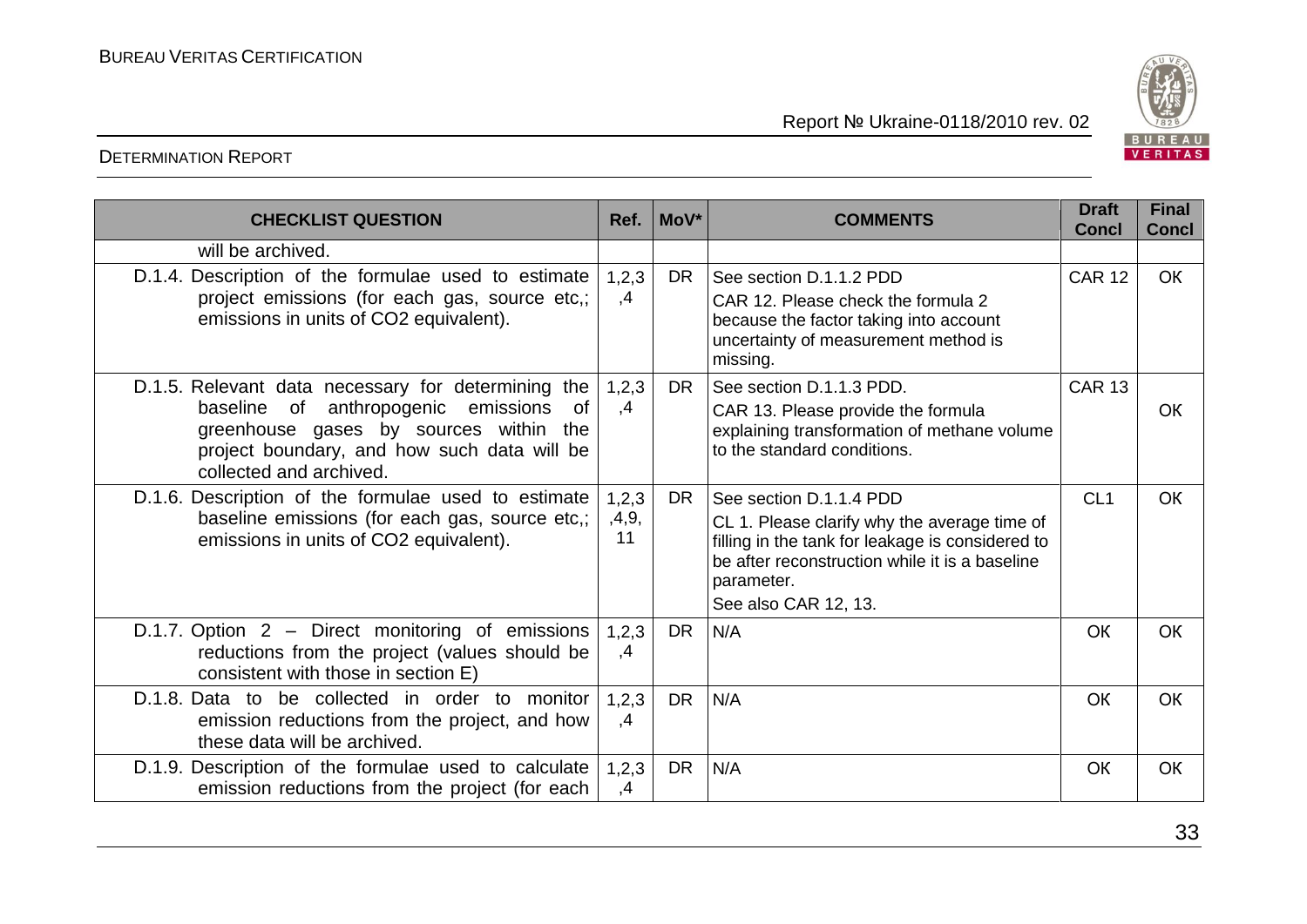

| <b>CHECKLIST QUESTION</b>                                                                                                                                            | Ref.                                                                   | MoV*                               | <b>COMMENTS</b>                           | <b>Draft</b><br><b>Concl</b> | <b>Final</b><br><b>Concl</b> |
|----------------------------------------------------------------------------------------------------------------------------------------------------------------------|------------------------------------------------------------------------|------------------------------------|-------------------------------------------|------------------------------|------------------------------|
| emissions/emission<br>etc.;<br>source<br>gas,<br>reductions in units of CO2 equivalent).                                                                             |                                                                        |                                    |                                           |                              |                              |
| D.1.10. If applicable, please describe the data and<br>information that will be collected in order to<br>monitor leakage effects of the project.                     | 1,2,3<br>,4,6                                                          | DR.                                | N/A                                       | <b>OK</b>                    | <b>OK</b>                    |
| D.1.11. Description of the formulae used to estimate<br>leakage (for each gas, source etc,; emissions<br>in units of CO2 equivalent).                                | 1,2,3<br>DR.<br>Methodology AM0023 does not provide for<br>,4<br>leaks |                                    | <b>OK</b>                                 | <b>OK</b>                    |                              |
| D.1.12. Description of the formulae used to estimate<br>emission reductions for the project (for each<br>gas, source etc.; emissions in units of CO2<br>equivalent). | 1,2,3<br>,4                                                            | <b>DR</b><br>See section D.1.4 PDD |                                           | OK                           | <b>OK</b>                    |
| D.1.13. Is information on the collection and archiving of<br>information on the environmental impacts of<br>the project provided?                                    | 1,2,3<br>,4                                                            | DR, I                              | See section D.1.5 PDD.                    | <b>OK</b>                    | <b>OK</b>                    |
| D.1.14. Is reference to the relevant host Party<br>regulation(s) provided?                                                                                           | 1,2,3<br>,4                                                            | DR, I                              | Reference is provided. See section D.1.5. | OK                           | <b>OK</b>                    |
| D.1.15. If not applicable, is it stated so?                                                                                                                          | 1,2,3<br>,4                                                            |                                    | DR, I Reference to section D.1.14 above   |                              |                              |
| D.2.<br>Qualitative control (QC) and quality<br>assurance (QA) procedures undertaken for data<br>monitored                                                           |                                                                        |                                    |                                           |                              |                              |
| D.2.1. Are there quality control and quality assurance<br>procedures to be used in the monitoring of the<br>measured data established?                               | 1,2,3<br>,4                                                            | DR.                                | See section D.2 PDD.                      | <b>OK</b>                    | <b>OK</b>                    |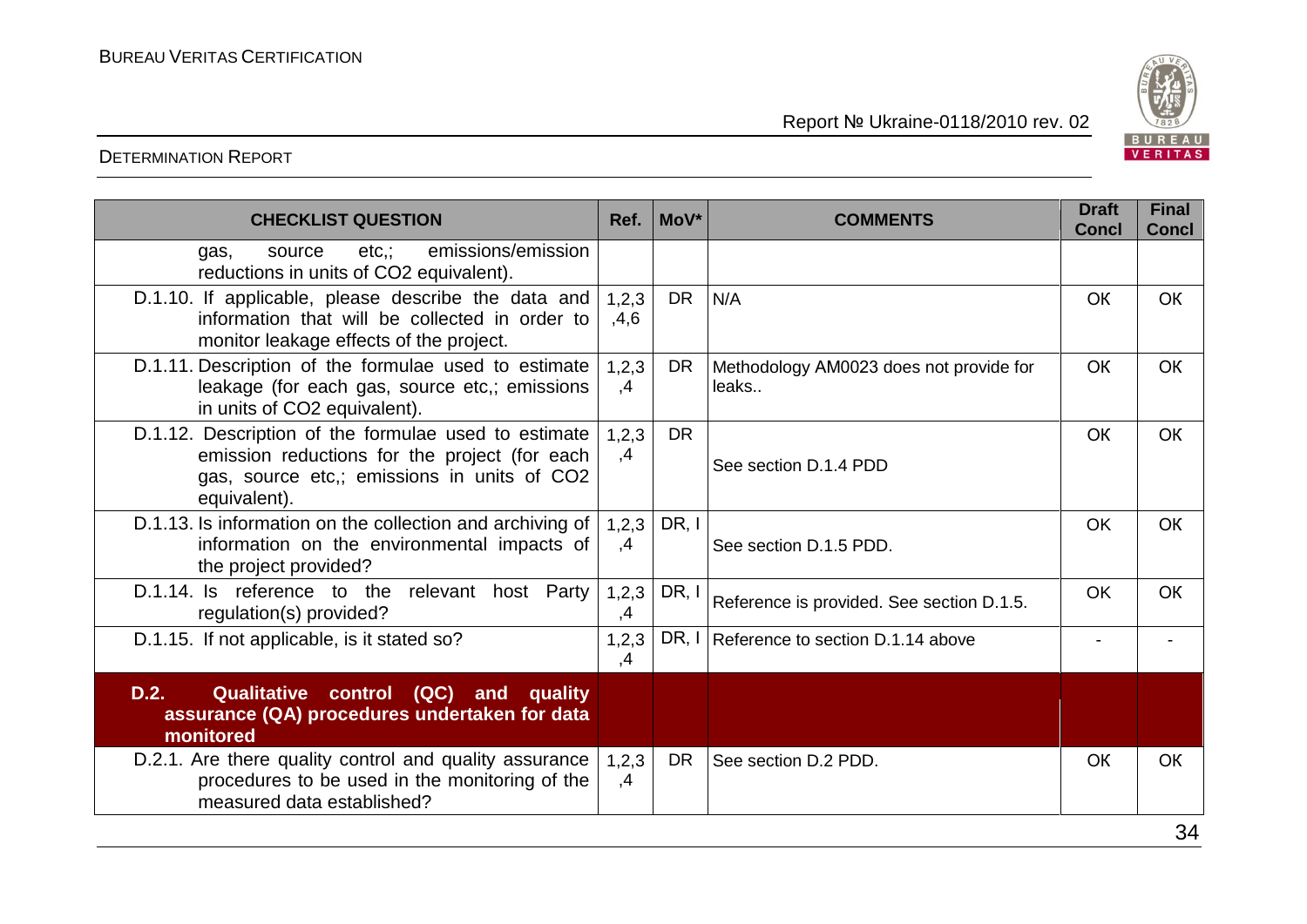

| <b>CHECKLIST QUESTION</b>                                                                                                                                                                                                                     |               | MoV*      | <b>COMMENTS</b>                                                      | <b>Draft</b><br><b>Concl</b> | <b>Final</b><br><b>Concl</b> |
|-----------------------------------------------------------------------------------------------------------------------------------------------------------------------------------------------------------------------------------------------|---------------|-----------|----------------------------------------------------------------------|------------------------------|------------------------------|
| D.3.<br>Please describe of the operational and<br>management structure that the project operator<br>will apply in implementing the monitoring plan                                                                                            |               |           |                                                                      |                              |                              |
| D.3.1. Is it described briefly the operational and<br>structure that the<br>management<br>project<br>participants(s) will implement<br>in order to<br>monitor emission reduction and any leakage<br>effects generated by the project activity | 1,2,3<br>,4   | <b>DR</b> | See section D.3 PDD.                                                 | <b>OK</b>                    | <b>OK</b>                    |
| D.4.<br>Name of person(s)/entity(ies) establishing<br>the monitoring plan                                                                                                                                                                     |               |           |                                                                      |                              |                              |
| D.4.1. Is the contact information provided?                                                                                                                                                                                                   | 1,2,3<br>,4   | <b>DR</b> | JSC «Odesagas»<br><b>ITI Biotekhnika UAAN</b><br>See Appendix 1 PPD. | OK                           | <b>OK</b>                    |
| D.4.2. Is the person/entity also a project participant<br>listed in Annex 1 of PDD?                                                                                                                                                           | 1,2,3<br>,4   | <b>DR</b> | See Appendix 1 PPD.                                                  | OK                           | <b>OK</b>                    |
| E. Estimation of greenhouse gases emission reductions                                                                                                                                                                                         |               |           |                                                                      |                              |                              |
| <b>E.1. Estimated project emissions</b>                                                                                                                                                                                                       |               |           |                                                                      |                              |                              |
| E.1.1. Are described the formulae used to estimate<br>anthropogenic emissions by source of GHGs<br>due the project?                                                                                                                           | 1,2,3<br>,4,7 | <b>DR</b> | See section D.1.1.2 PDD.                                             | <b>OK</b>                    | <b>OK</b>                    |
| E.1.2. Is there a description of calculation of GHG<br>project emissions in accordance with the<br>formula specified in for the applicable project                                                                                            | 1,2,3<br>,4,7 | <b>DR</b> | See section D.1.1.2 PDD.                                             | <b>OK</b>                    | <b>OK</b>                    |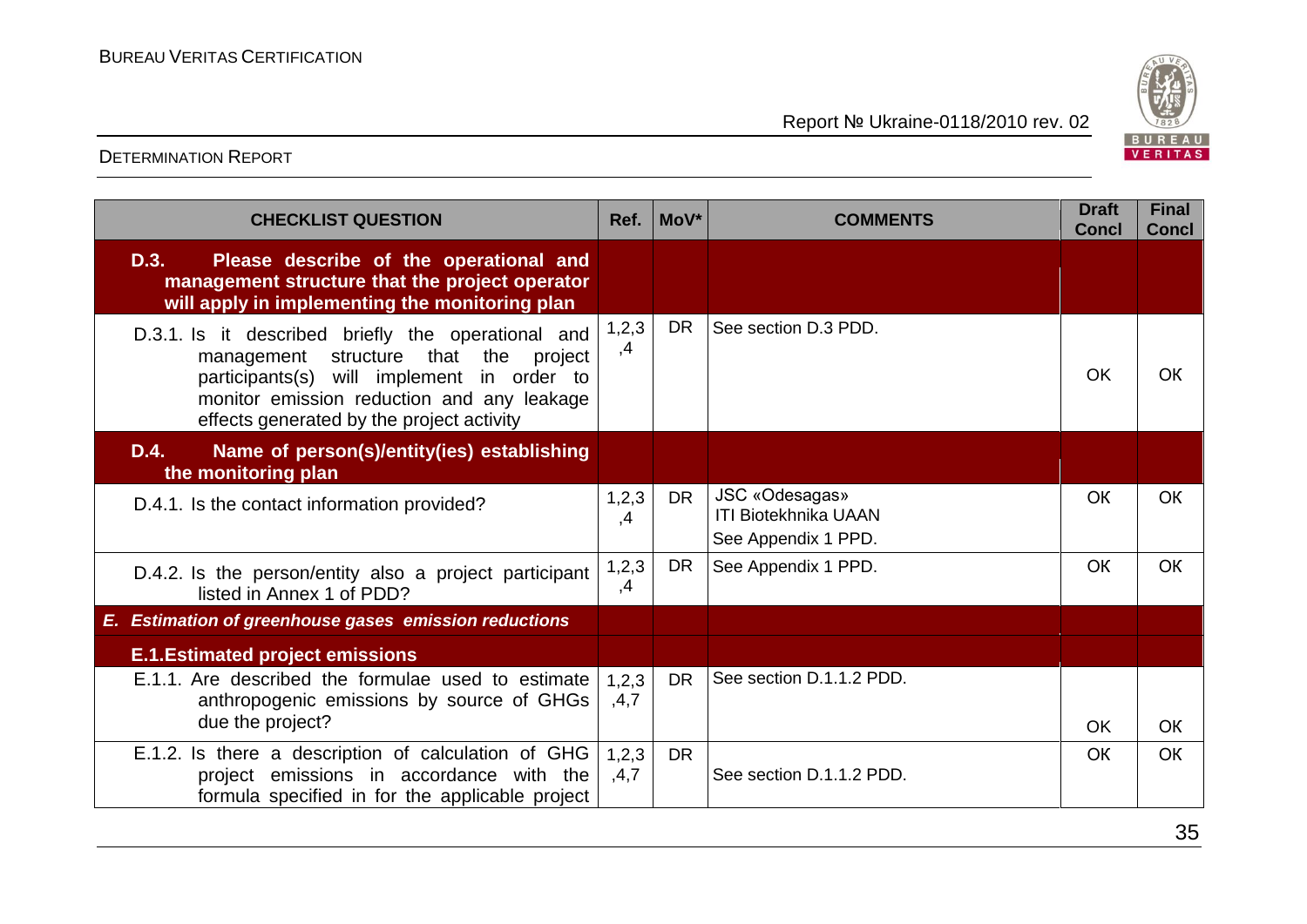

| <b>CHECKLIST QUESTION</b>                                                                                                                                                                     | Ref.           | MoV*      | <b>COMMENTS</b>          | <b>Draft</b><br><b>Concl</b> | <b>Final</b><br><b>Concl</b> |
|-----------------------------------------------------------------------------------------------------------------------------------------------------------------------------------------------|----------------|-----------|--------------------------|------------------------------|------------------------------|
| category?                                                                                                                                                                                     |                |           |                          |                              |                              |
| E.1.3. Have conservative assumptions been used to<br>calculate project GHG emissions?                                                                                                         | 1,2,3<br>,4    | <b>DR</b> | See section D.1.1.2 PDD. | <b>OK</b>                    | <b>OK</b>                    |
| <b>E.2. Estimated leakage</b>                                                                                                                                                                 |                |           |                          |                              |                              |
| E.2.1. Are described the formulae used to estimate<br>leakage due to the project activity where<br>required?                                                                                  | 1,2,3<br>,4,7  | <b>DR</b> | Leakage is not expected. | OK                           | OK                           |
| E.2.2. Is there a description of calculation of leakage in<br>accordance with the formula specified in for the<br>applicable project category?                                                | 1,2,3<br>,4    | <b>DR</b> | See E.2.1 above.         | $\blacksquare$               |                              |
| E.2.3. Have conservative assumptions been used to<br>calculate leakage?                                                                                                                       | 1,2,3<br>,4,7  | <b>DR</b> | See E.2.1 above.         |                              |                              |
| E.3. The sum of E.1 and E.2.                                                                                                                                                                  |                |           |                          |                              |                              |
| E.3.1. Does the sum of E.1 and E.2 represent the<br>project activity emissions?                                                                                                               | 1,2,3<br>,4    | <b>DR</b> | See section E.3 PDD.     | OK                           | <b>OK</b>                    |
| <b>E.4. Estimated baseline emissions</b>                                                                                                                                                      |                |           |                          |                              |                              |
| E.4.1. Are described the formulae used to estimate the<br>anthropogenic emissions by source of GHGs in<br>the baseline using the baseline methodology<br>for the applicable project category? | 1,2,3<br>,4    | <b>DR</b> | See D.1.1.4 and E.4 PDD. | <b>OK</b>                    | OK                           |
| E.4.2. Is there a description of calculation of GHG<br>baseline emissions in accordance with the<br>formula specified in for the applicable project                                           | 1,2,3<br>,4,10 | <b>DR</b> | See D.1.1.4 and E.4 PDD. | <b>OK</b>                    | <b>OK</b>                    |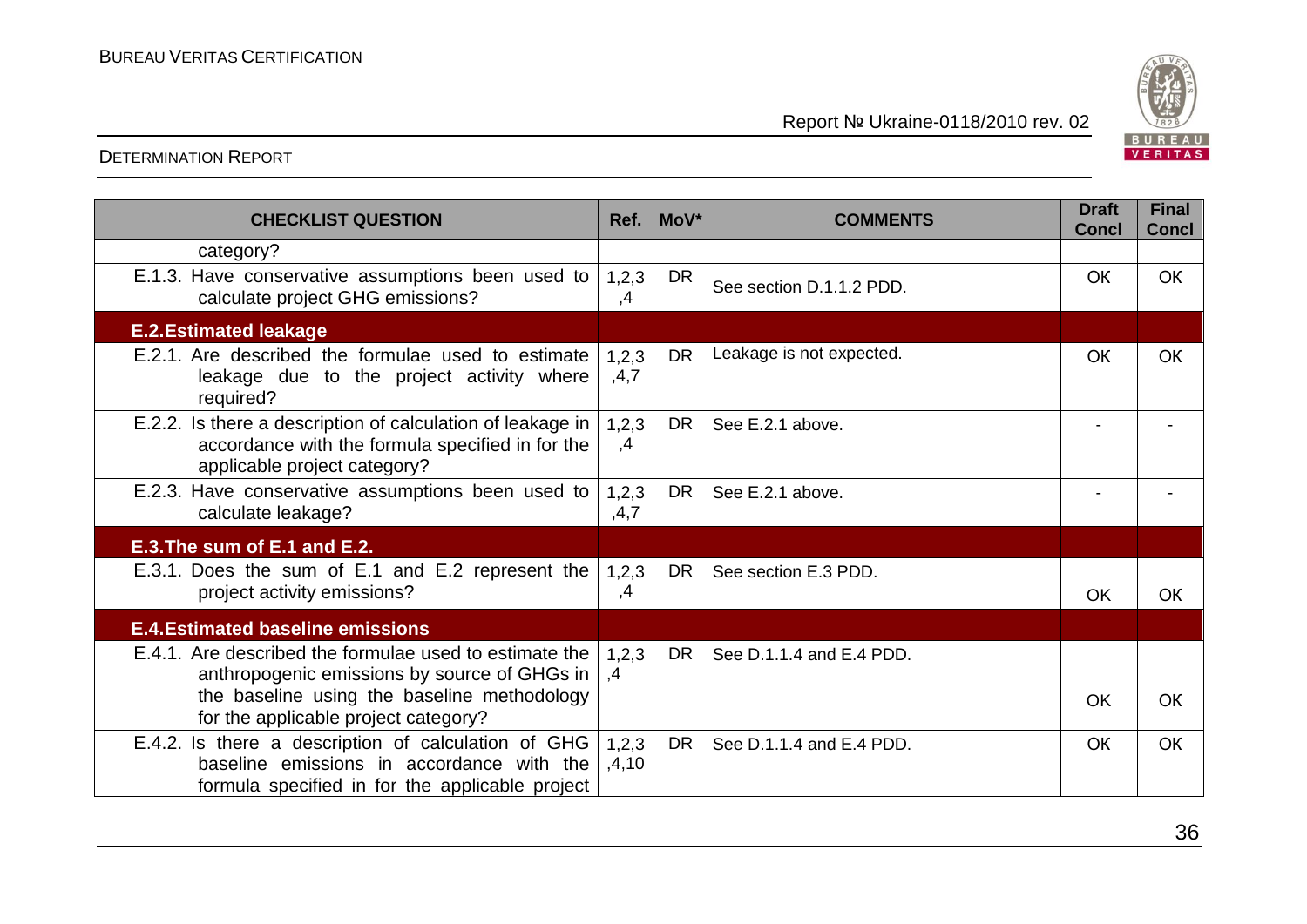

| <b>CHECKLIST QUESTION</b>                                                                                                                                                                                        | Ref.        | $MoV^*$   | <b>COMMENTS</b>                                      | <b>Draft</b><br><b>Concl</b> | <b>Final</b><br><b>Concl</b> |
|------------------------------------------------------------------------------------------------------------------------------------------------------------------------------------------------------------------|-------------|-----------|------------------------------------------------------|------------------------------|------------------------------|
| category?                                                                                                                                                                                                        |             |           |                                                      |                              |                              |
| E.4.3. Have conservative assumptions been used to<br>calculate baseline GHG emissions?                                                                                                                           | 1,2,3<br>,4 | <b>DR</b> | See D.1.1.4 and E.4 PDD.                             | OK.                          | <b>OK</b>                    |
| E.5. Difference between E.4. and E.3. representing<br>the emission reductions of the project                                                                                                                     |             |           |                                                      |                              |                              |
| E.5.1. Does the difference between E.4. and E.3.<br>represent the emission reductions due to the<br>project during a given period?                                                                               |             | <b>DR</b> | See E.5 PDD.                                         | <b>OK</b>                    | OK                           |
| E.6. Table providing values obtained when applying<br>formulae above                                                                                                                                             |             |           |                                                      |                              |                              |
| E.6.1. Is there a table providing values of total $CO2$<br>abated?                                                                                                                                               | 1,2,3<br>,4 | <b>DR</b> | Table is given in the section E.6 PDD.               | OK                           | <b>OK</b>                    |
| <b>F. Environmental Impacts</b>                                                                                                                                                                                  |             |           |                                                      |                              |                              |
| the<br><b>F.1.Documentation on</b><br>analysis<br><b>of</b><br>the<br>environmental impacts of the project, including<br>transboundary impacts, in accordance with<br>procedures as determined by the host Party |             |           |                                                      |                              |                              |
| F.1.1. Has an analysis of the environmental impacts of<br>the project been sufficiently described?                                                                                                               | 1,2,3<br>,4 | DR, I     | Yes, see section F.1.1.                              | <b>OK</b>                    | OK                           |
| F.1.2. Are there any Host Party requirements for an<br>Environmental Impact Assessment (EIA), and if<br>yes, is and EIA approved?                                                                                | 1,2,3<br>,4 | DR, I     | See section F.1.1.                                   | <b>OK</b>                    | OK                           |
| F.1.3. Are the requirements of the National Focal Point                                                                                                                                                          | 1,2,3       |           | DR, I An authorized national body issued a letter of | <b>OK</b>                    | OK                           |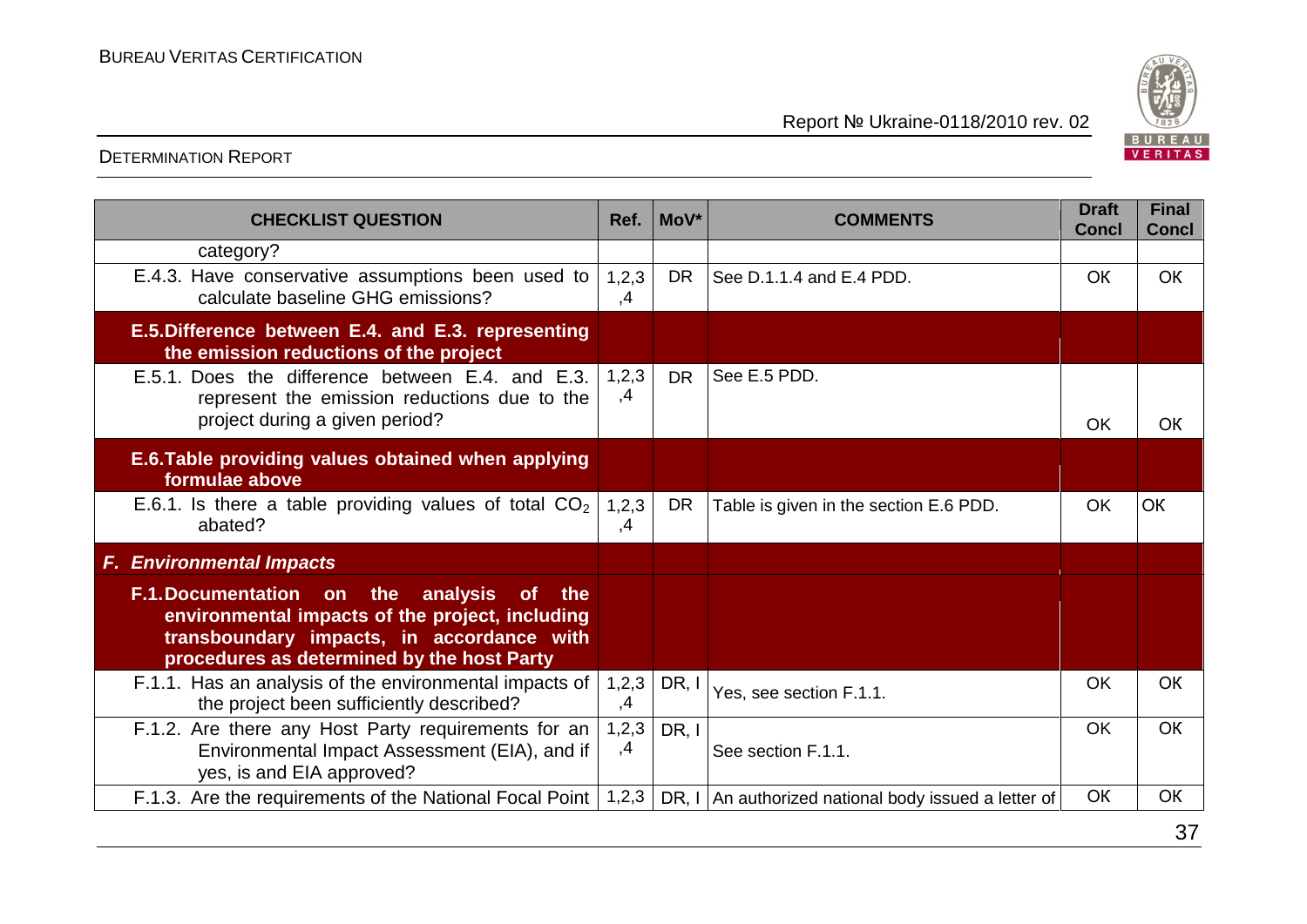



| <b>CHECKLIST QUESTION</b>                                                                       | Ref.          | $ $ MoV*  | <b>COMMENTS</b>                                                                       | <b>Draft</b><br><b>Concl</b> | <b>Final</b><br><b>Concl</b> |
|-------------------------------------------------------------------------------------------------|---------------|-----------|---------------------------------------------------------------------------------------|------------------------------|------------------------------|
| being met?                                                                                      | ,4            |           | approval.                                                                             |                              |                              |
| <b>F.1.4. Will</b><br>the<br>adverse<br>project<br>create<br>any<br>environmental effects?      | 1, 2, 3<br>,4 | DR, I     | Adverse<br>environmental<br>effects<br>are<br>not<br>expected.                        | OK                           | OK                           |
| F.1.5. Are transboundary environmental considered in<br>the analysis?                           |               | DR, I     | Yes, see section F.1.1.                                                               | OK                           | OK                           |
| F.1.6. Have identified environmental impacts been<br>addressed in the project design?           | 1,2,3<br>,4   | DR, I     | See section F of the PDD.<br>Adverse environmental effects<br>are<br>not<br>expected. | <b>OK</b>                    | OK                           |
| G. Stakeholders' comments                                                                       |               |           |                                                                                       |                              |                              |
| Information on stakeholders' comments<br>G.1.<br>on the project, as appropriate                 |               |           |                                                                                       |                              |                              |
| G.1.1. Is there a list of stakeholders from whom<br>comments on the project have been received? | 1,2,3<br>,4,8 | <b>DR</b> | Section G.1 of PDD                                                                    | OK                           | OK                           |
| G.1.2. The nature of comments is provided?                                                      | 1,2,3<br>,4   | <b>DR</b> | Section G.1 of PDD                                                                    | <b>OK</b>                    | OK                           |
| G.1.3. Has due account been taken of any stakeholder<br>comments received?                      | 1,2,3<br>,4   | <b>DR</b> | Section G.1 of PDD                                                                    | <b>OK</b>                    | OK                           |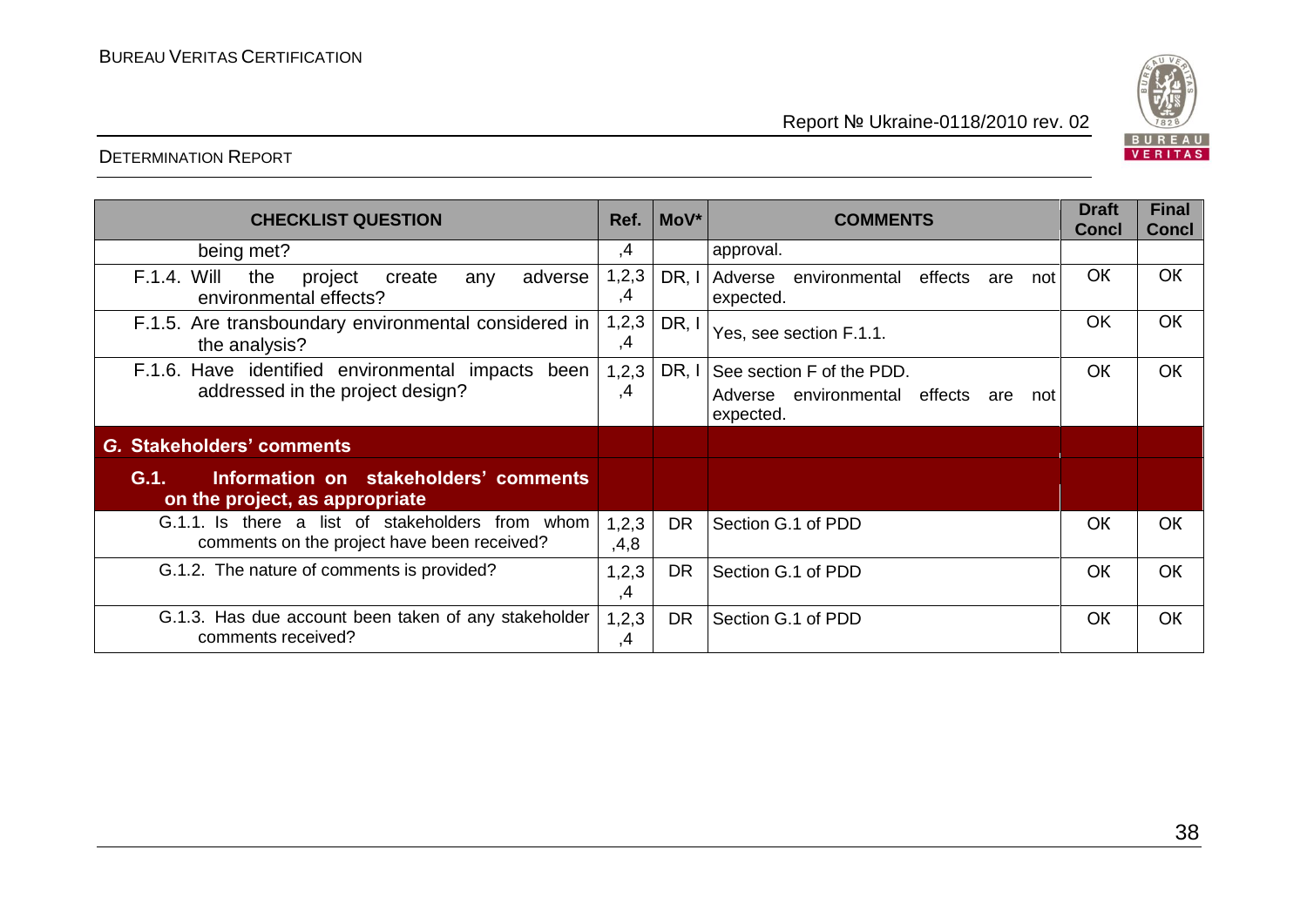

#### **Table 3 Baseline and Monitoring Methodologies: Own format**

| <b>CHECKLIST QUESTION</b>                                                                                                                                                                                                                                                                     | Ref.    | MoV*      | <b>COMMENTS</b>                                                                                                                                                           | <b>Draft</b><br><b>Concl</b> | <b>Final</b><br><b>Concl</b> |
|-----------------------------------------------------------------------------------------------------------------------------------------------------------------------------------------------------------------------------------------------------------------------------------------------|---------|-----------|---------------------------------------------------------------------------------------------------------------------------------------------------------------------------|------------------------------|------------------------------|
| 1. Baseline Methodology                                                                                                                                                                                                                                                                       |         |           |                                                                                                                                                                           |                              |                              |
| 1. 1. General                                                                                                                                                                                                                                                                                 |         |           |                                                                                                                                                                           |                              |                              |
| 1.1.1. Does the baseline cover emissions from all<br>gases, sectors and source categories listed in Annex A,<br>and anthropogenic removals by sinks, within the project<br>boundary?                                                                                                          | 1,2,3   | DR.I      | the PDD establishes<br>B.3 of<br>Section<br>project<br>boundaries. Only $CH_4$ emissions are taken into<br>account by the project.                                        | <b>OK</b>                    | OK                           |
| 1.1.2. Is baseline established on a project-specific basis<br>and/or using a multi-project emission factor?                                                                                                                                                                                   | 1,2,3   | DR,       | A multi-project emission factor is used for baseline<br>establishing.                                                                                                     | <b>OK</b>                    | <b>OK</b>                    |
| 1.1.3 Is baseline established in a transparent manner<br>with regard to the choice of approaches, assumptions,<br>methodologies, parameters, data sources and key<br>factors?                                                                                                                 | 1,2,3   | DR,       | See clauses B.1.1 above                                                                                                                                                   |                              |                              |
| $1.1.4$ Is<br>baseline established taking<br>into account<br>and/or sectoral<br>national<br>policies<br>relevant<br>and<br>circumstances, such as sectoral reform initiatives, local<br>fuel availability, power sector expansion plans, and the<br>economic situation in the project sector? | 1, 2, 3 | <b>DR</b> | Applicable local laws and regulations are taken into<br>account. Economic situation in the project sector is<br>taken into account (Sections B.1. and B.2. of the<br>PDD) | <b>OK</b>                    | <b>OK</b>                    |
| 1.1.5 Is baseline established in such a way that ERUs<br>cannot be earned for decreases in activity levels outside<br>the project activity or due to force majeure?                                                                                                                           | 1,2,3   | DR,       | Baseline does not envisage earning ERUs for<br>activity level decrease outside the project or due to<br>force majeure.                                                    | <b>OK</b>                    | <b>OK</b>                    |
| Is baseline established taking account of<br>1.1.6<br>uncertainties and using conservative assumptions?                                                                                                                                                                                       | 1, 2, 3 | DR,       | See items E.1.3 above                                                                                                                                                     |                              |                              |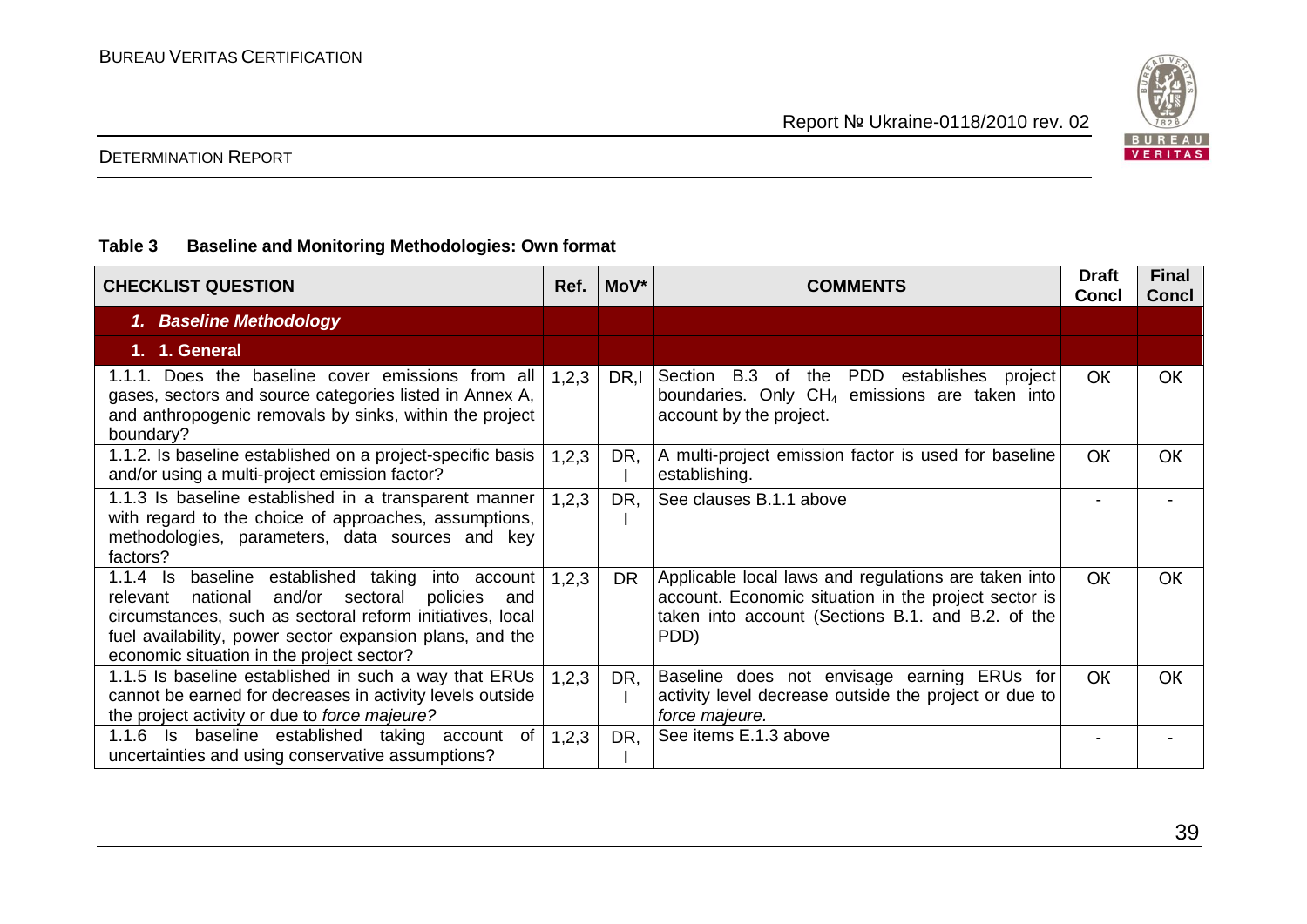

| <b>CHECKLIST QUESTION</b>                                                                                                                                                                                                                                                                                                                                                                           | Ref.  | $Mov^*$   | <b>COMMENTS</b>                                                                                                                                                                           | <b>Draft</b><br><b>Concl</b> | <b>Final</b><br><b>Concl</b> |
|-----------------------------------------------------------------------------------------------------------------------------------------------------------------------------------------------------------------------------------------------------------------------------------------------------------------------------------------------------------------------------------------------------|-------|-----------|-------------------------------------------------------------------------------------------------------------------------------------------------------------------------------------------|------------------------------|------------------------------|
| 1.2. Additionality                                                                                                                                                                                                                                                                                                                                                                                  |       |           |                                                                                                                                                                                           |                              |                              |
| 1.2.1. Was the additionality of the project activity<br>demonstrated and assessed?                                                                                                                                                                                                                                                                                                                  | 1,2,3 | <b>DR</b> | See section B.2.1 above.                                                                                                                                                                  |                              |                              |
| 2. Monitoring Methodology                                                                                                                                                                                                                                                                                                                                                                           |       |           |                                                                                                                                                                                           |                              |                              |
| 2.1. Monitoring plan                                                                                                                                                                                                                                                                                                                                                                                |       |           |                                                                                                                                                                                           |                              |                              |
| 2.1.1. Is a monitoring plan included?                                                                                                                                                                                                                                                                                                                                                               | 1,2,3 | DR,       | Yes, monitoring plan is included.                                                                                                                                                         | OK                           | OK                           |
| 2.1.2. Does the monitoring plan provide for the collection<br>and archiving of all relevant data necessary for<br>estimating or measuring anthropogenic emissions by<br>sources and/or anthropogenic removals by sinks of<br>greenhouse gases occurring within the project boundary<br>during the crediting period?                                                                                 | 1,2,3 | DR,       | Refer to section D.1.1.1 of PDD                                                                                                                                                           | OK                           | OK                           |
| 2.1.3. Does the monitoring plan provide for the collection<br>and archiving of all relevant data necessary for<br>determining the baseline of anthropogenic emissions by<br>sources and/or anthropogenic removals by sinks of<br>greenhouse gases within the project boundary during the<br>crediting period?                                                                                       | 1,2,3 | DR,       | Refer to section D.1.1.3 of PDD                                                                                                                                                           | OK                           | OK                           |
| 2.1.4. Does the monitoring plan provide for the<br>identification of all potential sources of, and the collection<br>and archiving of data on increased anthropogenic<br>emissions by sources and/or reduced anthropogenic<br>removals by sinks of greenhouse gases outside the<br>project boundary that are significant and reasonably<br>attributable to the project during the crediting period? | 1,2,3 | <b>DR</b> | Increase of anthropogenic emissions outside the<br>project boundary that are significant and reasonably<br>attributable to the project during the crediting period<br>is not anticipated. | <b>OK</b>                    | <b>OK</b>                    |
| 2.1.5. Does the project boundary encompass<br>all                                                                                                                                                                                                                                                                                                                                                   | 1,2,3 | <b>DR</b> | Significant anthropogenic emissions by sources                                                                                                                                            | OK                           | OК                           |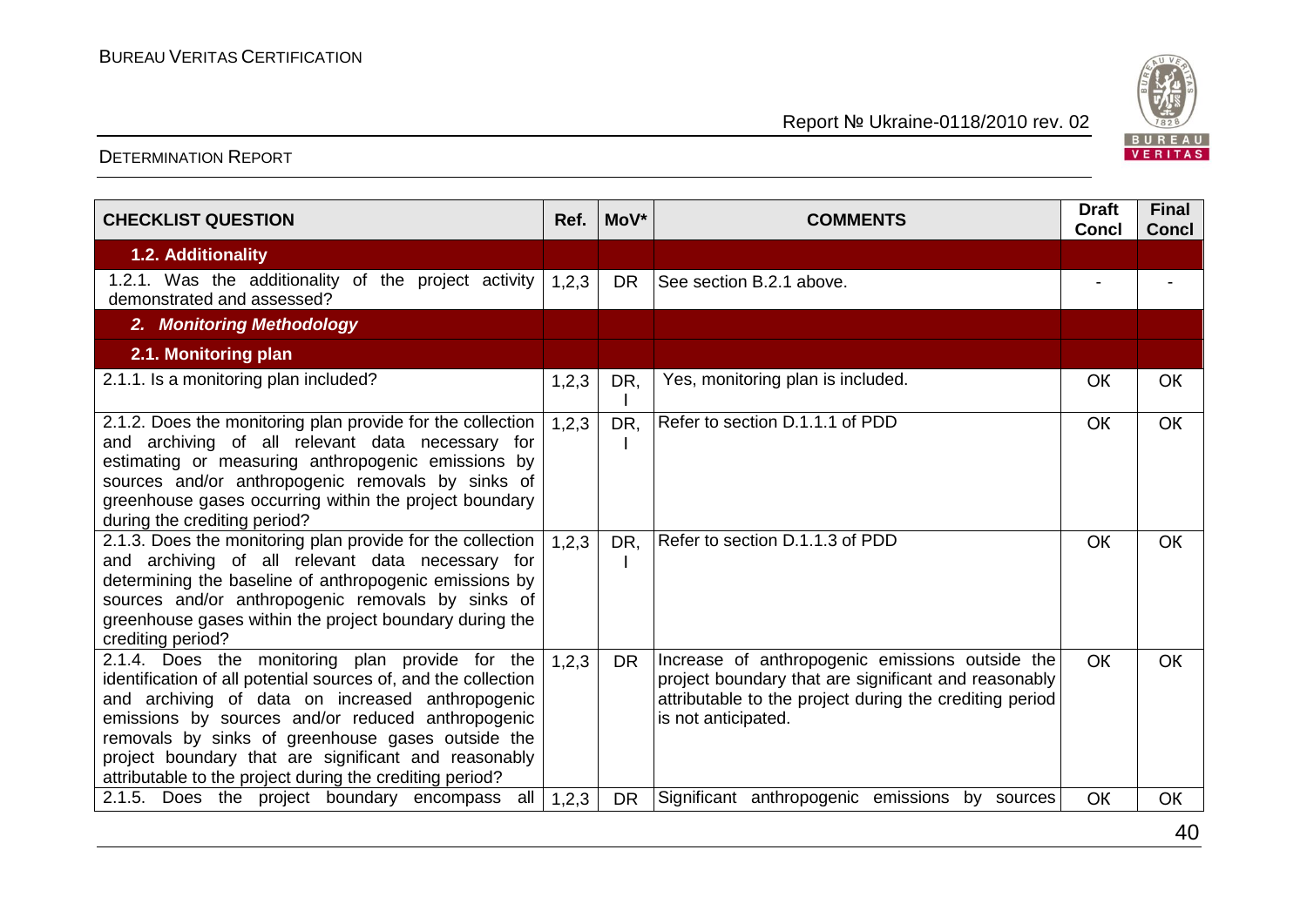

| <b>CHECKLIST QUESTION</b>                                                                                                                                                                                                                                                               | Ref.  | $Mov^*$        | <b>COMMENTS</b>                                                                                                                                                                            | <b>Draft</b><br><b>Concl</b> | <b>Final</b><br><b>Concl</b> |
|-----------------------------------------------------------------------------------------------------------------------------------------------------------------------------------------------------------------------------------------------------------------------------------------|-------|----------------|--------------------------------------------------------------------------------------------------------------------------------------------------------------------------------------------|------------------------------|------------------------------|
| anthropogenic emissions by sources and/or removals by<br>sinks of greenhouse gases under the control of the<br>project participants that are significant and reasonably<br>attributable to the JI project?                                                                              |       |                | and/or removals by sinks of greenhouse gases<br>under the control of the project participants are not<br>envisaged by the project. Validated onsite.                                       |                              |                              |
| 2.1.6. Does the monitoring plan provide for the collection<br>and archiving of information on environmental impacts,<br>in accordance with procedures as required by the host<br>Party, where applicable?                                                                               |       | DR.            | No adverse environmental impacts are foreseen.<br>Validated onsite.                                                                                                                        | <b>OK</b>                    | <b>OK</b>                    |
| 2.1.7. Does the monitoring plan provide for quality<br>assurance and control procedures for the monitoring<br>process?                                                                                                                                                                  |       | <b>DR</b>      | See section D.2 table 12 of the PDD                                                                                                                                                        | OK                           | OK                           |
| 2.1.8. Does the monitoring plan provide for procedures<br>for the periodic calculation of the reductions of<br>anthropogenic<br>emissions<br>by<br>sources<br>and/or<br>enhancements of anthropogenic removals by sinks by<br>the proposed JI project, and for leakage effects, if any? |       | 1, 2, 3<br>DR, | The monitoring plan provides formulae for the<br>calculation<br>of<br>the<br>periodic<br>reductions<br>0f<br>anthropogenic emissions (see section D.1.1.2.).<br>Leakage is not applicable. | <b>OK</b>                    | OK                           |
| 2.1.9.<br>Does the monitoring plan provide<br>for<br>documentation of all steps involved in the calculations?                                                                                                                                                                           | 1,2,3 | <b>DR</b>      | The monitoring plan provide for documentation of all<br>steps involved in the calculations. See section D.                                                                                 | <b>OK</b>                    | OK                           |
| 2.2. Quality Control (QC) and Quality Assurance<br>(QA) Procedures                                                                                                                                                                                                                      |       |                |                                                                                                                                                                                            |                              |                              |
| Did<br>calibrated<br>2.2.1.<br>all<br>measurements<br>use<br>measurement equipment that is regularly checked for its<br>functioning?                                                                                                                                                    | 1,2,3 | DR,            | Control of the measuring equipment is implemented<br>and followed, that was validated onsite.                                                                                              | OK                           | OK                           |
| 2.2.2 Is frequency of monitoring the parameters defined?                                                                                                                                                                                                                                | 1,2,3 | DR,            | Frequency of monitoring the parameters is defined.                                                                                                                                         | OK                           | OK                           |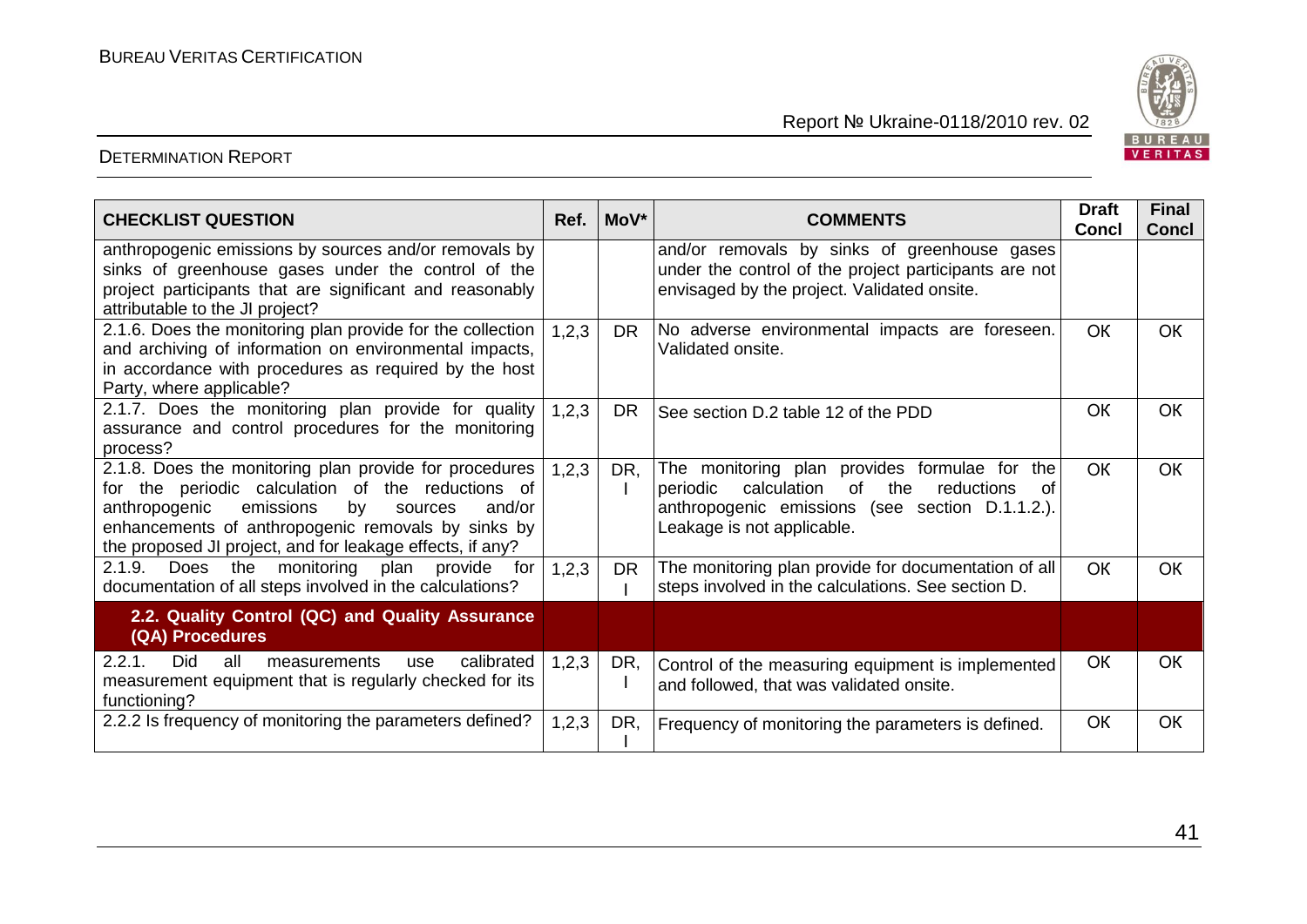

#### **Table 4 Legal requirements**

| <b>CHECKLIST QUESTION</b>                                                                             | MoV*<br><b>COMMENTS</b><br>Ref. |       |                             | <b>Draft</b><br><b>Concl</b> | <b>Final</b><br><b>Concl</b> |
|-------------------------------------------------------------------------------------------------------|---------------------------------|-------|-----------------------------|------------------------------|------------------------------|
| 1. Legal requirements                                                                                 |                                 |       |                             |                              |                              |
| 1.1. Is the project activity environmentally licensed by the<br>competent authority?                  | 1,2,3                           | DR. I | See section F.1. of the PDD | OK                           | OK                           |
| 1.2. Are there conditions of the environmental permit? In case<br>of yes, are they already being met? | 1,2,3                           | DR. I | See section F.1. of the PDD | OK                           | ОК                           |
| 1.3. Is the project in line with relevant legislation and plans in<br>the host country?               | 1,2,3                           | DR.   | See items 1.1 and 1.2 above | -                            |                              |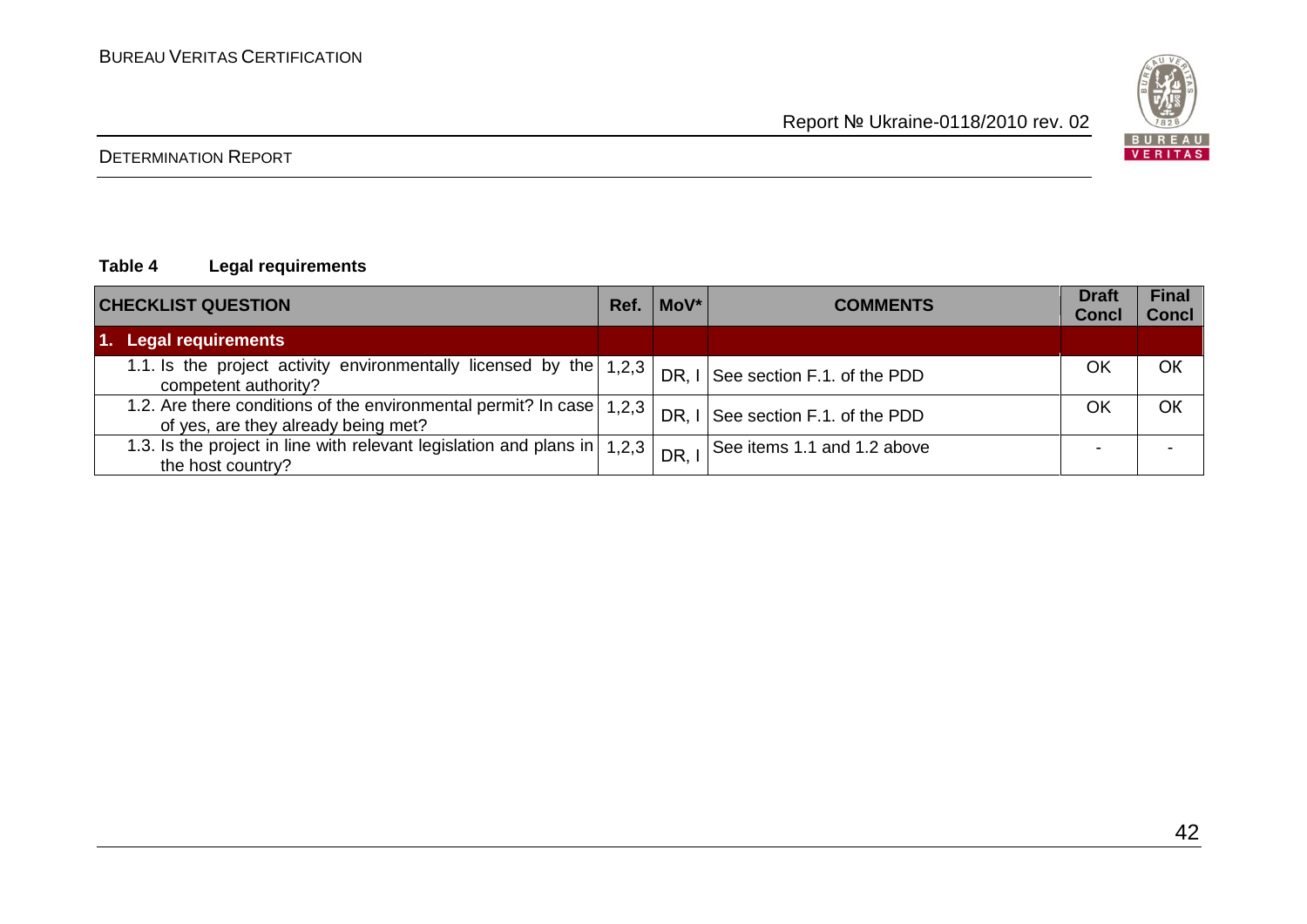

#### DETERMINATION REPORT

#### **Table 5 Resolution of Corrective Action and Clarification Requests**

| Draft report clarifications and corrective<br>action requests by determination team                   | Ref. to<br>checklist<br>question in<br>tables 2, 3<br>and 4 | Summary of project owner response                                                                               | Determination team conclusion                                                |
|-------------------------------------------------------------------------------------------------------|-------------------------------------------------------------|-----------------------------------------------------------------------------------------------------------------|------------------------------------------------------------------------------|
| CAR 1. Define the scope of the project.                                                               | Table 2,<br>questions<br>A.1.2                              | Scope was defined in PDD Revision 07 (See PDD Revision 07 has been<br>section A. 1)                             | checked. Corrective Action<br>Request is closed.                             |
| CAR 2. Please describe the situation prior to<br>the project start date.                              | Table 2,<br>questions<br>A.2.2                              | See corrected PDD revision 07.                                                                                  | PDD Revision 07 has been<br>checked. Corrective Action<br>Request is closed. |
| CAR 3. Please include description of the<br>baseline scenario.                                        | Table 2,<br>question<br>A.2.2.                              | See corrected PDD revision 07.                                                                                  | <b>Corrective Action Request is</b><br>closed.                               |
| CAR 4. Please include description of the<br>project scenario.                                         | Table 2,<br>question<br>A.2.2.                              | See corrected PDD revision 07.                                                                                  | PDD Revision 07 has been<br>checked. Corrective Action<br>Request is closed. |
| CAR 5. Please include project history.                                                                | Table 2,<br>question<br>A.2.2.                              | See corrected PDD revision 07.                                                                                  | Corrective Action Request is<br>closed.                                      |
| CAR 6. Please present the proof that JI<br>incentive was considered during project<br>designing part. | Table 2,<br>question<br>A.2.2.                              | See corrected PDD revision 07. the document Corrective Action Request is<br>was sent to the determination team. | closed.                                                                      |
| CAR 7. Please include project implementation                                                          | Table 2,                                                    | See corrected PDD revision 07.                                                                                  | PDD Revision 07 has been                                                     |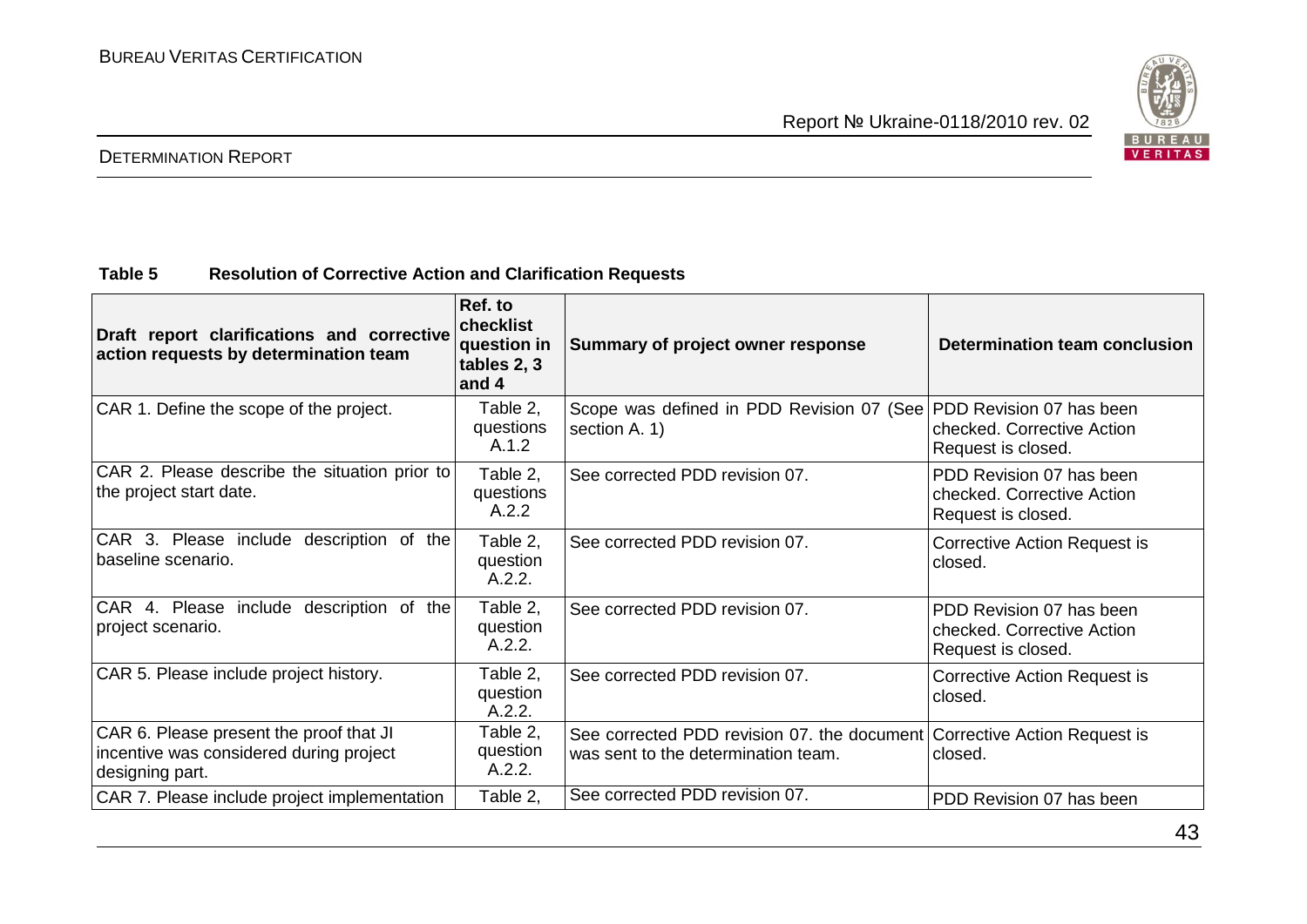



| Draft report clarifications and corrective<br>action requests by determination team                                                                      | Ref. to<br>checklist<br>question in<br>tables 2, 3<br>and 4 | Summary of project owner response                                                                                                                                                                                                                                                                                                                          | <b>Determination team conclusion</b>                                             |
|----------------------------------------------------------------------------------------------------------------------------------------------------------|-------------------------------------------------------------|------------------------------------------------------------------------------------------------------------------------------------------------------------------------------------------------------------------------------------------------------------------------------------------------------------------------------------------------------------|----------------------------------------------------------------------------------|
| schedule.                                                                                                                                                | question<br>A.4.2.1.                                        |                                                                                                                                                                                                                                                                                                                                                            | checked. Corrective Action<br>Request is closed.                                 |
| CAR 8. There is no evidence of written project<br>approvals by the Parties involved.                                                                     | Table 2,<br>question<br>A.5.1.                              | Letter of Approval #737/23/7 was issued by Corrective Action Request is<br>National Environmental<br>Investments   closed.<br>the<br>Agency of Ukraine from 7 <sup>th</sup> of June 2010. The<br>Letter of Approval from the Ministry of Climate<br>Energy<br>Energy<br>Danish<br>Agency<br>and<br>#1602/1102-0041 was issued 1 <sup>st</sup> of June 2010 |                                                                                  |
| CAR 9. Please remove step 5 from the<br>analysis of the additionality since it is not in the<br>Tool ver.05.2                                            | Table 2,<br>question<br>B.2.1.                              | See corrected PDD revision 07.                                                                                                                                                                                                                                                                                                                             | PDD Revision 07 has been<br>checked. Corrective Action<br>Request is closed.     |
| CAR 10. Please appropriately modify step 2<br>into part of step 3 as a financial barrier.                                                                | Table 2.<br>question<br>B.2.1.                              | See corrected PDD revision 07.                                                                                                                                                                                                                                                                                                                             | PDD Revision 07 has been<br>checked. Corrective Action<br>Request is closed.     |
| CAR 11. Please provide information<br>concerning the storage of all documentation till<br>the end of the project operational lifetime plus<br>two years. | Table 2.<br>question<br>D.1.1.                              | <b>The</b><br>evidence<br>was<br>presented<br>to<br>determination team.                                                                                                                                                                                                                                                                                    | the PDD Revision 07 has been<br>checked. Corrective Action<br>Request is closed. |
| CAR 12. Please check the formula 2 because<br>the factor taking into account uncertainty of<br>measurement method is missing.                            | Table 2,<br>question<br>D.1.4.                              | See corrected PDD revision 07.                                                                                                                                                                                                                                                                                                                             | PDD Revision 07 has been<br>checked. Corrective Action<br>Request is closed.     |
| CAR 13. Please provide the formula explaining<br>transformation of methane volume to the<br>standard conditions.                                         | Table 2.<br>question<br>D.1.5.                              | See corrected PDD revision 07.                                                                                                                                                                                                                                                                                                                             | PDD Revision 07 has been<br>checked. CAR was closed.<br>$\bm{A}$                 |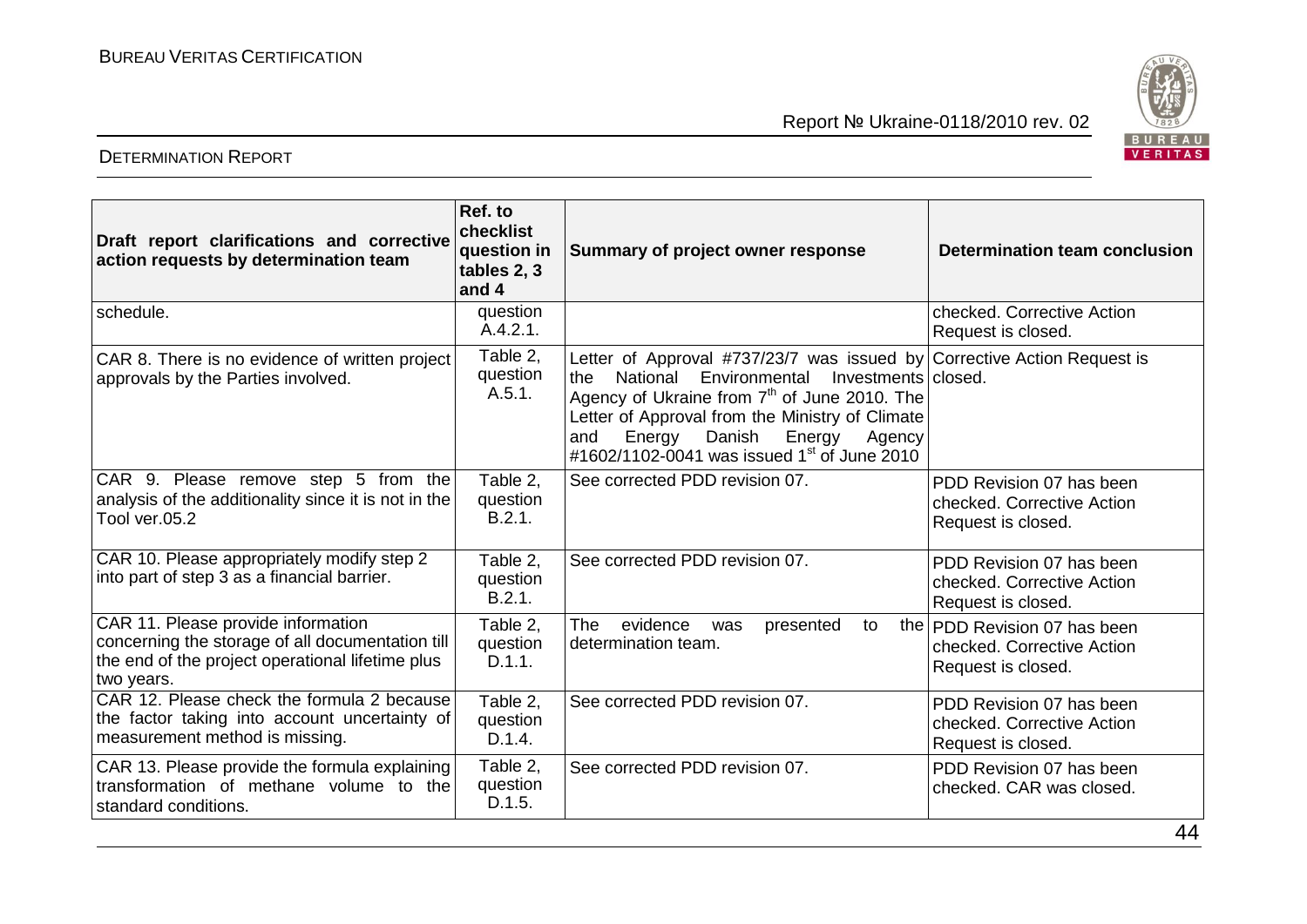

| Draft report clarifications and corrective<br>action requests by determination team                                                                              | Ref. to<br>checklist<br><b>question</b> in<br>tables 2, 3<br>and 4 | Summary of project owner response | Determination team conclusion                                                |
|------------------------------------------------------------------------------------------------------------------------------------------------------------------|--------------------------------------------------------------------|-----------------------------------|------------------------------------------------------------------------------|
| CL 1. Please clarify why the average time of<br>filling in the tank for leakage is considered to<br>be after reconstruction while it is a baseline<br>parameter. | Table 2,<br>question<br>D.1.6.                                     | See corrected PDD revision 07.    | PDD Revision 07 has been<br>checked. Corrective Action<br>Request is closed. |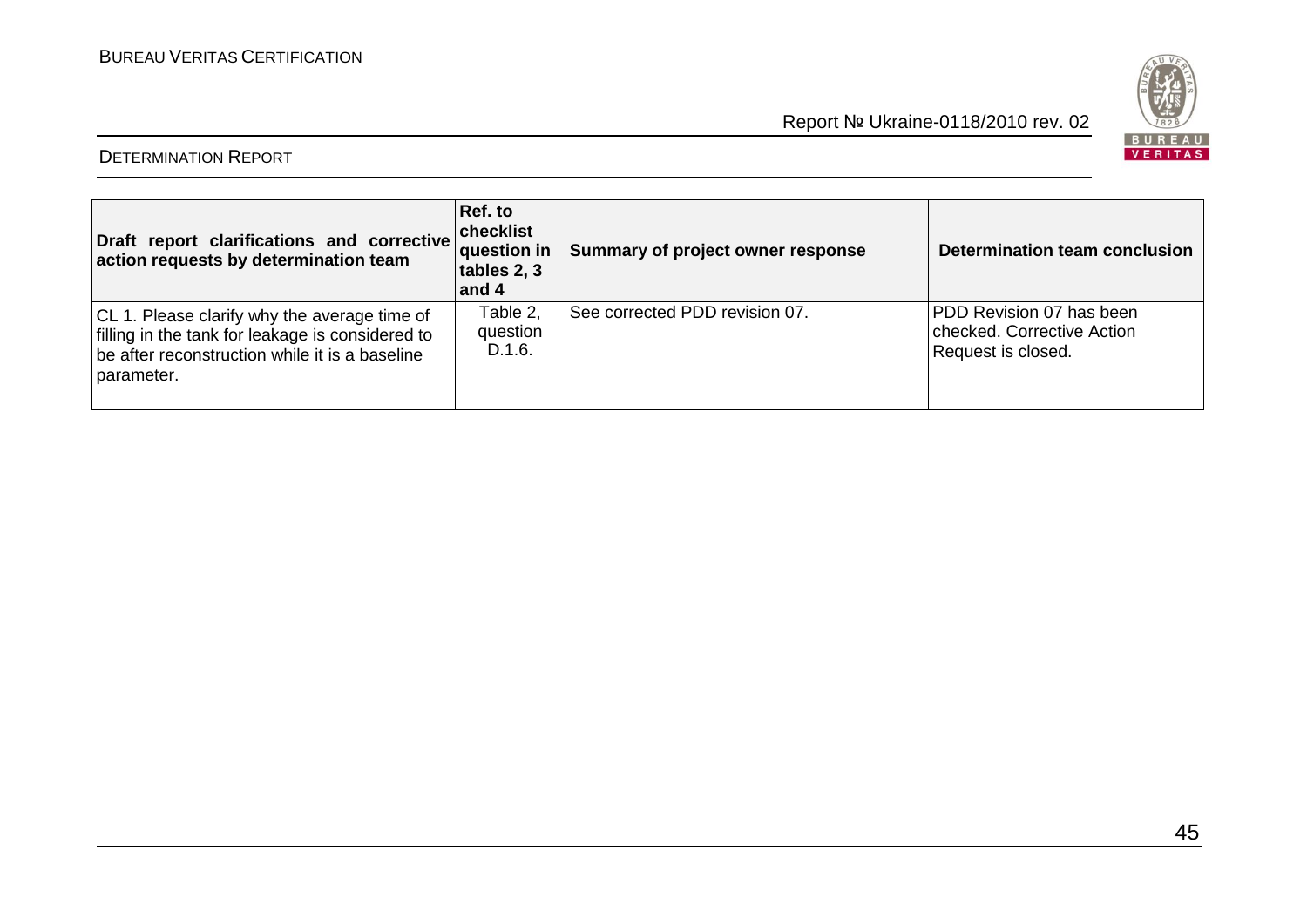

DETERMINATION REPORT

Appendix B: Verifiers CV"s

#### **Flavio Gomes**

Lead Verifier

Flavio Gomes is a Chemical and Safety Engineer graduated from «UNICAMP – Universidade Estadual de Campinas», with a MSc title in Civil Engineer (Sanitation). He spent four years at RIPASA Pulp and Paper as Environmental Process Engineer. He is, since 2006 the Global Manager for Climate Change. Previously and since 1997, he was senior consultant for Bureau Veritas Consulting in fields of Environment, Health, Safety, Social Accountability and Sustainability audit and management systems. He also acted as Clean Development Mechanism verifier, and Social/Environmental Report auditor, in the name of Bureau Veritas Certification. Flavio is pursuing this PhD on Energy Management at the Imperial College – London.

#### **Kateryna Zinevych, M. Sci. (environmental science)**

Climate Change Verifier

Bureau Veritas Ukraine HSE Department project manager.

Kateryna Zinevych has graduated from National University of Kyiv -Mohyla Academy with the Master Degree in Environmental Science. She has successfully completed IRCA registered Lead Auditor Training Course for Environment Management Systems and Quality Management Systems. She has undergone a training course on Clean Development Mechanism /Joint Implementation and she is involved in the determination/verification of 26 JI projects.

#### **Oleg Skoblyk, Specialist (Power Management)**

Climate Change Verifier

Bureau Veritas Ukraine HSE Department project manager.

Oleg Skoblyk has graduated from National Technical University of Ukraine "Kyiv Polytechnic University" with specialty Power Management. He has successfully completed IRCA registered Lead Auditor Training Course for Environment Management Systems and Quality Management Systems. Oleg Skoblyk has undergone intensive training on Clean Development Mechanism /Joint Implementation and he is involved in the determination/verification of 20 JI projects.

Report was reviewed by:

#### **Ivan G. Sokolov, Dr. Sci. (biology, microbiology)**

Internal Technical Reviewer, Climate Change Lead Verifier, Bureau Veritas Certification Holding SAS Local Climate Change Product Manager for Ukraine

Bureau Veritas Black Sea District Health, Safety and Environment Department Manager